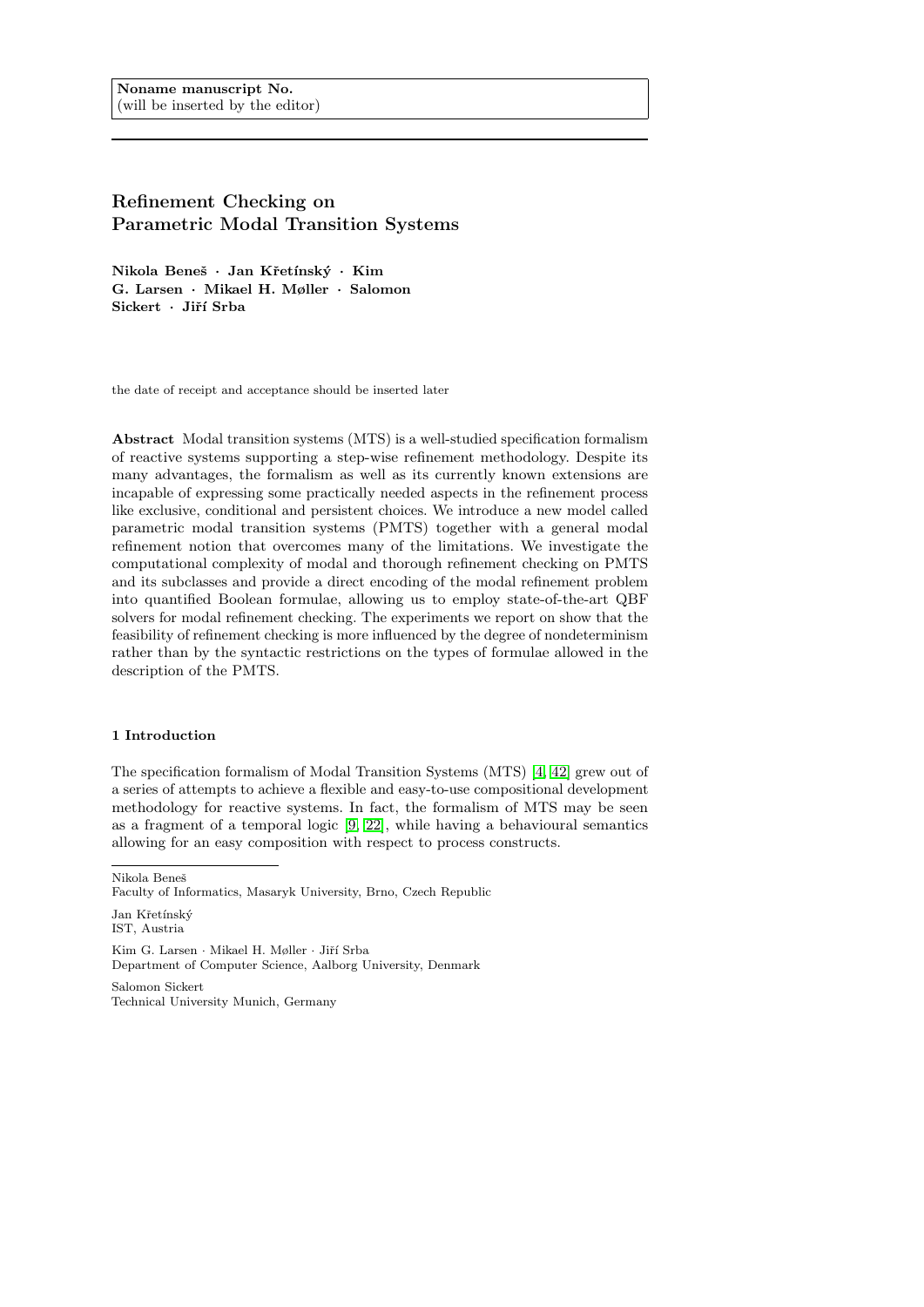In short, MTS are labelled transition systems equipped with two types of transitions: *must* transitions which are mandatory for any implementation, and *may* transitions which are optional for an implementation. Refinement of an MTS now essentially consists of iteratively resolving the unsettled status of may transitions: either by removing them or by turning them into must transitions.

It is well admitted (see e.g. [\[52\]](#page-31-0)) that MTS and their extensions like disjunctive MTS (DMTS) [\[43\]](#page-30-1), 1-selecting MTS (1MTS) [\[29\]](#page-30-2) and transition systems with obligations (OTS) [\[12\]](#page-29-2) provide strong support for a specification formalism allowing for step-wise refinement process. Moreover, the MTS formalisms have applications in other contexts, which include verification of product lines [\[33,](#page-30-3) [41\]](#page-30-4), interface theories [\[52,](#page-31-0) [54\]](#page-31-1) and modal abstractions in program analysis [\[31,](#page-30-5) [34,](#page-30-6) [48\]](#page-31-2).

Unfortunately, all of these formalisms lack the capability to express some intuitive specification requirements like exclusive choice (either this option or that option but not both at the same time), conditional choice (under certain conditions an option is mandatory) and persistent choice (once we commit to some option, the same choice must be taken also everywhere else). In this paper, we extend considerably the expressiveness of MTS and its variants so that it can model arbitrary Boolean conditions on transitions and also allows to instantiate persistent transitions. Our model, called parametric modal transition systems (PMTS), is equipped with a finite set of parameters that are fixed prior to the instantiation of the transitions in the specification. The generalised notion of modal refinement is designed to handle the parametric extension and it specialises to the well-studied modal refinements on all the subclasses of our model like MTS, disjunctive MTS and MTS with obligations.

To the best of our knowledge, this is the first sound attempt to introduce persistence into a specification formalism based on modal transition systems. A related work by Fecher and Schmidt on 1-selecting MTS [\[29\]](#page-30-2) allows to model exclusive-or and the authors briefly mention the desire to extend the formalism with persistence. However, as in detail explained in the appendix of [\[10\]](#page-29-3), their definition does not capture the intended notion of persistence. Our formalism is in several aspects semantically more general and handles persistence in a complete and uniform manner.

Our contribution can be summarised as follows:

- In Section [2,](#page-2-0) we introduce the formalism of PMTS.
- Section [3](#page-8-0) discusses several possible refinement notions and their relationship.
- In Section [4,](#page-12-0) we provide a comprehensive complexity characterisation of modal refinement checking on a number of practically relevant subclasses of PMTS. We show that the complexity ranges from P-completeness to  $\Pi_4^{\text{P}}$ -completeness, depending on the requested generality of the PMTS specifications on the left-hand and right-hand sides.
- In Section [5,](#page-22-0) due to the high complexity of modal refinement in many cases, we also focus on its practical complexity. We reduce modal refinement problems to satisfiability problems solvable directly by QBF solvers and perform preliminary experiments indicating that our solution scales well in the number of parameters.

Related work Over the years, many extensions of MTS have been proposed. While MTS can only specify whether or not a particular transition is required, some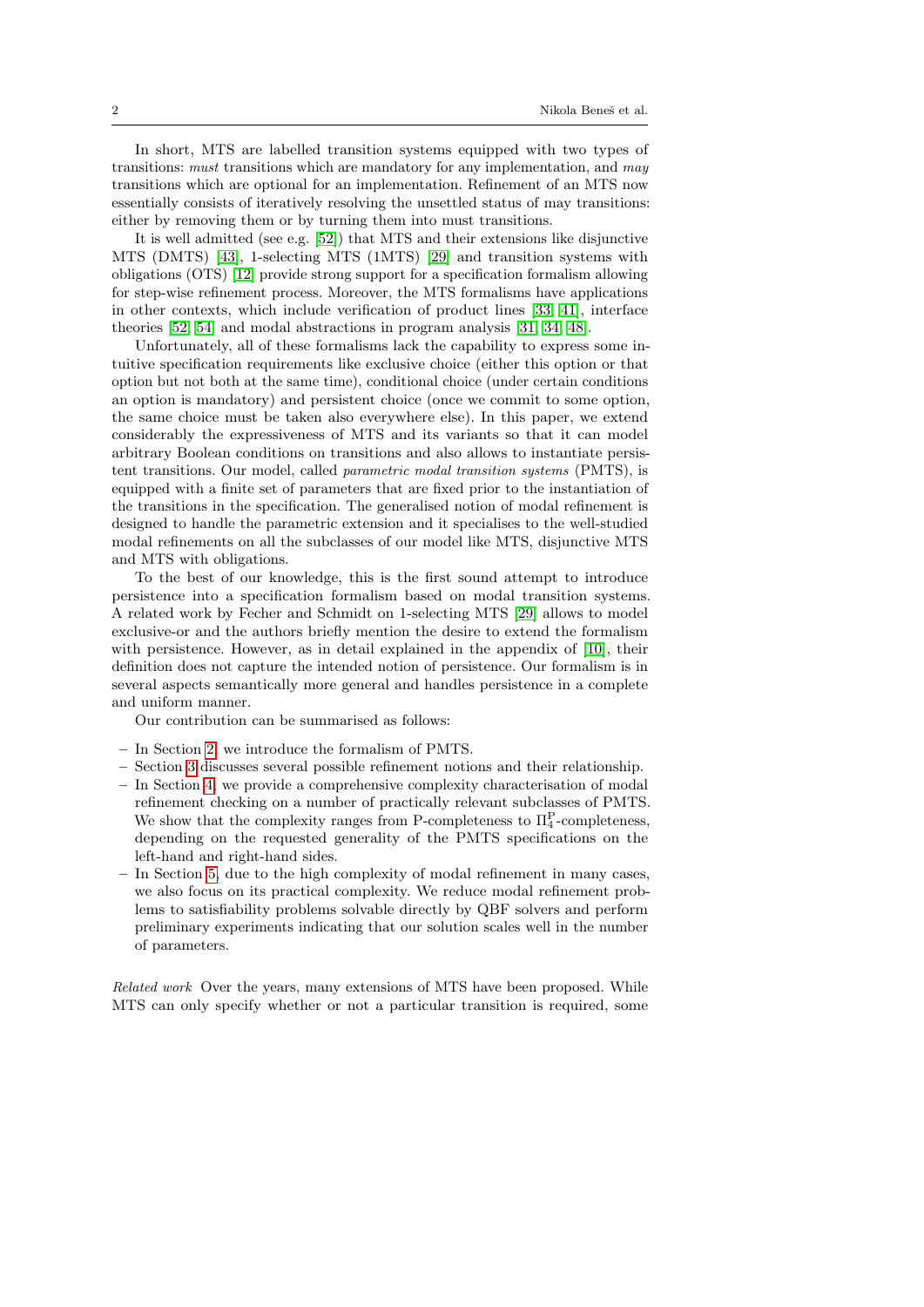extensions equip MTS with more general abilities to describe what combinations of transitions are possible. Disjunctive MTS (DMTS) [\[19,](#page-29-4) [43\]](#page-30-1) can specify that at least one of a given set of transitions is present. One selecting MTS [\[29\]](#page-30-2) allow to choose exactly one of them. Underspecified transition systems (UTS) [\[30\]](#page-30-7) also allow disjunctions on may transitions. Transition systems with obligations (OTS) [\[12\]](#page-29-2) can express positive Boolean combinations. The subclass of parameter-free PMTS we study in this paper covers all Boolean combination of transitions. The same holds for acceptance automata [\[50\]](#page-31-3) and Boolean formulae with states [\[9\]](#page-29-0), which both express the requirement by listing all possible sets instead of a Boolean formula. Parametric MTS (PMTS) introduced here add parameters on top of it, so that we can also express persistent choices of transitions and relate possible choices in different parts of a system. This way, one can model hardware dependencies of transitions and systems with prices [\[15\]](#page-29-5).

There are various other approaches to deal with component *refinements*. They range from subtyping [\[44\]](#page-30-8) over Java modelling language [\[35\]](#page-30-9) to interface theories close to MTS such as interface automata [\[2,](#page-28-1) [45\]](#page-30-10). Similarly to MTS, interface automata are behavioural interfaces for components. However, their composition works very differently. Furthermore, their notion of refinement is based on alternating simulation [\[3\]](#page-28-2), which has been proved in [\[40\]](#page-30-11) strictly less expressive than MTS refinement. The compositionality of the combination of MTS and interface automata based on I/O automata [\[46\]](#page-30-12) is further investigated in [\[51\]](#page-31-4).

Further, alternatively to the design of correct software where an abstract verified MTS is transformed into a concrete implementation, one can consider checking correctness of software through abstracting a concrete implementation into a coarser system. The use of MTS as abstractions has been advocated e.g. in [\[31\]](#page-30-5). While usually overapproximations (or underapproximations) of systems are constructed and thus only purely universal (or existential) properties can be checked, [\[31\]](#page-30-5) shows that using MTS one can check mixed formulae (arbitrarily combining universal and existential properties) and, moreover, at the same cost as checking universal properties using traditional conservative abstractions. This advantage has been investigated also in the context of systems equivalent or closely related to MTS [\[24,](#page-29-6) [26,](#page-29-7) [27,](#page-29-8) [32,](#page-30-13) [34,](#page-30-6) [47\]](#page-31-5) but parameters have not been used in this context.

The MTS framework has been extended not only with respect to the expressive power in the classical setting of automata, but also lifted to quantitative settings. This includes probabilistic systems [\[23\]](#page-29-9) as well as various timed systems [\[7,](#page-28-3) [15,](#page-29-5) [20,](#page-29-10) [25,](#page-29-11) [28,](#page-30-14) [36\]](#page-30-15) with clear applications in the embedded systems design. The MTS formalism can also be viewed as a fragment of mu-calculus that is "graphically representable" [\[9,](#page-29-0) [21\]](#page-29-12). The graphical representability of a variant of alternating simulation called covariant-contravariant simulation has been recently studied in [\[1\]](#page-28-4).

This article is an extended version of two conference papers [\[14,](#page-29-13) [38\]](#page-30-16) with complete proofs and closing the open problems mentioned in [\[14\]](#page-29-13).

#### <span id="page-2-0"></span>2 Parametric Modal Transition Systems

In this section we present the formalism of parametric modal transition systems (PMTS), starting with a motivating example and continuing with the formal definitions, followed by the general notion of modal refinement.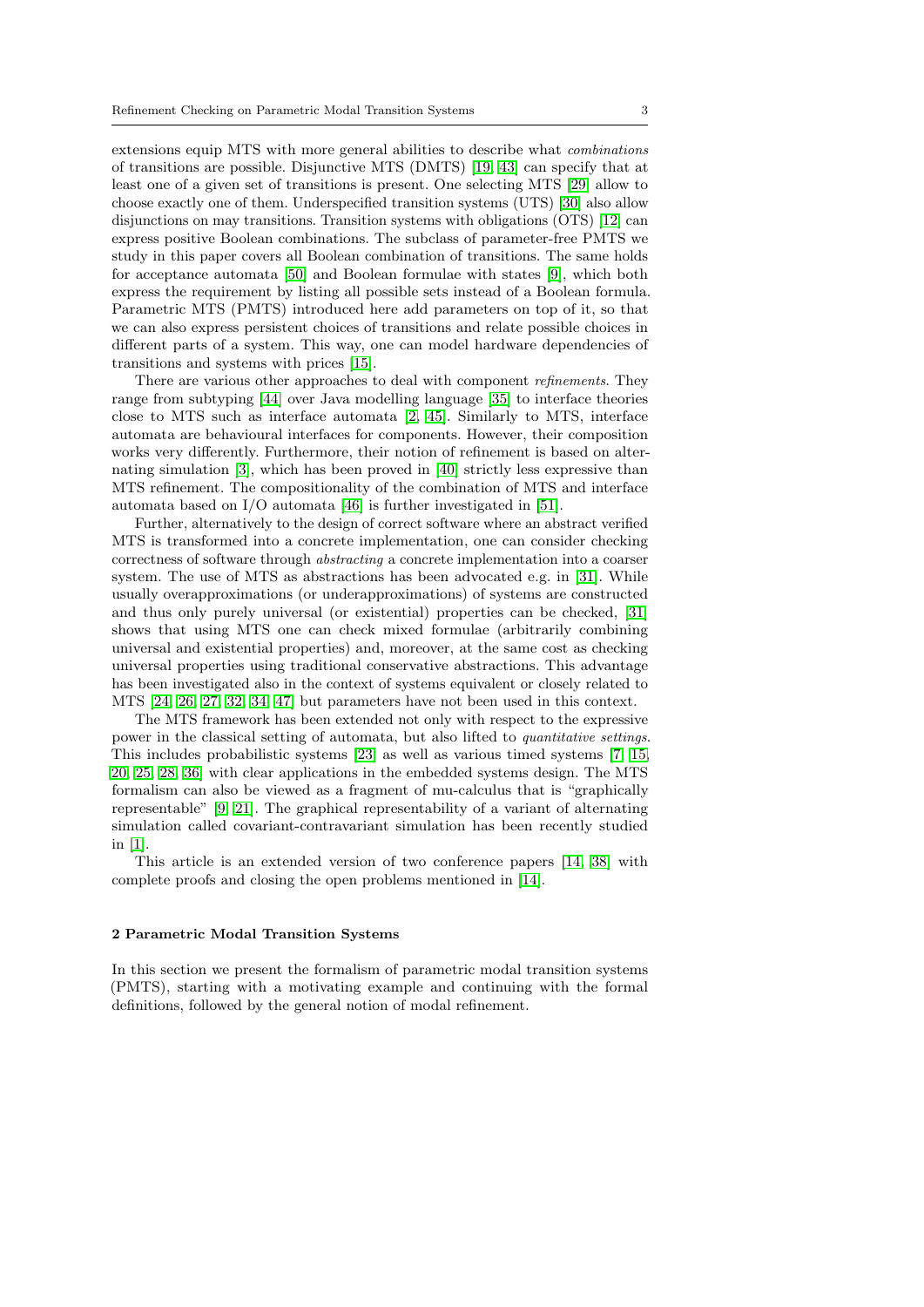## 2.1 Motivation

Modal transition systems and their extensions described in the literature are lacking the capability to express several specification requirements like exclusive, conditional and persistent choices. We shall now discuss these limitations on an example as a motivation for the introduction of parametric MTS formalism with general Boolean conditions in specification requirements.

Consider a simple specification of a traffic light controller that can be at any moment in one of the four predefined states: red, green, yellow or yellowRed. The requirements of the specification are: when green is on the traffic light it may either change to red or yellow and if it turned yellow it must go to red afterwards; when red is on it may either turn to green or yellowRed, and if it turned yellowRed (as is the case in some countries) it must go to green afterwards.

Figure [2.1a](#page-4-0) shows an obvious MTS specification (defined formally later on) of the proposed specification. The transitions in the standard MTS formalism are either of type may (optional transitions depicted as dashed lines) or must (required transitions depicted as solid lines). In Figure [2.1c,](#page-4-1) Figure [2.1d](#page-4-2) and Figure [2.1e](#page-4-3) we present three different implementations of the MTS specification where there are no more optional transitions. The implementation  $I_1$  does not implement any may transition as it is a valid possibility to satisfy the specification  $S_1$ . Of course, in our concrete example, this means that the light is constantly green and it is clearly an undesirable behaviour that cannot be, however, easily avoided. The second implementation  $I_2$  on the other hand implements all may transitions, again a legal implementation in the MTS methodology but not a desirable implementation of a traffic light as the next action is not always deterministically given. Finally, the implementation  $I_3$  of  $S_1$  illustrates the third problem with the MTS specifications, namely that the choices made in each turn are not persistent and the implementation alternates between entering yellow or not. None of these problems can be avoided when using the MTS formalism.

A more expressive formalism of disjunctive modal transition systems (DMTS) can overcome some of the above mentioned problems. A possible DMTS specification  $S_2$  is depicted in Figure [2.1b.](#page-4-4) Here the *ready* and *stop* transitions, as well as ready and go ones, are disjunctive, meaning that it is still optional which one is implemented but at least one of them must be present. Now the system  $I_1$ in Figure [2.1c](#page-4-1) is not a valid implementation of  $S_2$  any more. Nevertheless, the undesirable implementations  $I_2$  and  $I_3$  are still possible and the modelling power of DMTS is insufficient to eliminate them.

Inspired by the recent notion of transition systems with obligations [\[12\]](#page-29-2), we can model the traffic light using specification as a transition system with arbitrary<sup>[1](#page-3-0)</sup> obligation formulae. These formulae are Boolean propositions over the outgoing transitions from each state, whose satisfying assignments yield the allowed combinations of outgoing transitions. A possible specification called  $S_3$  is given in Figure [2.1f](#page-4-5) and it uses the operation of exclusive-or (which is defined via negation). We will follow an agreement that whenever the obligation function for some node is not listed in the system description then it is implicitly understood as requiring all the available outgoing transitions to be present. Due to the use of exclusive-or in the obligation function, the transition systems  $I_1$  and  $I_2$  are not valid implementations

<span id="page-3-0"></span><sup>&</sup>lt;sup>1</sup> In the transition systems with obligations only positive Boolean formulae are allowed.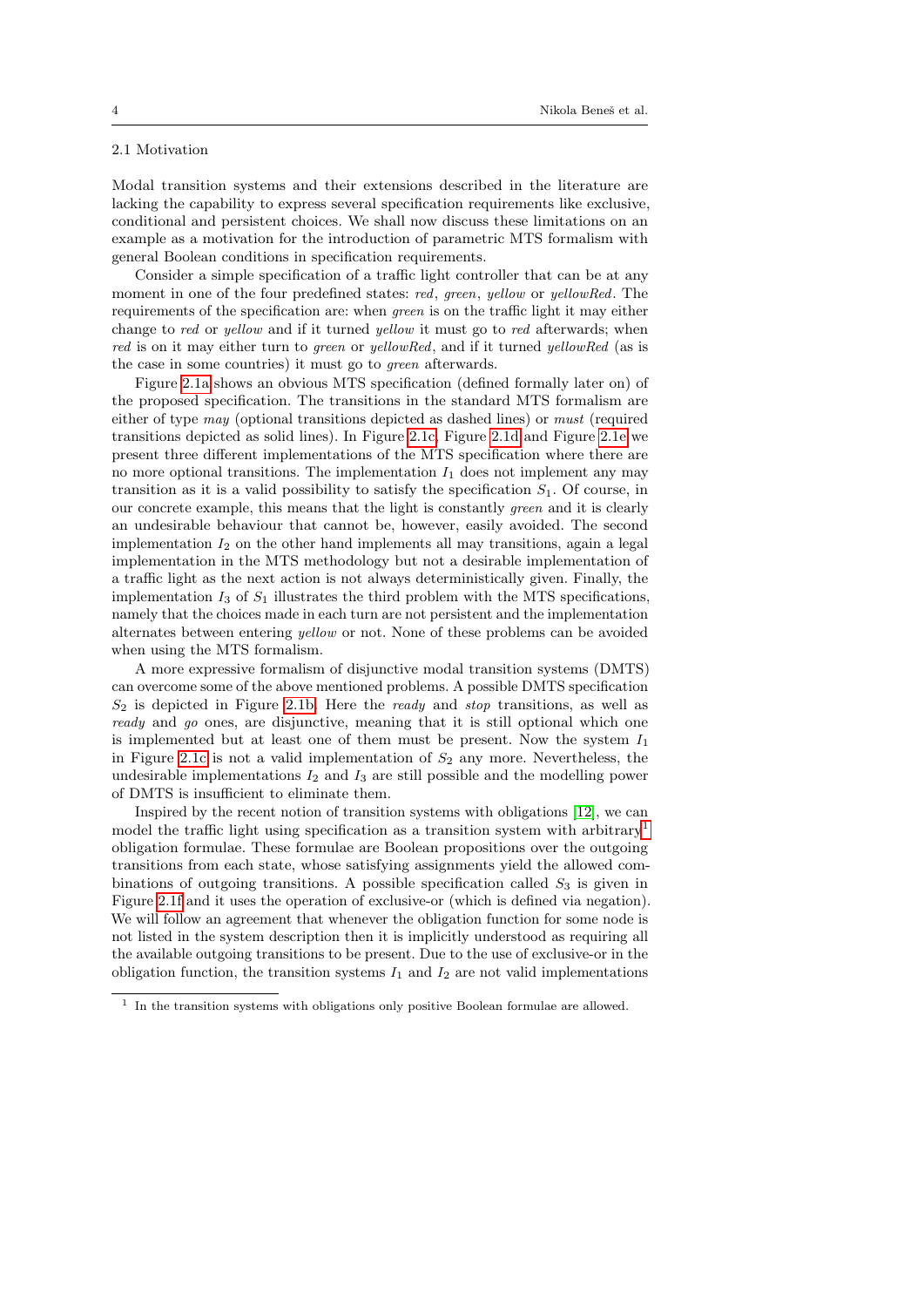<span id="page-4-4"></span><span id="page-4-1"></span><span id="page-4-0"></span>

<span id="page-4-6"></span><span id="page-4-5"></span><span id="page-4-3"></span><span id="page-4-2"></span>Fig. 2.1: Specifications and implementations of a traffic light controller

any more. Nevertheless, the implementation  $I_3$  in Figure [2.1e](#page-4-3) cannot be avoided in this formalism either.

Finally, the problem with the alternating implementation  $I_3$  is that we cannot enforce in any of the above mentioned formalisms a uniform (persistent) implementation of the same transitions in all its states. In order to overcome this problem, we propose the so-called parametric MTS where we can, moreover, choose persistently whether the transition to *yellow* is present or not via the use of parameters. The PMTS specification with two parameters reqYfromR and reqYfromG is shown in Figure [2.1g.](#page-4-6) Fixing a priori the (Boolean) values of the parameters makes the choices permanent in the whole implementation, hence we eliminate also the last problematic implementation I3.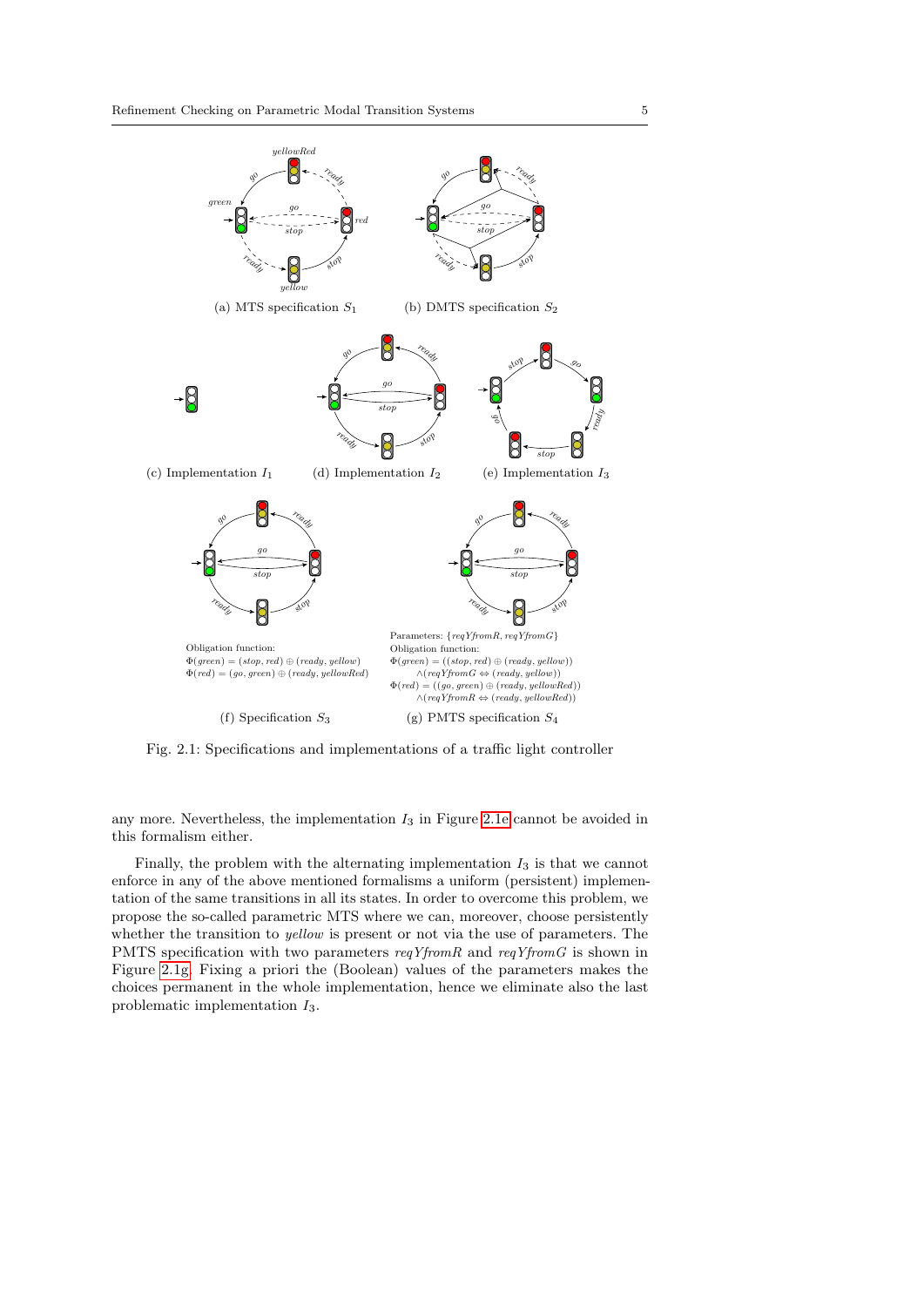## 2.2 Definition of Parametric Modal Transition Systems

We shall now formally capture the intuition behind parametric MTS introduced above. First, we recall the standard propositional logic.

A Boolean formula over a set  $X$  of atomic propositions is given by the following abstract syntax

 $\varphi ::= \mathbf{tt} | x | \neg \varphi | \varphi \wedge \psi | \varphi \vee \psi$ 

where x ranges over X. The set of all Boolean formulae over the set X is denoted by  $\mathcal{B}(X)$ . Let  $\mu \subset X$  be a truth assignment, i.e. a set of variables with value true, then the satisfaction relation  $\mu \models \varphi$  is given by  $\mu \models \mathbf{tt}, \mu \models x$  iff  $x \in \mu$ , and the satisfaction of the remaining Boolean connectives is defined in the standard way. We also use the standard derived operators like exclusive-or  $\varphi \oplus \psi = (\varphi \wedge \neg \psi) \vee (\neg \varphi \wedge \psi)$ , implication  $\varphi \Rightarrow \psi = \neg \varphi \lor \psi$  and equivalence  $\varphi \Leftrightarrow \psi = (\neg \varphi \lor \psi) \land (\varphi \lor \neg \psi)$ .

We can now proceed with the definition of parametric MTS.

Definition 2.1 A parametric MTS (PMTS) over an action alphabet  $\Sigma$  is a tuple  $(S, T, P, \Phi)$  where S is a set of states,  $T \subseteq S \times \Sigma \times S$  is a transition relation, P is a finite set of parameters, and  $\Phi : S \to \mathcal{B}((\Sigma \times S) \cup P)$  is an obligation function over the atomic propositions containing outgoing transitions and parameters. We implicitly assume that whenever  $(a, t)$  appears in  $\Phi(s)$  then  $(s, a, t) \in T$ . By  $T(s) =$  $\{(a, t) | (s, a, t) \in T\}$  we denote the set of all outgoing transitions of s.

Note that we are not explicitly pointing to any initial state in a given PMTS. In what follows, the initial states will be clear from the context. We also recall the agreement that whenever the obligation function for some node is not listed in the system description then it is implicitly understood as  $\Phi(s) = \bigwedge T(s)$ , with the empty conjunction being tt.

We call a PMTS *positive* if, for all  $s \in S$ , any negation occurring in  $\Phi(s)$  is applied only to a parameter. A PMTS is called *parameter-free* if  $P = \emptyset$ . We can now instantiate the previously studied specification formalisms as subclasses of PMTS.

## Definition 2.2 A PMTS is called

- a transition system with obligations (OTS) if it is parameter-free and positive,
- a disjunctive modal transition system (DMTS) if it is an OTS and  $\Phi(s)$  is in the conjunctive normal form for all  $s \in S$ ,
- a modal transition system (MTS) if it is a DMTS and  $\Phi(s)$  is a conjunction of positive literals (transitions) for all  $s \in S$ , and
- an implementation (or simply a labelled transition system) if it is an MTS and  $\Phi(s) = \bigwedge T(s)$  for all  $s \in S$ .

Note that positive PMTS, despite the absence of a general negation and the impossibility to define for example exclusive-or, can still express useful requirements like  $\Phi(s) = p \Rightarrow (a, t) \land \neg p \Rightarrow (b, u)$  requiring in a state s a conditional presence of certain transitions. Even more interestingly, we can enforce binding of actions in different states, thus ensuring certain functionality. Take a simple two state-example:  $\Phi(s) = p \Rightarrow (request, t) \text{ and } \Phi(t) = p \Rightarrow (response, s).$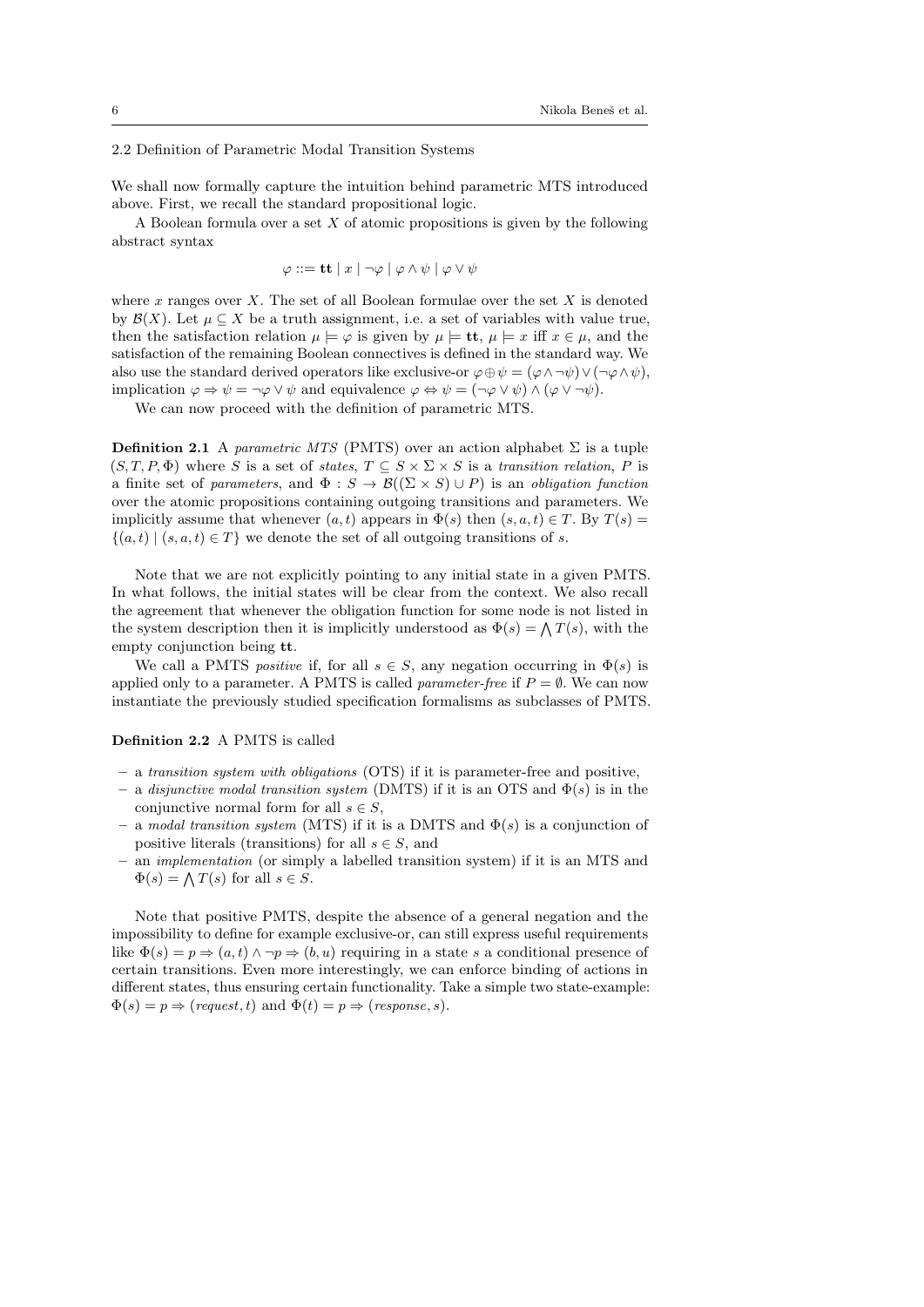## 2.3 Modal Refinement

A fundamental advantage of MTS-based formalisms is the presence of modal refinement that allows for a step-wise system design (see e.g. [\[4\]](#page-28-0)). We shall now provide such a refinement notion for our general PMTS model so that it will specialise to the well-studied refinement notions on its subclasses. In the definition, the parameters are fixed first (persistence) followed by all valid choices modulo the fixed parameters that now behave as constants.

First we set the following notation. Let  $(S, T, P, \Phi)$  be a PMTS and  $\mu \subseteq P$  be a truth assignment for parameters. For  $s \in S$ , we denote by

$$
\text{Tran}_{\mu}(s) = \{ E \subseteq T(s) \mid E \cup \mu \models \Phi(s) \}
$$

the set of all admissible sets of transitions from s under the fixed truth values of the parameters. For example, if  $\mu = \{reqY from R\}$  in the right-most speci-fication in Figure [2.2](#page-7-0) then  $\text{Tran}_{\mu}(green) = {\{(stop, red)\}}$  and  $\text{Tran}_{\mu}(red)$  $\{ \{ (ready, yellowRed) \} \}.$ 

We can now define the notion of modal refinement between PMTS.

<span id="page-6-0"></span>**Definition 2.3 (Modal Refinement)** Let  $(S_1, T_1, P_1, \Phi_1)$  and  $(S_2, T_2, P_2, \Phi_2)$  be two PMTSs. Let further  $\mu \subseteq P_1$  and  $\nu \subseteq P_2$ . A binary relation  $R \subseteq S_1 \times S_2$  is a modal refinement respecting  $\mu$  and  $\nu$  if for every  $(s, t) \in R$  holds

$$
\forall M \in \text{Tran}_{\mu}(s) : \exists N \in \text{Tran}_{\nu}(t) : \ \forall (a, s') \in M : \exists (a, t') \in N : (s', t') \in R \ \land \ \forall (a, t') \in N : \exists (a, s') \in M : (s', t') \in R \ .
$$

We say that s modally refines t, denoted by  $s \leq_m t$ , if for each  $\mu \subseteq P_1$  there exists  $\nu \subseteq P_2$  and a modal refinement R respecting  $\mu$  and  $\nu$  such that  $(s, t) \in R$ .

Example 2.4 Consider the rightmost PMTS in Figure [2.2.](#page-7-0) It has two parameters reqYfromG and reqYfromR whose values can be set independently and it can be refined by the system in the middle of the figure having only one parameter  $reqY$ . This single parameter simply binds the two original parameters to the same value. The PMTS in the middle can be further refined into the implementations where either yellow is always used in both cases, or never at all. Notice that there are in principle infinitely many implementations of the system in the middle, however, they are all bisimilar to either of the two implementations depicted on the left of Figure [2.2.](#page-7-0)

In what follows, we shall investigate the complexity of positive subclasses of PMTS. For this reason we prove the following lemma showing how the definition of modal refinement can be simplified in this particular case.

We shall first realise that in positive PMTS and for any truth assignment  $\mu$ , Tran<sub>µ</sub>(s) is upward closed, meaning that if  $M \in \text{Tran}_{\mu}(s)$  and  $M \subseteq M' \subseteq T(s)$  then  $M' \in \text{Tran}_{\mu}(s)$ .

<span id="page-6-3"></span>Lemma 2.5 Consider Definition [2.3](#page-6-0) where the right-hand side PMTS is positive. Now the condition in Definition [2.3](#page-6-0) can be equivalently rewritten as a conjunction of conditions [\(2.1\)](#page-6-1) and [\(2.2\)](#page-6-2)

$$
\forall M \in \text{Tran}_{\mu}(s) : \forall (a, s') \in M : \exists (a, t') \in T(t) : (s', t') \in R \tag{2.1}
$$

<span id="page-6-2"></span><span id="page-6-1"></span>
$$
\forall M \in \text{Tran}_{\mu}(s) : \text{match}_{t}(M) \in \text{Tran}_{\nu}(t) \tag{2.2}
$$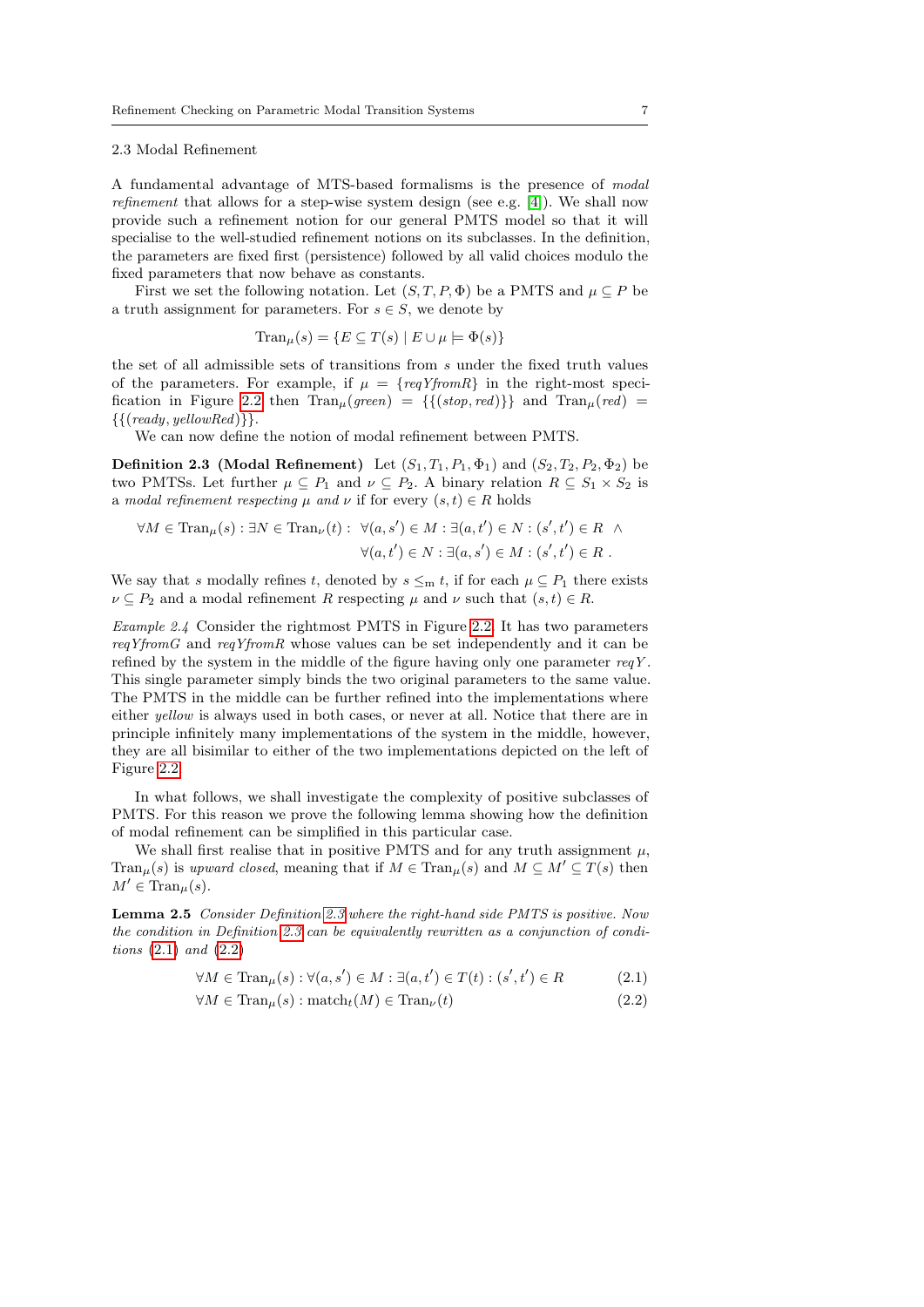<span id="page-7-0"></span>

Fig. 2.2: Example of modal refinement

where match<sub>t</sub> $(M)$  denotes the set  $\{(a,t') \in T(t) \mid \exists (a,s') \in M : (s',t') \in R\}$ . If the left-hand side PMTS is moreover positive too, Condition [\(2.1\)](#page-6-1) is equivalent to

<span id="page-7-3"></span><span id="page-7-2"></span><span id="page-7-1"></span>
$$
\forall (a, s') \in T(s) : \exists (a, t') \in T(t) : (s', t') \in R .
$$
\n(2.3)

Proof We shall first argue that the condition of modal refinement is equivalent to the conjunction of Conditions [\(2.4\)](#page-7-1) and [\(2.5\)](#page-7-2).

$$
\forall M \in \text{Tran}_{\mu}(s) : \exists N \in \text{Tran}_{\nu}(t) : \forall (a, s') \in M : \exists (a, t') \in N : (s', t') \in R \qquad (2.4)
$$

$$
\forall M \in \text{Tran}_{\mu}(s) : \exists N \in \text{Tran}_{\nu}(t) : \forall (a, t') \in N : \exists (a, s') \in M : (s', t') \in R \qquad (2.5)
$$

Let  $\mu$ ,  $\nu$ ,  $R$ ,  $s$  and  $t$  be fixed. Definition [2.3](#page-6-0) trivially implies both Conditions [\(2.4\)](#page-7-1) and [\(2.5\)](#page-7-2). We now prove that [\(2.4\)](#page-7-1) and [\(2.5\)](#page-7-2) imply the condition in Definition [2.3.](#page-6-0)

Let  $M \in \text{Tran}_{\mu}(s)$  be arbitrary. There is some  $N_1 \in \text{Tran}_{\nu}(t)$  satisfying [\(2.4\)](#page-7-1) and some  $N_2 \in \text{Tran}_{\nu}(t)$  satisfying [\(2.5\)](#page-7-2). Let now  $N'_1 = \{(a, t') \in N_1 \mid \exists (a, s') \in$  $M : (s', t') \in R$ . Consider  $N = N'_1 \cup N_2$ . Clearly, as  $\text{Tran}_{\nu}(t)$  is upward closed,  $N \in \text{Tran}_{\nu}(t)$ . Moreover, due to Condition [\(2.4\)](#page-7-1) for every  $(a, s') \in M$  we have some  $(a, t') \in N_1$  such that  $(s', t') \in R$ . Clearly,  $(a, t') \in N'_1$  and thus also in N.

Now let  $(a, t') \in N$  be arbitrary. If  $(a, t') \in N_2$ , due to Condition [\(2.5\)](#page-7-2) we have some  $(a, s') \in M$  such that  $(s', t') \in R$ . If  $(a, t') \notin N_2$  then  $(a, t') \in N'_1$ . The existence of  $(a, s') \in M$  such that  $(s', t') \in R$  is then guaranteed by the definition of  $N'_1$ .

Let us now proceed with proving the claims of the lemma. Condition [\(2.4\)](#page-7-1) is trivially equivalent to [\(2.1\)](#page-6-1) since  $\text{Tran}_{\nu}(t)$  is upward closed. Condition [\(2.5\)](#page-7-2) is equivalent to  $(2.2)$ . Indeed,  $(2.2)$  clearly implies  $(2.5)$  and we show that also  $(2.5)$  implies  $(2.2)$ . Let M be arbitrary. We then have some N satisfying  $(2.5)$ . Clearly,  $N \subseteq \text{match}_t(M)$ . Since  $\text{Tran}_{\nu}(t)$  is upward closed,  $N \in \text{Tran}_{\nu}(t)$  implies match<sub>t</sub> $(M) \in \text{Tran}_{\nu}(t)$ . Due to the upward closeness of both  $\text{Tran}_{\nu}(s)$  and  $\text{Tran}_{\nu}(t)$ in the case of a positive left-hand side, the equivalence of  $(2.1)$  and  $(2.3)$  follows.  $\Box$ 

Theorem 2.6 Modal refinement as defined on PMTS coincides with the standard modal refinement notions on MTS, DMTS and OTS. On implementations it coincides with bisimulation.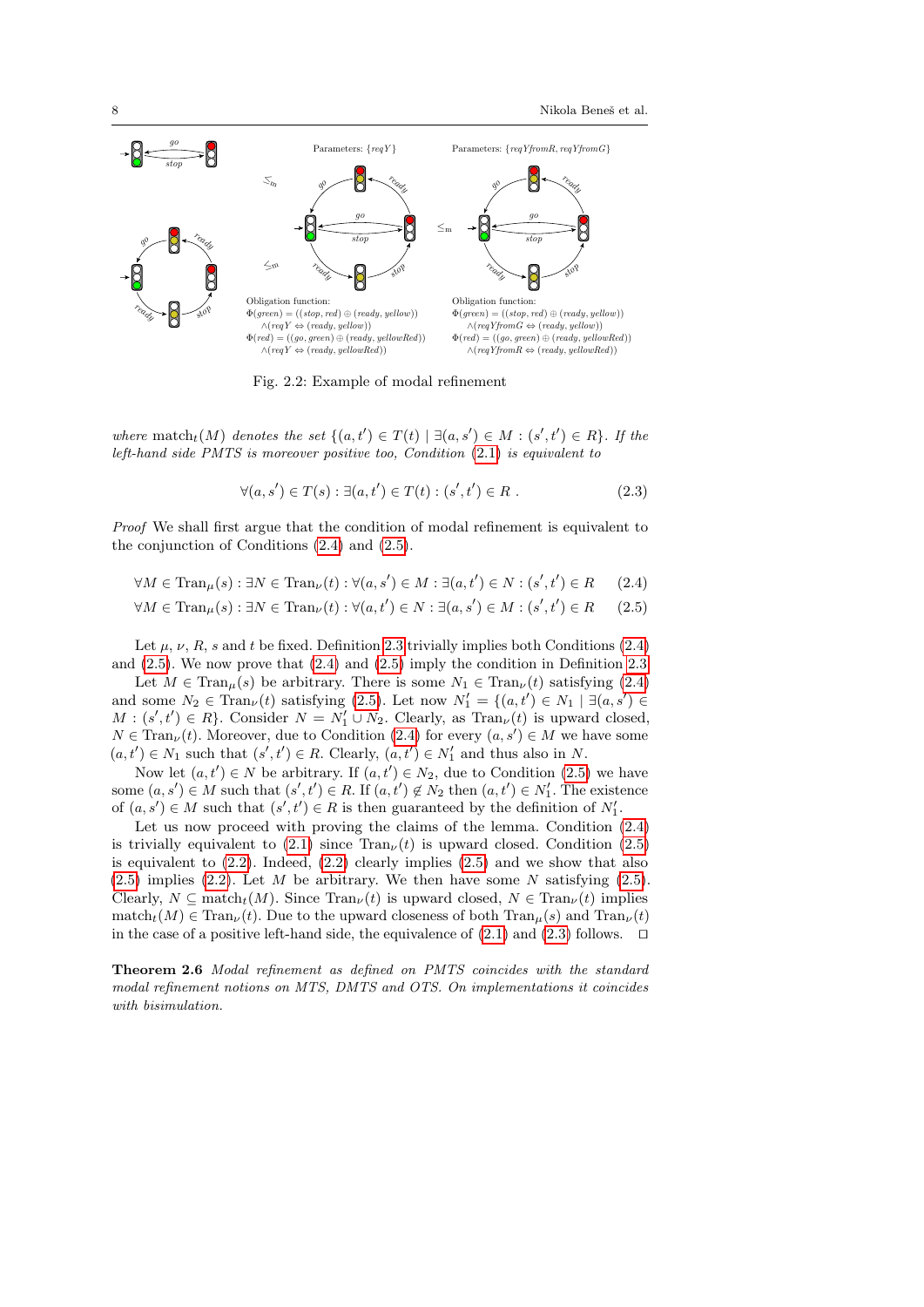Proof The fact that Definition [2.3](#page-6-0) coincides with modal refinement on OTS as defined in [\[12\]](#page-29-2) is a straightforward corollary of Lemma [2.5](#page-6-3) and its proof. Indeed, the two conditions given in [\[12\]](#page-29-2) are exactly conditions [\(2.3\)](#page-7-3) and [\(2.5\)](#page-7-2). As the definition of modal refinement on OTS coincides with modal refinement on DMTS (as shown in [\[12\]](#page-29-2)) and thus also on MTS, the proof is done.

However, for the reader's convenience, we present a direct proof that Definition [2.3](#page-6-0) coincides with modal refinement on MTS. Assume a parameter-free PMTS  $(S, T, \emptyset, \Phi)$  where  $\Phi(s)$  is a conjunction of transitions for all  $s \in S$ , in other words it is a standard MTS where the must transitions are listed in the conjunction and the may transitions are simply present in the underlying transition system but not necessarily a part of the conjunction. Observe that every transition  $(s, a, t) \in T$  is contained in some  $M \in \text{Tran}_{\emptyset}(s)$ . Further, each must transition  $(s, a, t) \in T$  is contained in all  $M \in \text{Tran}_{\emptyset}(s)$ . Therefore, the first conjunct in Definition [2.3](#page-6-0) requires that for all may transition from  $s$  there be a corresponding one from  $t$  with the successors in the refinement relation. Similarly, the second conjunct now requires that for all must transitions from t there be a corresponding must transition from s. This is exactly the standard notion of modal refinement as introduced in [\[42\]](#page-30-0).  $\Box$ 

#### <span id="page-8-0"></span>3 Thorough Refinement

While modal refinement is defined syntactically, there is also a corresponding notion defined semantically, the so-called thorough refinement as studied e.g. in [\[5,](#page-28-5) [13,](#page-29-14) [16,](#page-29-15) [17\]](#page-29-16). From a semantical point of view, a state s of a PMTS may be seen to denote the set of its implementations, i.e.

 $[s] := \{i | i \text{ is an implementation and } i \leq_m s\}.$ 

We can now give the definition of a thorough refinement based on the set inclusion of all possible implementations.

**Definition 3.1 (Thorough Refinement)** For PMTS states  $s$  and  $t$ , we say that s thoroughly refines t, written  $s \leq_t t$ , if  $\llbracket s \rrbracket \subseteq \llbracket t \rrbracket$ .

We discuss the relationship of the two refinements. Firstly, the modal refinement is a sound approximation to the thorough refinement.

**Proposition 3.2** Let s and t be PMTS states. If  $s \leq_m t$  then  $s \leq_t t$ .

*Proof* For any  $i \in [\![s]\!]$ , we have  $i \leq_m s$  and due to transitivity of  $\leq_m$ ,  $i \leq_m s \leq_m t$ implies  $i \leq_m t$ , hence  $i \in [t]$ .

The converse does not hold even for MTS as shown in the following classical example [\[18\]](#page-29-17) where  $s_0 \leq t t_0$ , but  $s_0 \nleq_m t_0$ .

$$
\begin{array}{|c|c|c|c|c|}\hline s_0 & - & a & \rightarrow & s_1 & - & a & \rightarrow & s_2 \\ \hline \end{array}
$$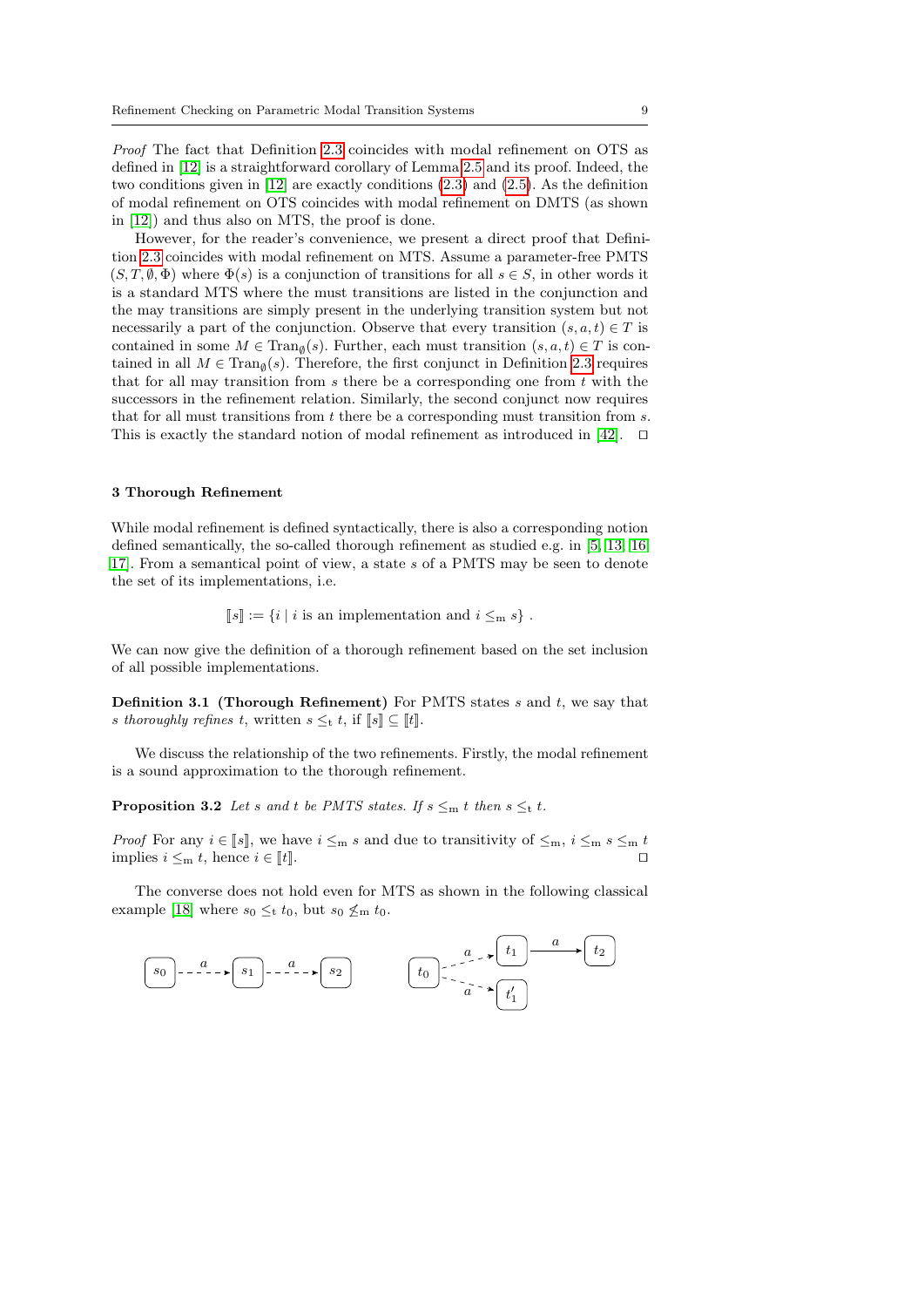Let us now consider the subclass of deterministic PMTS. A PMTS  $(S, T, P, \Phi)$ is deterministic if for every  $(s, a, t), (s, a, t') \in T$  we have  $t = t'$ . Provided that the refined MTS is deterministic, the approximation of thorough refinement via a modal refinement is now also complete [\[18\]](#page-29-17). This property holds even for parameter-free PMTS, as formulated in the next proposition, and it is a useful observation as deterministic systems often appear in practice [\[18\]](#page-29-17) and checking modal refinement is—as we shall see later—computationally easier than the thorough refinement.

**Proposition 3.3** Let  $s_0$  be a PMTS state and  $t_0$  a deterministic parameter-free PMTS state. If  $s_0 \leq_t t_0$  then  $s_0 \leq_m t_0$ .

*Proof* In this proof, we use the notation  $T(s) = \bigcup \text{Tran}_{\mu}(s)$ . We now fix a valuation  $\mu$ of parameters and define a relation  $R$  that satisfies the condition of Definition [2.3.](#page-6-0) The relation R is taken as the smallest relation such that  $(s_0, t_0) \in R$  and whenever  $(s, t) \in R$ ,  $(a, s') \in \widehat{T}(s)$  and  $(t, a, t') \in T$  then also  $(s', t') \in R$ . Before we prove that R satisfies the conditions, we make the claim that  $(s, t) \in R$  implies  $s \leq_t t$ . Clearly, this holds for  $(s_0, t_0)$ . Suppose now that  $s \leq t$ ,  $(a, s') \in \widehat{T}(s)$ ,  $(t, a, t') \in T$  and i is an arbitrary implementation of s'. Then there exists an implementation  $i \in [\![s]\!]$ such that  $i \stackrel{a}{\longrightarrow} i'$ . But as  $s \leq_t t$ , i is also an implementation of t. Therefore, as t is deterministic, i' is an implementation of t', thus  $s' \leq_t t'$ . We can now check that R satisfies the condition of Definition [2.3.](#page-6-0) Let  $(s, t) \in R$  and  $M \in \text{Tran}_{\mu}(s)$ . Define  $A := \{a \mid \exists s' : (a, s') \in M\}.$  There is an implementation i with exactly transitions under  $A$ . Moreover, according to the assumption it is also an implementation of  $t$ . Hence  $N := \{(a, t') \mid (t, a, t') \in T \land a \in A\}$  is an element of  $\text{Tran}_{\emptyset}(t)$ . The two conjuncts then clearly hold by the construction of  $R$ .

However, the completeness fails if the refined system is deterministic but with parameters.

Example 3.4 Consider a parameter-free PMTS, in fact in this case it is sufficient to use only an MTS,  $({s_0, s_1}, {s_0, s_1}, \ldots, s_1)$ ,  $\emptyset, {s_0 \mapsto \mathbf{t}, s_1 \mapsto \mathbf{t} \}$ ) where we use the standard MTS notation, and a deterministic PMTS  $({t_0, t_1}, ({t_0, a, t_1}), {p}, {t_0 \mapsto}$  $a \Leftrightarrow p, t \mapsto \mathbf{tt}$ ) below. Obviously  $\llbracket s_0 \rrbracket = \llbracket t_0 \rrbracket$  contains the implementations with no transitions or one step a-transitions. Although  $s_0 \leq t t_0$ , we do not have  $s_0 \leq m t_0$ as we cannot match with any valuation of  $p$ .

$$
\begin{array}{|c|c|c|}\hline s_0 & - & - & - \rightarrow \boxed{s_1} & \text{for } t_0 & a \rightarrow \boxed{t_1} \\ \hline \Phi(t_0) & = & a \Leftrightarrow p & \end{array}
$$

Corollary 3.5 There is a PMTS state s and a deterministic PMTS state t such that  $s \leq_t t$  but  $s \nleq_m t$ .

In order to overcome the difficulties when modal and thorough refinement do not coincide, the underapproximation of thorough refinement by modal refinement has been complemented by an overapproximation using deterministic hull [\[18\]](#page-29-17) and parameter-free deterministic hull [\[38\]](#page-30-16). The property of the hull  $\mathcal D$  is that s  $\leq_t t$  implies  $s \leq_m \mathcal{D}(t)$ . The importance of using modal refinement instead of the semantically more precise thorough refinement stems from their complexities. While modal refinement on PMTS can be decided in polynomial space and for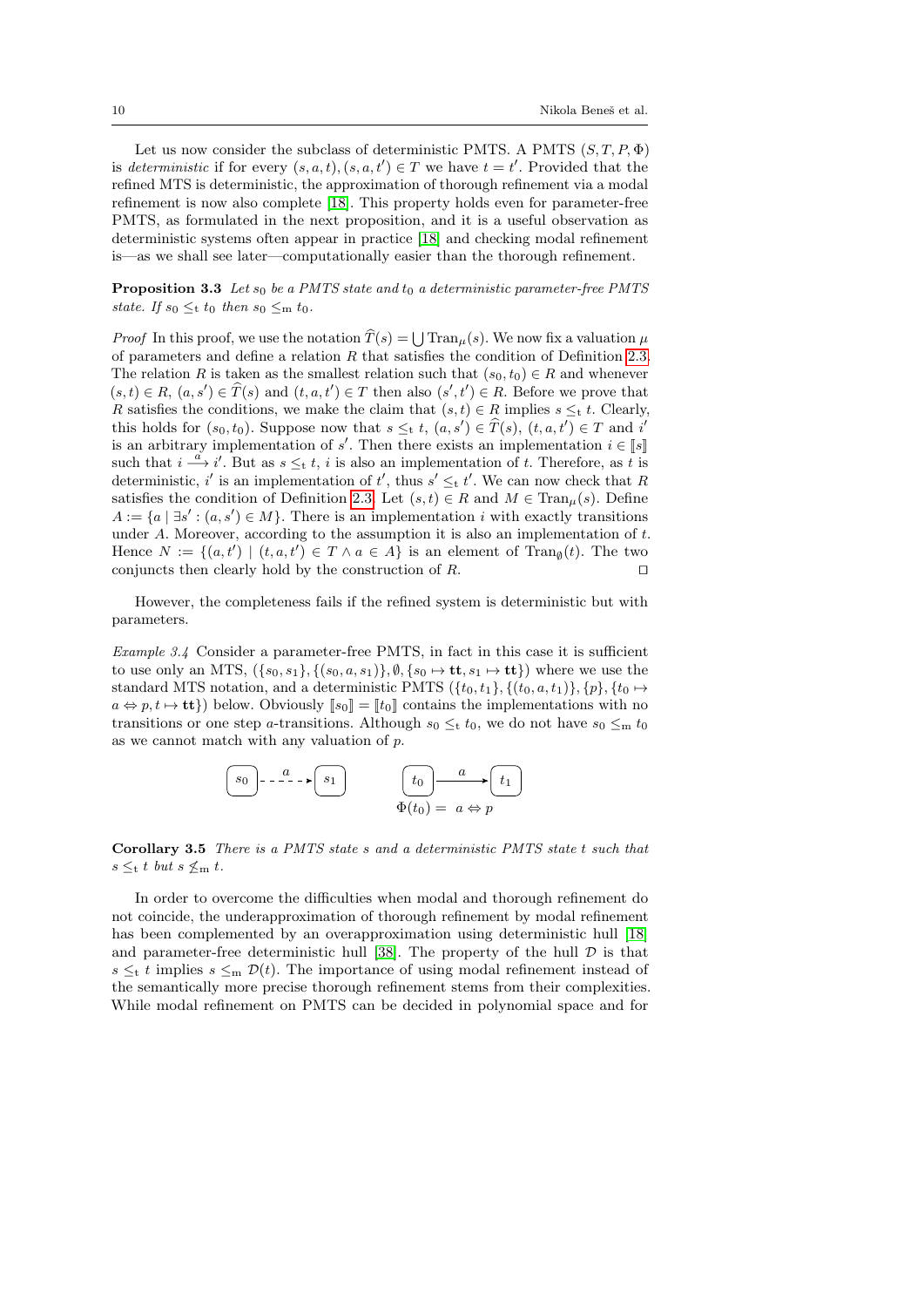<span id="page-10-0"></span>Table 3.1: Thorough refinement complexity and its relation to modal refinement

|                                | MTS                 | parameter-free PMTS | <b>PMTS</b>          |
|--------------------------------|---------------------|---------------------|----------------------|
| $s \leq_t t$ , t deterministic | <b>EXPTIME</b>      | <b>NEXPTIME</b>     | 2-EXPTIME            |
|                                | $\leq_m$ = $\leq_t$ | $\leq_m$ = $\leq_t$ | $\leq_m \neq \leq_t$ |

many subclasses even in polynomial time, deciding the thorough refinement is EXPTIME-hard already for MTS [\[11\]](#page-29-18). The upper bounds are summarised in Table [3.1.](#page-10-0)

Containment of the problem in EXPTIME for MTS was proven in [\[11\]](#page-29-18) and for DMTS in [\[19\]](#page-29-4) with the full proof in [\[8\]](#page-28-6), in NEXPTIME for parameter-free PMTS in [\[38\]](#page-30-16) with the full proof in [\[39\]](#page-30-17). Here we only focus on the general PMTS case. First, we show how to transform PMTS to parameter-free PMTS and DMTS and thus reduce our problems to the already solved one.

For a PMTS, we define a system where we can use any valuation of the parameters.

**Definition 3.6** For a PMTS  $M = (S, T, P, \Phi)$  with a given state  $s \in S$ , we define a parameter-free PMTS called *de-parameterisation*  $\mathcal{M}^B = (\{s^B\} \cup S \times 2^P, T', \emptyset, \Phi')$ with a newly added state  $s^B$  as

$$
-T' = \{ (s^B, a, (s, \mu)) \mid (s, a, s) \in T, \mu \subseteq P \} \cup \{ ((s, \mu), a, (s', \mu) \mid (s, a, s') \in T \},
$$
  

$$
- \Phi'(s^B) = \bigoplus_{\mu \subseteq P} \Phi(s)[\mathbf{t}t/p \text{ for } p \in \mu, \mathbf{f}p \text{ for } p \notin \mu, (s, \mu)/s], \text{ and}
$$
  

$$
- \Phi'((s, \mu)) = \Phi(s)[\mathbf{t}t/p \text{ for } p \in \mu, \mathbf{f}p \text{ for } p \notin \mu, (s, \mu)/s].
$$

The de-parameterisation is a parameter-free PMTS having exactly all the implementations of the PMTS and only one (trivial) valuation.

**Proposition 3.7** Let s be a PMTS state. Then  $[s] = [s^B]$  and  $s \leq_m s^B$ .

*Proof* For any parameter valuation  $\mu$  we match it with  $\emptyset$  and the modal refinement is achieved in the copy with  $\mu$  fixed in the second component. Clearly, any implementation of  $s<sup>B</sup>$  corresponds to a particular parameter valuation and thus also to an implementation of s.  $\Box$ 

Remark 3.8 Notice that de-parameterisation only preserves the set of implementations but the de-parameterised system does not necessarily modally refine the original system. Moreover, the price we have to pay is a blowup exponential in  $|P|$ . This is, however, inevitable. Indeed, consider a PMTS  $({s_0, s_1, s_2}, {s_0, s_1}, (s_1, p, s_2)$  $p \in P\}$ ,  $P$ ,  $\{s_0, s_1 \mapsto \bigwedge_{p \in P}(p, s) \Leftrightarrow p, s_2 \mapsto \textbf{tt}\}$ ). Then in every equivalent parameterfree PMTS we need to remember the transitions of the first step so that we can repeat exactly these in the following step. Since there are exponentially many possibilities, the result follows.

Further, similarly to Boolean formulae with states in [\[9\]](#page-29-0), we can transform every parameter-free PMTS to a DMTS.

**Definition 3.9** For a parameter-free PMTS  $M = (S, T, \emptyset, \Phi)$ , we define a DMTS called *de-negation*  $\mathcal{M}^D = (S', T', \emptyset, \Phi')$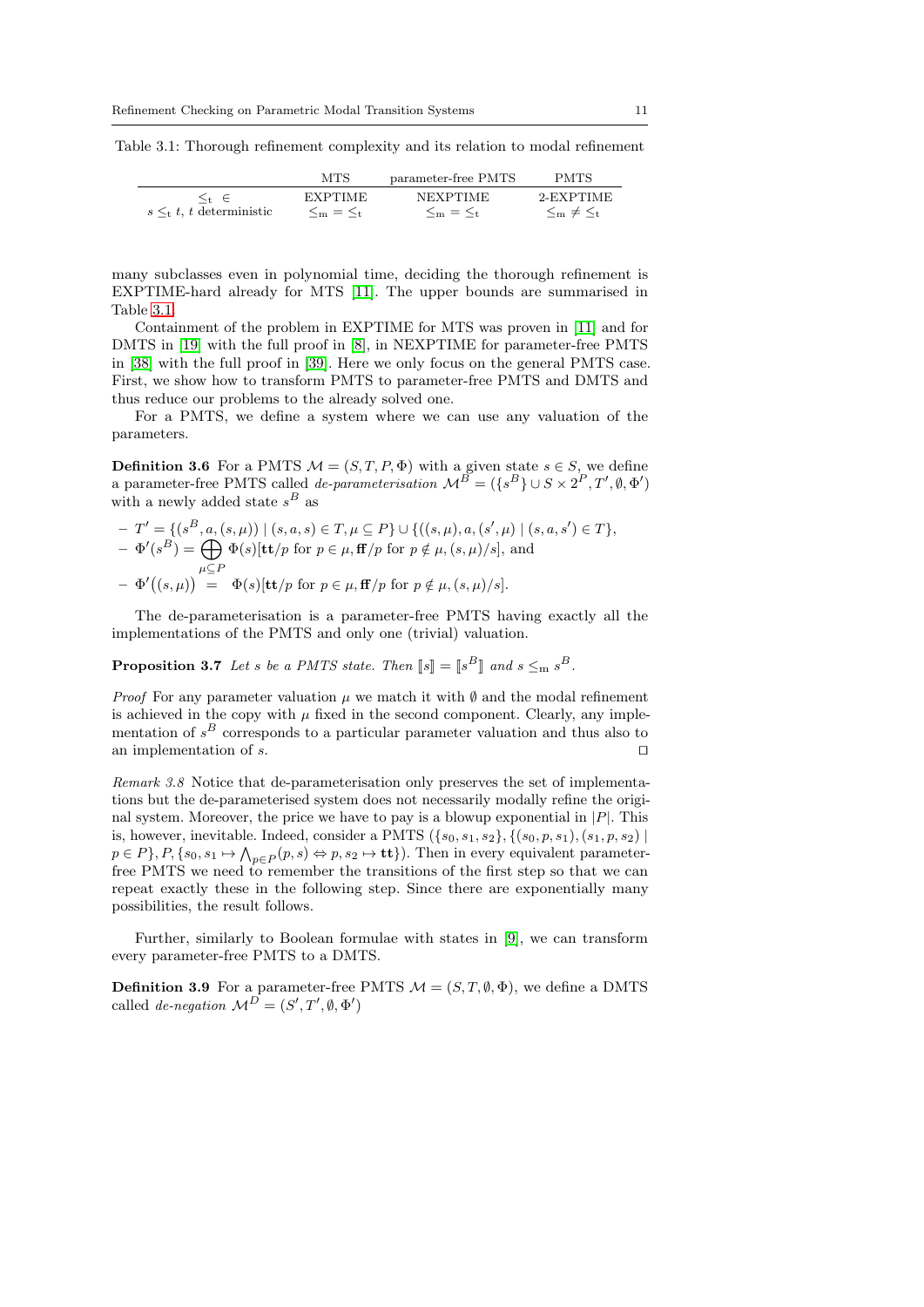$- S' = \{ M \in \text{Tran}_{\emptyset}(s) \mid s \in S \},$  $- \Phi'(M) = \bigwedge_{(a,s') \in M} \bigvee_{M' \in \text{Tran}_{\emptyset}(s')} (a, M'),$ 

and T' is minimal such that for each  $M \in S'$  and each occurrence of  $(a, M')$  in  $\Phi(M)$ , we have  $(M, a, M') \in T'$ .

However, this DMTS needs to have more initial states in order to be equivalent to the original parameter-free PMTS.

**Lemma 3.10** For a state s of a parameter-free PMTS,  $[s] = \bigcup_{M \in \text{Tran}_{\emptyset}(s)} [M]$  (where M are taken as states of the de-negation).

Note that both transformations are exponential. The first one in  $|P|$  and the second one in the branching degree. Therefore, their composition is still only singly exponential, yielding a state space where each state has two components: a valuation of original parameters and  $\text{Tran}_{\emptyset}$  of the original state under this valuation.

Theorem 3.11 Thorough refinement on PMTS is in 2-EXPTIME and EXPTIMEhard.

Proof Recall that thorough refinement on DMTS is in EXPTIME [\[5,](#page-28-5) [13\]](#page-29-14). Further, note that we have reduced the PMTS and parameter-free PMTS thorough refinement problems to the one on DMTS with more initial states. However, this does not pose a problem. Indeed, let s and t be states of a parameter-free PMTS. We want to check whether  $s \leq_t t$ . According to [\[8\]](#page-28-6) where DMTS only have one initial state, we only need to check whether for each  $M \in \text{Tran}_{\emptyset}(s)$  we have  $(M, \text{Tran}_{\emptyset}(t)) \notin Avoid$ (defined in [\[8\]](#page-28-6)), which can clearly still be done in exponential time.

The hardness follows from the fact that thorough refinement checking on ordinary MTS is already EXPTIME-hard [\[13\]](#page-29-14).  $\square$ 

Due to this high complexity of the thorough refinement, we shall only deal with the modal refinement from now on. Note that the original version of modal refinement on PMTS [\[14\]](#page-29-13) required, for  $s_0 \leq_m t_0$  to hold, that there exists a fixed  $R \subseteq S_1 \times S_2$  such that for every  $\mu \subseteq P_1$  there exists  $\nu \subseteq P_2$  satisfying for each  $(s, t) \in R$ 

$$
\forall M \in \text{Tran}_{\mu}(s) : \exists N \in \text{Tran}_{\nu}(t) : \ \forall (a, s') \in M : \exists (a, t') \in N : (s', t') \in R \ \land \\ \forall (a, t') \in N : \exists (a, s') \in M : (s', t') \in R \ .
$$

Clearly, the original definition is stronger: For any two PMTS states, if  $s_0 \leq m t_0$ holds according to [\[14\]](#page-29-13) it also holds according to Definition [2.3.](#page-6-0) Indeed, the relation for any sets of parameters can be chosen to be the fixed relation R. On the other hand, the opposite does not hold, as illustrated by the following example.

Example 3.12 Consider the PMTS on the left with parameter set  $\{p\}$  and obligation  $\Phi(s_0) = (a, s_1), \ \Phi(s_1) = (b, s_2) \Leftrightarrow p, \ \Phi(s_2) = \mathbf{t} \mathbf{t}$  and the PMTS on the right with parameter set  $\{q\}$  and obligation  $\Phi(t_0) = ((a, t_1) \Leftrightarrow q) \wedge ((a, t'_1) \Leftrightarrow \neg q), \ \Phi(t_1) =$  $(a, t_2), \Phi(t_2) = \Phi(t_1') = \mathbf{t} \mathbf{t}$ . On the one hand, according to our definition  $s_0 \leq_{\mathbf{m}} t_0$ , we intuitively agree this should be the case (and note they also have the same set of implementations). On the other hand, the original definition does not allow to conclude modal refinement between  $s_0$  and  $t_0$ . The reason is that depending on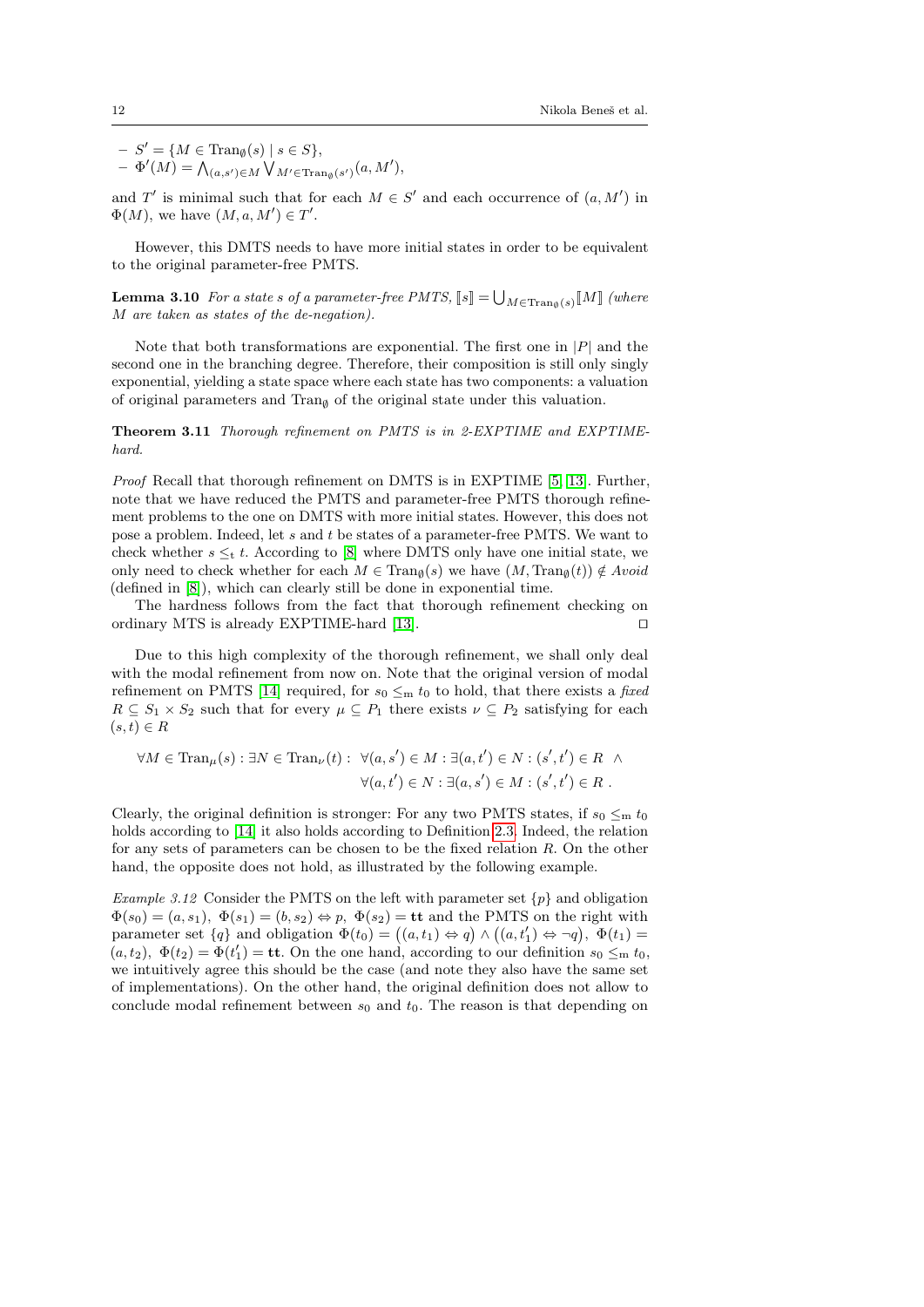the value of p,  $s_1$  is put in the relation either with  $t_1$  (for p being true and thus choosing q true, too) or with  $t_1'$  (for p being false and thus choosing q false, too). In contrast to the original definition, our definition allows us to pick different relations for different parameter valuations.



We propose our modification of the definition since it is not only more intuitive, but it also better approximates the thorough refinement and for all considered fragments of PMTS has the same complexity as the original one. Note that the two definitions coincide on parameter-free PMTS. Further, on MTS they coincide with the classical definition [\[42\]](#page-30-0) and on labelled transition systems with bisimulation.

## <span id="page-12-0"></span>4 Complexity of Modal Refinement Checking

We shall now investigate the complexity of refinement checking on PMTS and its relevant subclasses. Without explicitly mentioning it, we assume that all considered PMTS are now finite and the decision problems are hence well defined. The complexity bounds include classes from the polynomial hierarchy (see e.g. [\[49\]](#page-31-6)) where for example  $\Sigma_0^{\text{P}} = \Pi_0^{\text{P}} = \text{P}, \Pi_1^{\text{P}} = \text{coNP}$  and  $\Sigma_1^{\text{P}} = \text{NP}$ .

Let us also recall the QBF decision problems.

**Definition 4.1** ( $QBF_n^Q$ ) Let  $Ap$  be a set of atomic propositions, partitioned into n sets  $Ap = \bigcup_{i=0}^{n} X_i$ . Let  $\phi \in \mathcal{B}(Ap)$  be a Boolean formula over the set of atomic propositions  $Ap$  and let  $Q \in \{ \forall, \exists \}$  be a quantifier where by convention  $\overline{\forall} = \exists$  and  $\overline{\exists} = \forall$ . Then a formula of the form

<span id="page-12-1"></span>
$$
QX_1\overline{Q}X_2QX_3\overline{Q}X_4\ldots\widetilde{Q}X_n\phi \quad \text{where } \widetilde{Q} = \begin{cases} Q & \text{if } n \text{ is odd} \\ \overline{Q} & \text{if } n \text{ is even} \end{cases}
$$

is an instance of  $QBF_n^Q$  if and only if it is true.

A formula is true means that if e.g.  $Q = \exists$  then there is some partial valuation for the atomic propositions in  $X_1$ , such that for all partial valuations for the elements of  $X_2$ , there is another partial valuation for the propositions of  $X_3$  and so on up to  $X_n$ , such that  $\phi$  is satisfied by the union of all partial valuations. It is well known, see e.g. [\[49\]](#page-31-6), that these problems are complete for the polynomial hierarchy: for each  $i \geq 1$ ,  $\text{QBF}_{i}^{\exists}$  is  $\Sigma_{i}^{\text{P}}$ -complete and  $\text{QBF}_{i}^{\forall}$  is  $\Pi_{i}^{\text{P}}$ -complete.

#### 4.1 Parameter-Free Systems

Since even the parameter-free systems have interesting expressive power and the complexity of refinement on OTS has not been studied before, we first focus on parameter-free systems. Moreover, the results of this subsection are then applied to parametric systems in the next subsection. The results are summarised in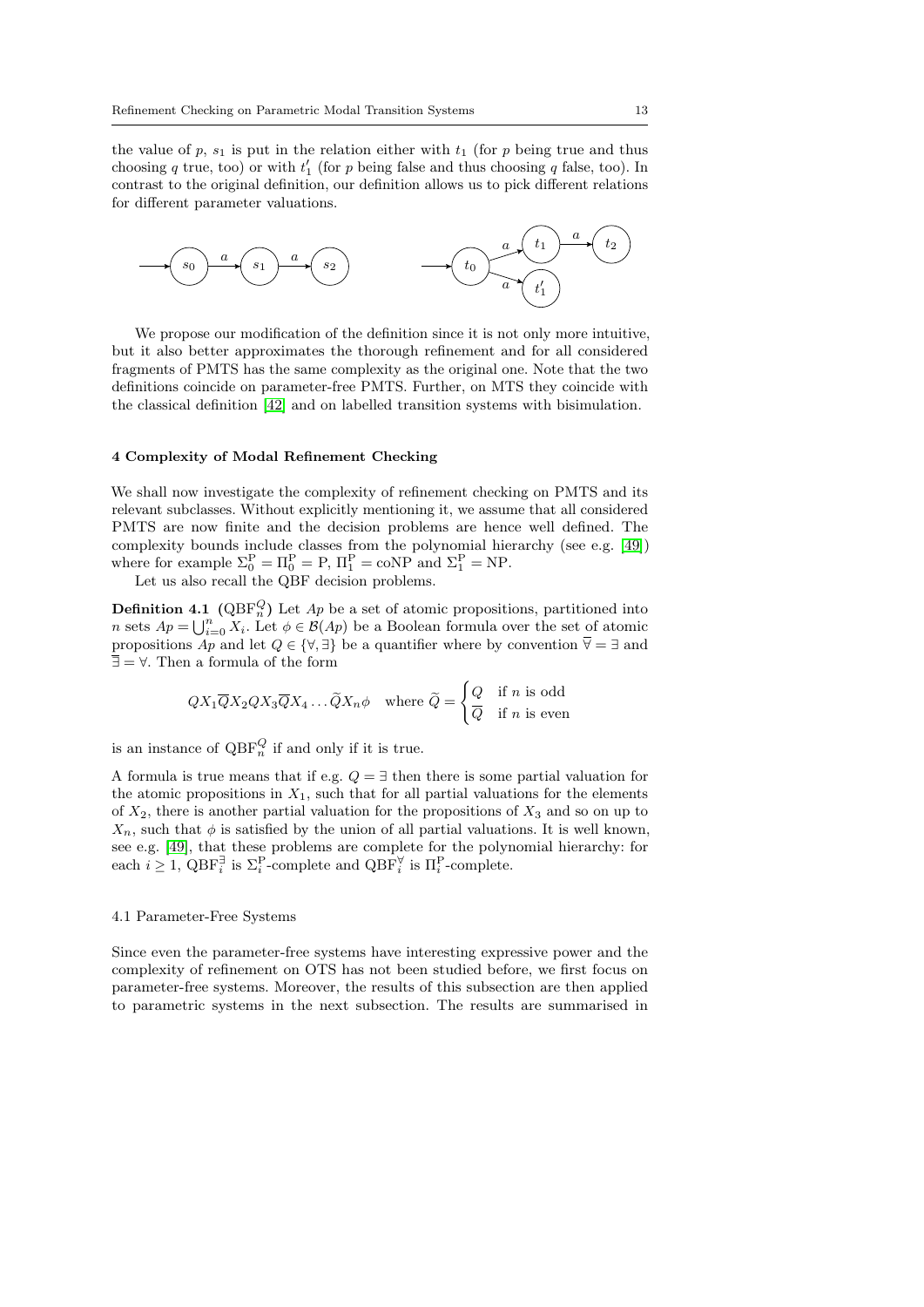|            | Boolean                   | Positive       | pCNF        | pDNF           | MTS         |
|------------|---------------------------|----------------|-------------|----------------|-------------|
| Boolean    | $\Pi_2^{\rm P}$ -compl.   | $coNP$ -compl. | coNP-compl. | $coNP$ -compl. | coNP-compl. |
| Positive   | $\Pi^{\rm P}_{2}$ -compl. | $coNP$ -compl. | P-compl.    | $coNP$ -compl. | P-compl.    |
| pCNF       | $\Pi_2^{\rm P}$ -compl.   | $coNP$ -compl. | P-compl.    | $coNP$ -compl. | P-compl.    |
| pDNF       | $\Pi_2^{\rm P}$ -compl.   | P-compl.       | P-compl.    | P-compl.       | P-compl.    |
| <b>MTS</b> | $\Pi_2^{\rm P}$ -compl.   | P-compl.       | P-compl.    | P-compl.       | P-compl.    |
| Impl       | NP-compl.                 | P-compl.       | P-compl.    | P-compl.       | P-compl.    |

<span id="page-13-0"></span>Table 4.1: Complexity of modal refinement checking of parameter-free systems

Table [4.1.](#page-13-0) The rows in the table correspond to the restrictions on the left-hand side PMTS while the columns correspond to the restrictions on the right-hand side PMTS. Boolean denotes the general system with arbitrary negation. Positive denotes the positive systems, in this case exactly OTS. We further use pCNF and pDNF to denote positive systems with formulae in conjunctive and disjunctive normal forms, respectively. In this case, pCNF coincides with DMTS. The special case of satisfaction relation, where the refining system is an implementation is denoted by Impl. We do not include Impl to the columns as it makes sense that an implementation is refined only to an implementation and here modal refinement corresponds to bisimilarity that is P-complete [\[6\]](#page-28-7) (see also [\[53\]](#page-31-7)). The P-hardness is hence the obvious lower bound for all the problems mentioned in the table.

We start with the simplest NP-completeness result.

Proposition 4.2 Modal refinement between an implementation and a parameter-free PMTS is NP-complete.

*Proof* The containment part is straightforward. First we guess the relation  $R$ . As s is an implementation then the set  $\text{Tran}_{\emptyset}(s)$  is a singleton. We thus only need to further guess  $N \in \text{Tran}_{\emptyset}(t)$  and then in polynomial time verify the two conjuncts in Definition [2.3.](#page-6-0)

The hardness part is by a simple reduction from SAT. Let  $\varphi(x_1, \ldots, x_n)$  be a given Boolean formula (instance of SAT). We construct two parameter-free PMTSs  $(S, T, \emptyset, \Phi)$  and  $(S', T', \emptyset, \Phi')$  such that (i)  $S = \{s, s'\}, T = (s, a, s')$ ,  $\Phi(s) =$  $(a, s')$  and  $\Phi(s') = \mathbf{t} \mathbf{t}$  and (ii)  $S' = \{t, t_1, \ldots, t_n\}, T = \{(t, a, t_i) \mid 1 \leq i \leq n.\}$  $\Phi(t) = \varphi[(a, t_i)/x_i]$  and  $\Phi(t_i) = \mathbf{t} \mathbf{t}$  for all  $i, 1 \leq i \leq n$ . Clearly,  $\varphi$  is satisfiable if and only if  $s \leq_m t$ .

Next we show that modal refinement is  $\Pi_2^{\text{P}}$ -complete. The following proposition introduces a gadget used also later on in other hardness results. We will refer to it as the ∗-construction.

<span id="page-13-1"></span>**Proposition 4.3** Modal refinement between two parameter-free PMTS is  $\Pi_2^{\text{P}}$ -hard even if the left-hand side is an MTS.

Proof The proof is by polynomial time reduction from the validity of the quantified Boolean formula  $\psi \equiv \forall x_1 \dots \forall x_n \exists y_1 \dots \exists y_m : \varphi(x_1, \dots, x_n, y_1, \dots, y_m)$  to the refinement checking problem  $s \leq m t$  where s and t are given as follows.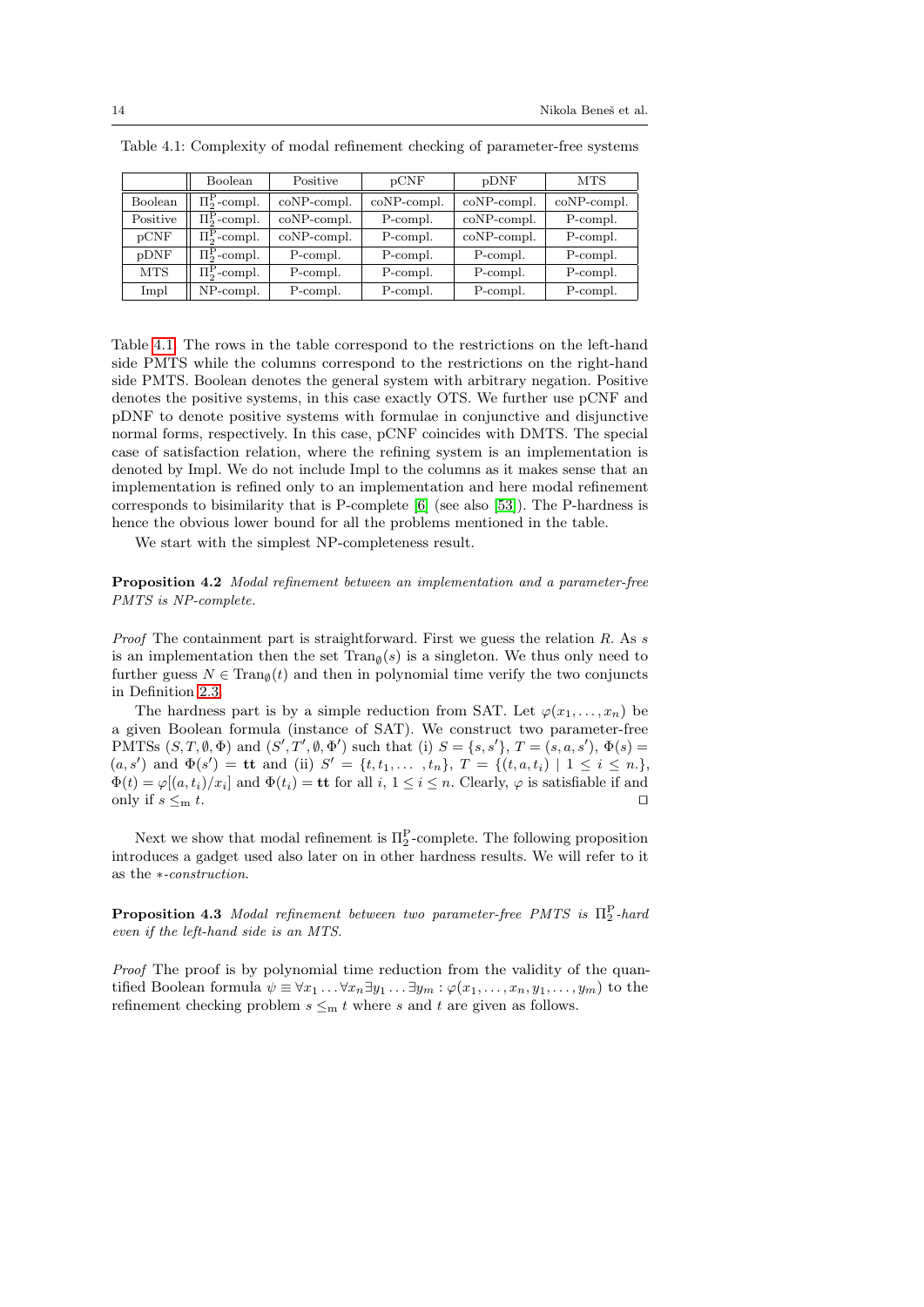

Assume that  $\psi$  is true. Let  $M \in \text{Tran}_{\emptyset}(s)$  (clearly  $(*, s') \in M$ ) and we want to argue that there is  $N \in \text{Tran}_{\emptyset}(t)$  with  $(*, t') \in N$  such that for all  $(x_i, s') \in M$ there is  $(x_i, t') \in N$  (clearly the states s', t' and  $t_i$  are in modal refinement) and for all  $(x_i, t') \in N$  there is  $(x_i, s') \in M$ . Such an N can be found by simply including  $(x_i, t')$  whenever  $(x_i, s') \in M$  and by adding also  $(*, t')$  into N. As  $\psi$  is true, we include into N also all  $(*, t_i)$  whenever  $y_i$  is set to true in  $\psi$ . Hence we get  $s \leq_m t$ .

On the other hand if  $\psi$  is false then we pick  $M \in \text{Tran}_{\emptyset}(s)$  such that M corresponds to the values of  $x_i$ 's such that there are no values of  $y_1, \ldots, y_m$  that make  $\psi$  true. This means that there is no  $N \in \text{Tran}_{\emptyset}(t)$  that would contain exactly those  $(x_i, t')$  that correspond to  $(x_i, s')$  in M. Hence,  $s \nleq_m t$ .

## <span id="page-14-1"></span>**Proposition 4.4** Modal refinement between two parameter-free PMTS is in  $\Pi_2^P$ .

*Proof* We first note that the condition of Definition [2.3](#page-6-0) can itself be verified in  $\Pi_2^{\text{P}}$ . Indeed, if we universally guess  $M$  and then existentially guess  $N$ , the rest of the condition is verifiable in polynomial time.

We could therefore, in principle, guess the relation  $R$  and then verify that the condition holds for all pairs  $(s, t) \in R$ . However, this would increase the complexity bound to  $\Sigma_3^P$ . Instead, we initially include all (polynomially many) pairs into R and for each pair check the condition. If it fails, we remove the pair and continue until we reach the greatest fixed point. This standard method is usually known as the coinductive computation of R.

However, a naive implementation of this idea would only prove that modal refinement is in  $\Delta_3^P$  as we have a polynomial algorithm with  $\Pi_2^P$  oracle. To actually show the statement of the proposition, we describe a coNP<sup>NP</sup> algorithm, i.e. an algorithm with universal branching that uses an NP oracle.

Suppose that we want to check if  $s \leq_m t$ . The algorithm works as follows:

- 1. Set  $R := S \times S'$  (all pairs of states).
- <span id="page-14-0"></span>2. If R does not contain  $(s, t)$ , reject.
- 3. Universally choose  $(s', t') \in R$  and  $M \in \text{Tran}(s')$ .
- 4. Using the NP-oracle, decide whether there exists  $N \in \text{Tran}(t')$  such that the refinement condition for  $(s', t')$  is satisfied.
- 5. If the result was false, remove  $(s', t')$  from R and go back to step [2.](#page-14-0) Otherwise, accept.

It may be clearly seen that the algorithm accepts iff  $s \leq_m t$ .

#### 4.1.1 Positive Right-Hand Side.

We have now solved all the cases where the right-hand side is arbitrary. We now look at the cases where the right-hand side is positive. In the proofs that follow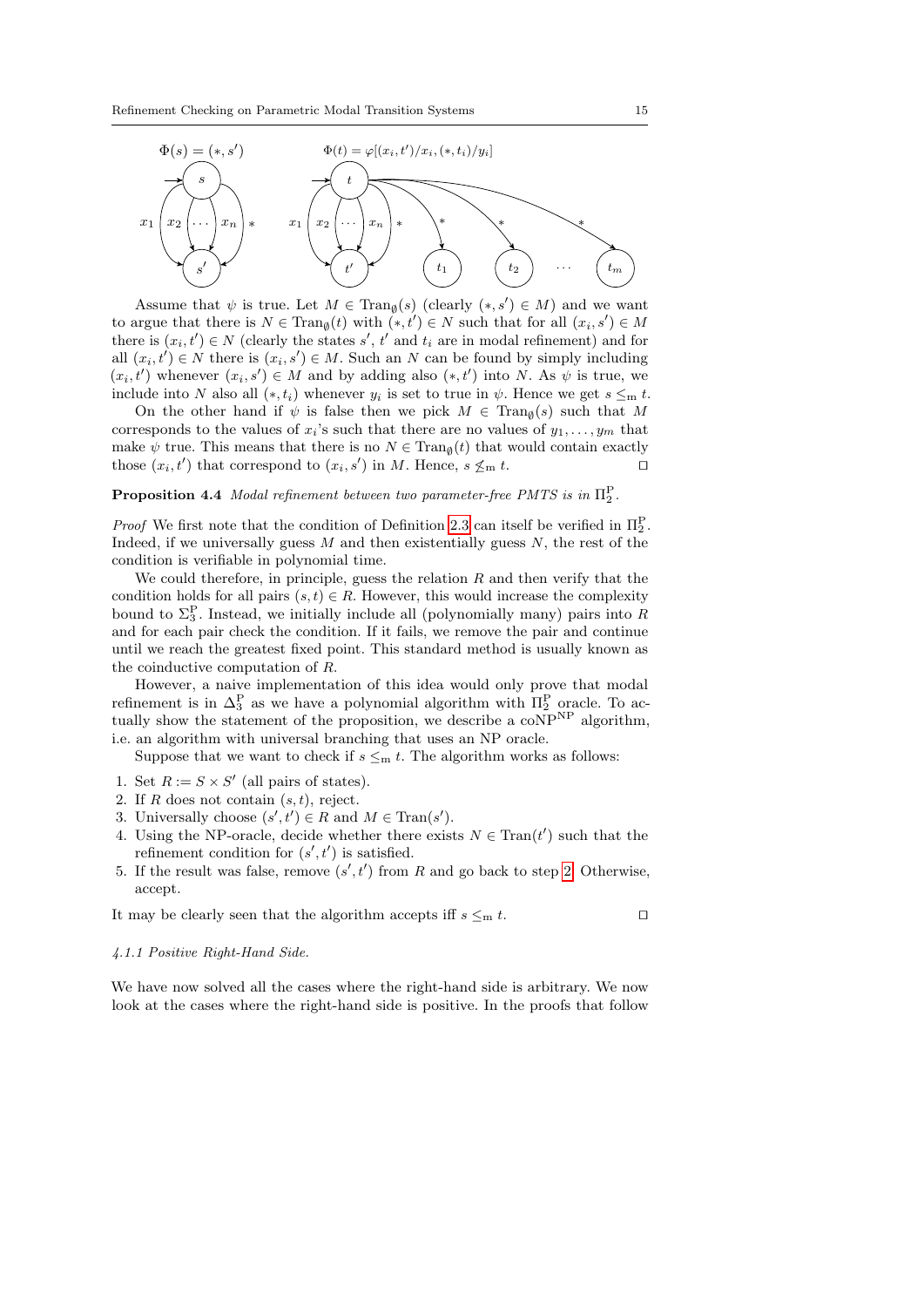we shall use the alternative characterisation of refinement from Lemma [2.5.](#page-6-3) The following proposition determines the subclasses on which modal refinement can be decided in polynomial time.

Proposition 4.5 Modal refinement on parameter-free PMTS is in P, provided that both sides are positive and either the left-hand side is in pDNF or the right-hand side is in pCNF.

Proof Due to Lemma [2.5,](#page-6-3) the refinement is equivalent to the conjunction of [\(2.3\)](#page-7-3) and  $(2.2)$ . Clearly,  $(2.3)$  can be checked in P. We show that Condition  $(2.2)$  can be verified in P too. Recall that [\(2.2\)](#page-6-2) says that

$$
\forall M \in \text{Tran}_{\mu}(s) : \text{match}_{t}(M) \in \text{Tran}_{\nu}(t),
$$

where  $\text{match}_t(M) = \{(a, t') \in T(t) \mid \exists (a, s') \in M : (s', t') \in R\}.$ 

First assume that the left-hand side is in pDNF. If for some M Condition [\(2.2\)](#page-6-2) is satisfied then it is also satisfied for all  $M' \supseteq M$ , as  $\text{Tran}_{\mu}(s)$  is upwards closed. It it thus sufficient to verify the condition for all minimal elements (wrt. inclusion) of Tran<sub>u</sub>(s). In this case these correspond to the clauses of  $\Phi(s)$ . Thus we get a polynomial time algorithm as shown in Algorithm [1.](#page-15-0)

Algorithm 1: Test for Condition [\(2.2\)](#page-6-2) of modal refinement (pDNF)

**Input** : states s and t such that  $\Phi(s)$  is in positive DNF and  $\Phi(t)$  is positive, relation R  $Output: true if s, t satisfy the refinement condition, false otherwise$ foreach *clause*  $(a_1, s_1) \wedge \cdots \wedge (a_k, s_k)$  *in*  $\Phi(s)$  do  $N \leftarrow \{(a, t') \in T(t) \mid \exists i : a_i = a \land (s_i, t') \in R\};$ if  $N \notin \text{Tran}_{\nu}(t)$  then return false return true;

<span id="page-15-0"></span>Second, assume that the right-hand side is in pCNF. Note that Condition [\(2.2\)](#page-6-2) can be equivalently stated as

$$
\forall M : \text{match}_t(M) \notin \text{Tran}_{\nu}(t) \Rightarrow M \notin \text{Tran}_{\mu}(s). \tag{4.1}
$$

As  $\Phi(t)$  is in conjunctive normal form then  $N \in \text{Tran}_{\nu}(t)$  is equivalent to saying that N has nonempty intersection with each clause of  $\Phi(t)$ . We may thus enumerate all maximal  $N \notin \text{Tran}_{\nu}(t)$ . Having a maximal  $N \notin \text{Tran}_{\nu}(t)$ , we can easily construct M such that  $N = \text{match}_t(M)$ . This leads to the polynomial time Algorithm [2.](#page-15-1)

| <b>Algorithm 2:</b> Test for Condition $(2.2)$ of modal refinement $(pCNF)$                                |
|------------------------------------------------------------------------------------------------------------|
| <b>Input</b> : states s and t such that $\Phi(s)$ is positive and $\Phi(t)$ is in positive CNF, relation R |
| <b>Output</b> : <i>true</i> if s, t satisfy the refinement condition, <i>false</i> otherwise               |
| <b>foreach</b> clause $(a_1, t_1) \vee \cdots \vee (a_k, t_k)$ in $\Phi(t)$ do                             |
| $M \leftarrow T(s) \setminus \{(a, s') \in T(s) \mid \exists i : a_i = a \land (s', t_i) \in R\};$         |
| if $M \in \text{Tran}_{\mu}(s)$ then return false                                                          |
| return true:                                                                                               |

<span id="page-15-1"></span>The statement of the proposition thus follows.  $\Box$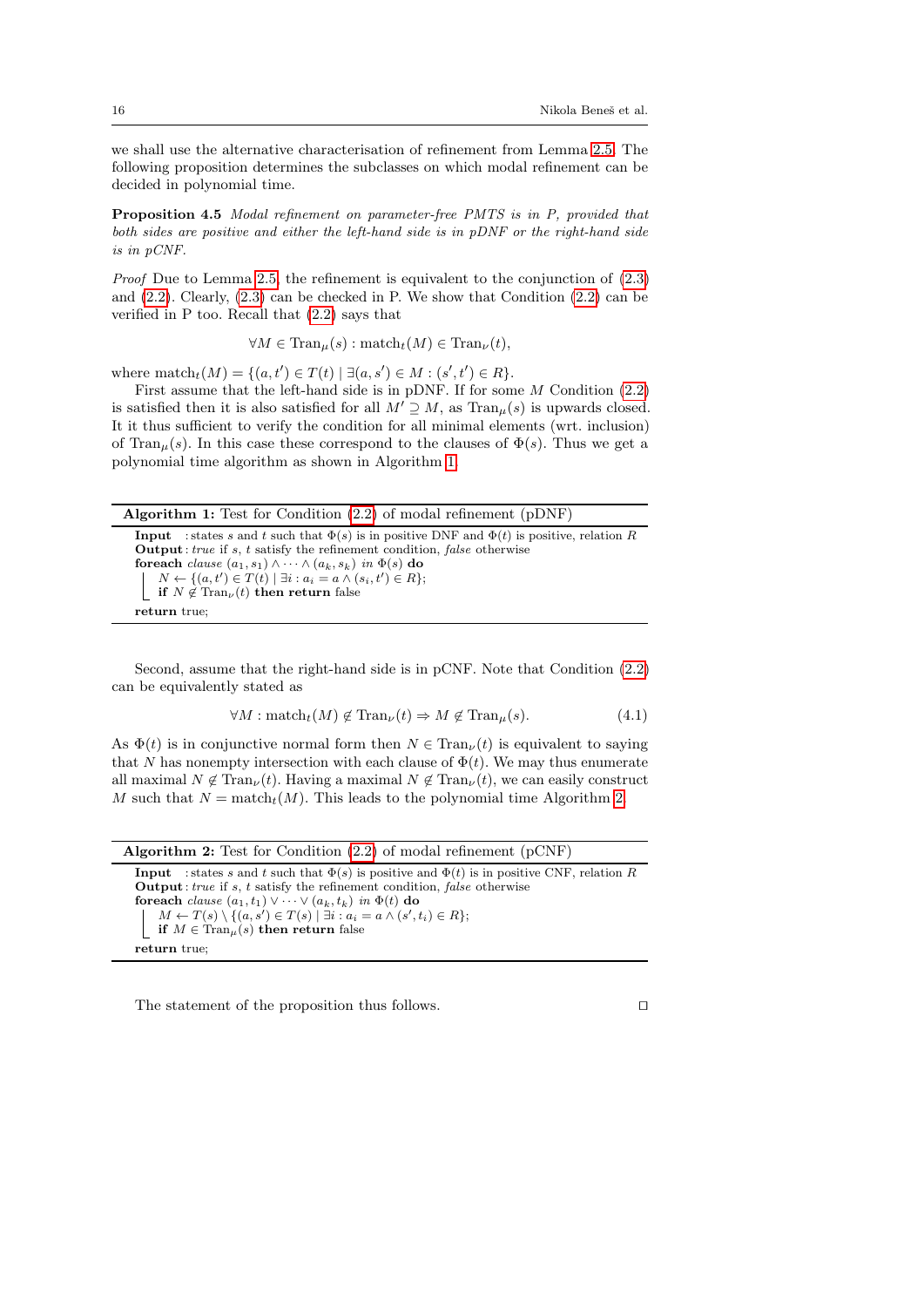Proposition 4.6 Modal refinement on parameter-free PMTS is in coNP, if the righthand side is positive.

Proof Due to Lemma [2.5](#page-6-3) we can solve the two refinement conditions separately. Furthermore, both Condition [\(2.1\)](#page-6-1) and [\(2.2\)](#page-6-2) of Lemma [2.5](#page-6-3) can be checked in coNP. The computation of  $R$  is then done similarly to the algorithm described in the proof of Proposition [4.4.](#page-14-1)  $\Box$ 

Proposition 4.7 Modal refinement on parameter-free systems is coNP-hard, even if the left-hand side is in positive CNF and the right-hand side is in positive DNF.

*Proof* We reduce SAT into non-refinement. Let  $\varphi(x_1, \ldots, x_n)$  be a formula in CNF. We modify  $\varphi$  into an equivalent formula  $\varphi'$  as follows: add new variables  $\tilde{x}_1, \ldots,$  $\tilde{x}_n$ , change all occurrences of  $\neg x_i$  into  $\tilde{x}_i$  for all i, and add new clauses  $(x_i \vee \tilde{x}_i)$ and  $(\neg x_i \vee \neg \tilde{x}_i)$ .

Observe now that all clauses contain either all positive literals or all negative literals. Let  $\psi^+$  denote a CNF formula that contains all positive clauses of  $\varphi'$  and  $\psi^-$  denote a CNF formula that contains all negative clauses of  $\varphi'$ . As  $\varphi' = \psi^+ \wedge \psi^$ it is clear that  $\varphi'$  is satisfiable if and only if  $(\psi^+ \Rightarrow \neg \psi^-)$  is not valid.

We now construct two parameter-free PMTSs  $(S, T, \emptyset, \Phi)$  and  $(S', T', \emptyset, \Phi')$  over  $\Sigma = \{x_1, \ldots, x_n, \tilde{x}_1, \ldots, \tilde{x}_n\}$  as follows: (i)  $S = \{s, s'\}, T = \{(s, x_i, s'), (s, \tilde{x}_i, s') \mid 1 \leq$  $i \leq n$ ,  $\Phi(s) = \psi^+[(x_i, s')/x_i, (\tilde{x}_i, s')/\tilde{x}_i]$  and  $\Phi(s') = \mathbf{t}\mathbf{t}$ , and (ii)  $S' = \{t, t'\}$ ,  $T' =$  $\{(t, x_i, t'), (t, \tilde{x}_i, t) \mid 1 \leq i \leq n\}, \ \Phi(t) = \neg \psi^{-}[(x_i, t') / x_i, (\tilde{x}_i, t') / \tilde{x}_i] \text{ and } \Phi(t') = \textbf{t}\mathbf{t}.$ Note that by pushing the negation of  $\psi^-$  inside, the formula  $\Phi(t)$  can be written as pDNF. It is easy to see that now  $s \leq_m t$  if and only if  $(\psi^+ \Rightarrow \neg \psi^-)$  is valid. Therefore,  $s \nleq_m t$  if and only if  $\varphi$  is satisfiable.

Proposition 4.8 Modal refinement on parameter-free PMTS is coNP-hard, even if the right-hand side is an MTS.

Proof We prove the hardness by a reduction from SAT to non-refinement. Let  $\varphi(x_1, \ldots, x_n)$  be a Boolean formula (instance of SAT). We construct two parameterfree PMTSs  $(S, T, \emptyset, \Phi)$  and  $(S', T', \emptyset, \Phi')$  over  $\Sigma = \{a, b\}$  as follows:

1.  $S = \{s, s_1, \ldots, s_n\}, T = \{(s, a, s_i) \mid 1 \leq i \leq n\}, \Phi(s) = \varphi[(a, s_i)/x_i], \Phi(s_i) = \mathbf{t}\mathbf{t}$ for all i.

2.  $S' = \{t\}, T' = \{(t, b, t)\}, \Phi'(t) = (b, t).$  (Clearly, this is an MTS.)

Let now  $\varphi$  be satisfiable and let  $M \in \text{Tran}_{\emptyset}(s)$  be arbitrary. Clearly, there can be no match  $N \in \text{Tran}_{\emptyset}(t)$  and thus  $s \nleq_m t$ .

Let now  $\varphi$  be unsatisfiable. This means that  $\text{Tran}_{\emptyset}(s) = \emptyset$  and the refinement condition trivially holds. Thus  $s \leq_m t$ .

### 4.2 Systems with Parameters

In the sequel we investigate the complexity of refinement checking in the general case of PMTS with parameters. The complexities are summarised in Table [4.2.](#page-17-0) We start with an observation of how the results on parameter-free systems can be applied to the parametric case.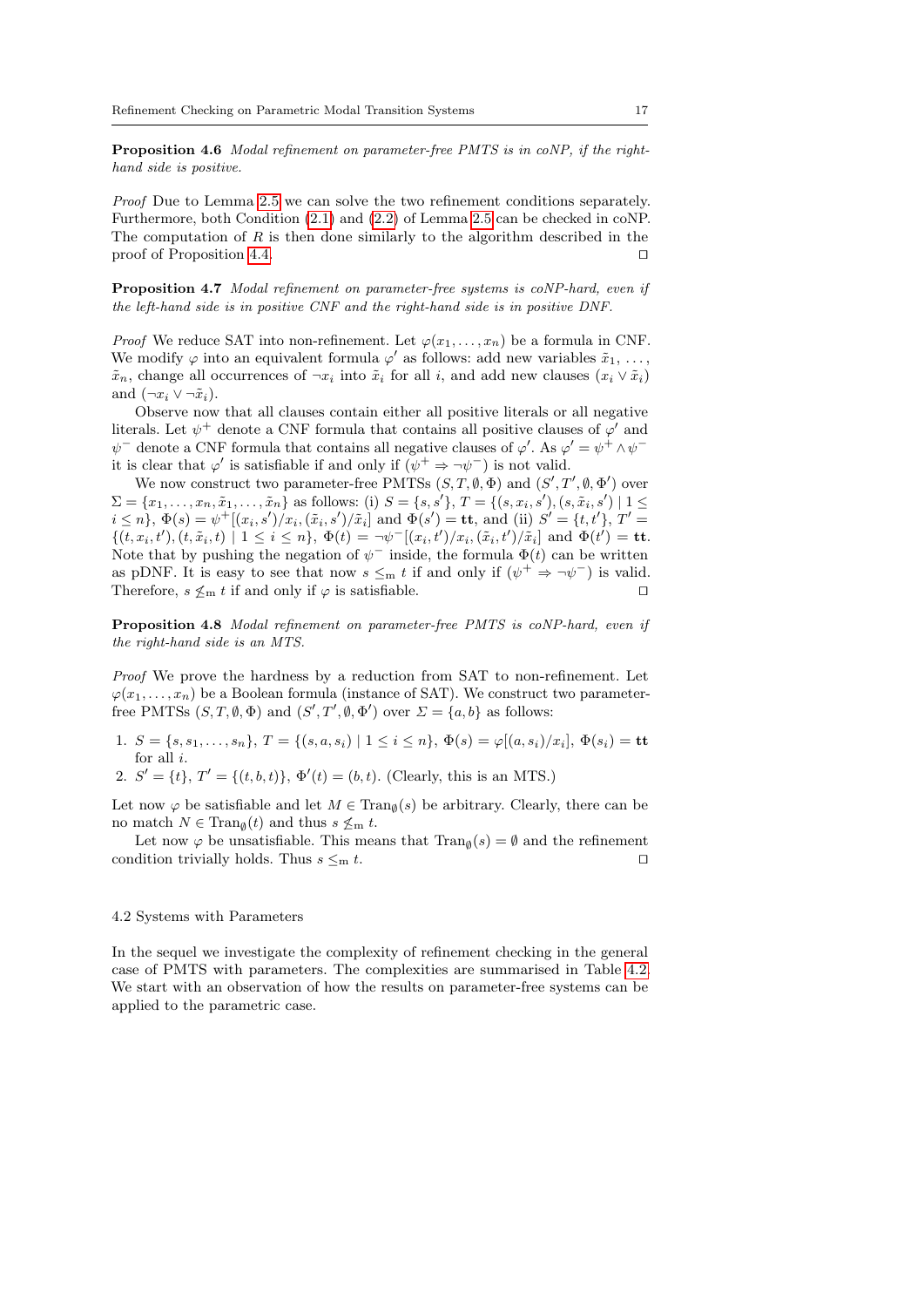|            | Boolean                         | positive                    | pCNF                        | pDNF                                 |
|------------|---------------------------------|-----------------------------|-----------------------------|--------------------------------------|
| Boolean    | $\Pi_4^{\rm P}$ -complete       | $\Pi^{\rm P}_{3}$ -complete | $\Pi^{\rm P}_{3}$ -complete | $\Pi_3^{\rm P}$ -complete            |
| positive   | $\Pi^{\rm P}_4$ -complete       | $\Pi^{\rm P}_{3}$ -complete | $\Pi_2^{\rm P}$ -complete   | $\overline{\Pi_3^{\rm P}}$ -complete |
| pCNF       | $\Pi_4^{\rm P}$ -complete       | $\Pi_3^{\rm P}$ -complete   | $\Pi_2^{\rm P}$ -complete   | $\Pi_3^{\rm P}$ -complete            |
| pDNF       | $\Pi^{\rm P}_{\rm A}$ -complete | $\Pi^{\rm P}_{2}$ -complete | $\Pi_2^{\rm P}$ -complete   | $\Pi^{\rm P}_{2}$ -complete          |
| <b>MTS</b> | $\Sigma_3^{\rm P}$ -complete    | NP-complete                 | NP-complete                 | NP-complete                          |
| Impl       | NP-complete                     | NP-complete                 | NP-complete                 | NP-complete                          |

<span id="page-17-0"></span>Table 4.2: Complexity of modal refinement checking with parameters

Proposition 4.9 The complexity upper bounds from Table [4.1](#page-13-0) carry over to Table [4.2,](#page-17-0) as follows. If the modal refinement in the parameter-free case is in NP, coNP or  $\Pi_2^{\text{P}}$ , then the modal refinement with parameters is in  $\Pi_2^{\text{P}}$ ,  $\Pi_3^{\text{P}}$  and  $\Pi_4^{\text{P}}$ , respectively. Moreover, if the left-hand side is an MTS, the complexity upper bounds shift from NP and  $\Pi_2^{\rm P}$  to NP and  $\Sigma_3^{\rm P}$ , respectively.

*Proof* In the first case, we first universally choose  $\mu$ , we then existentially choose  $\nu$ and modify the formulae  $\Phi(s)$  and  $\Phi(t)$  by evaluating the parameters. This does not change the normal form/positiveness of the formulae. We then perform the algorithm for the parameter-free refinement. For the second case note that implementations and MTS have no parameters and we may simply choose (existentially)  $\nu$  and run the algorithm for the parameter-free refinement.  $\Box$ 

We now focus on the respective lower bounds.

Proposition 4.10 Modal refinement between an implementation and a right-hand side in positive CNF or in positive DNF is NP-hard.

*Proof* The proof is by reduction from SAT. Let  $\varphi(x_1, \ldots, x_n)$  be a formula in CNF and let  $\varphi_1, \varphi_2, \ldots, \varphi_k$  be the clauses of  $\varphi$ . We construct two PMTSs  $(S, T, P, \Phi)$  and  $(S', T', P', \Phi')$  over the action alphabet  $\Sigma = \{a_1, \ldots, a_k\}$  as follows: (i)  $S = \{s, s'\},$  $T = \{(s, a_i, s') \mid 1 \leq i \leq k\},\ P = \emptyset, \ \Phi(s) = \bigwedge_{1 \leq i \leq k} (a_i, s') \text{ and } \Phi(s') = \mathbf{t} \mathbf{t} \text{ and }$ (ii)  $S' = \{t\} \cup \{t_i \mid 1 \leq i \leq k\}, T' = \{(t, a_i, t_i) \mid 1 \leq i \leq k\}, P' = \{x_1, \ldots, x_n\},$  $\Phi'(t) = \bigwedge_{1 \leq i \leq k} (a_i, t_i)$  and  $\Phi'(t_i) = \varphi_i$  for all  $1 \leq i \leq k$ . Notice that each  $\varphi_i$  in  $\Phi'(t_i)$  is in positive form as we negate only the parameters  $x_i$  and every clause  $\varphi_i$ is trivially in DNF. Now we easily get that  $s \leq_m t$  if and only if  $\varphi$  is satisfiable.  $\Box$ 

**Proposition 4.11** Modal refinement is  $\Sigma_3^P$ -hard even if the left-hand side is an MTS.

Proof The proof is done using the construction of the proof of Proposition [4.3](#page-13-1) with parameters added on the right-hand side.

We will make a reduction from the validity of the quantified Boolean formula  $\psi \equiv \exists z_1, \ldots, z_k \forall x_1 \ldots \forall x_n \exists y_1 \ldots \exists y_m : \varphi(z_1, \ldots, z_k, x_1, \ldots, x_n, y_1, \ldots, y_m)$  to the refinement checking problem  $s \leq m t$  where s and t are given as follows. Moreover, the right-hand side system has  $\{z_1, \ldots, z_k\}$  as its set of parameters.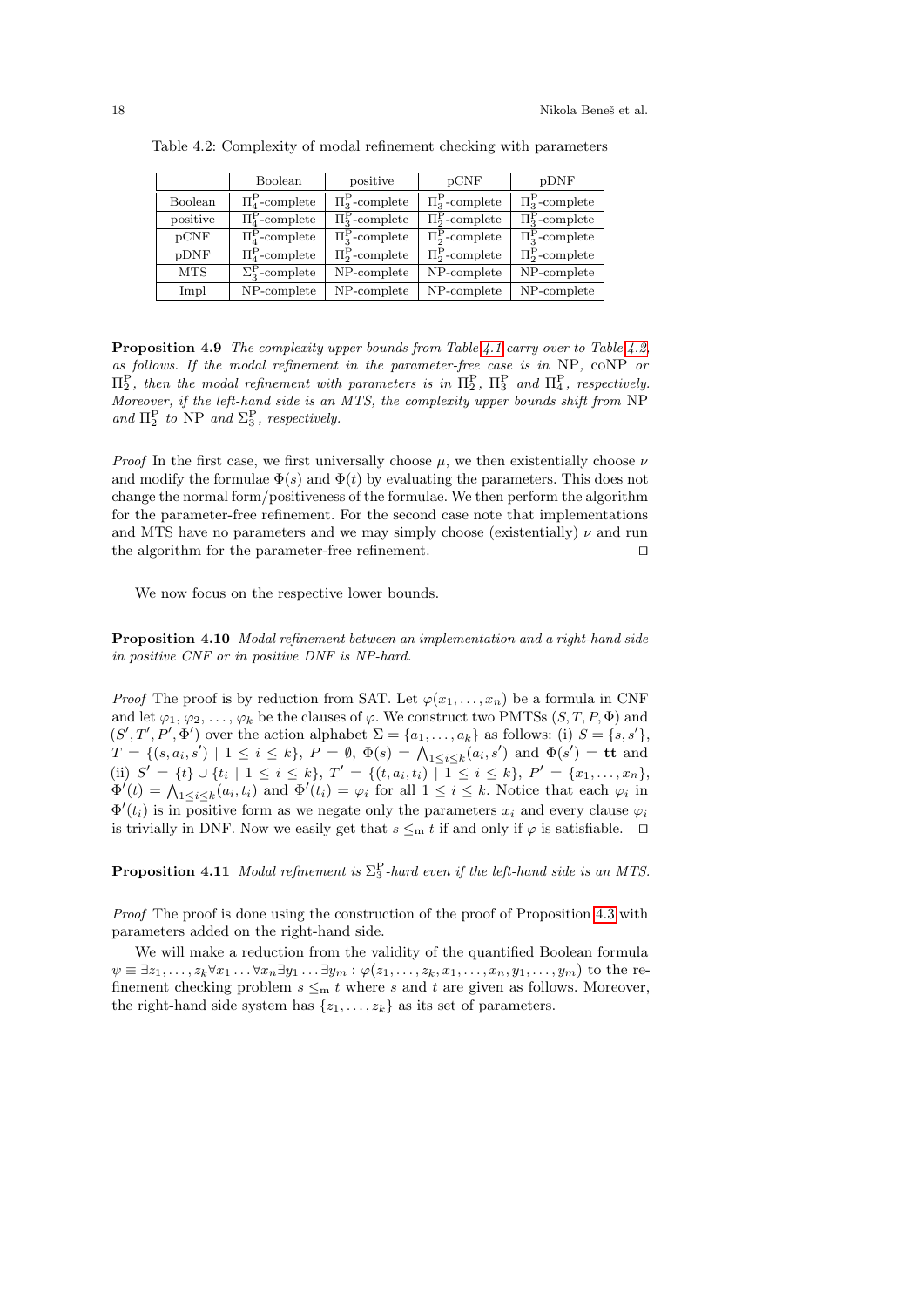

Assume that  $\psi$  is true. Then there exists a valuation  $\nu$  on  $\{z_1, \ldots, z_k\}$  such that  $\forall x : \exists y : \varphi(x, y)$  is true. Using now the same argument as that in the proof of Proposition [4.3,](#page-13-1) we get that  $s \leq_m t$ .

On the other hand assume that  $\psi$  is false and let  $\nu$  be an arbitrary valuation on  $\{z_1, \ldots, z_k\}$ . We then may again use the reasoning in the proof of Proposition [4.3](#page-13-1) to get that  $s \nleq_m t$ .

The following proof introduces a gadget used also later on in other hardness results. We refer to it as CNF-binding. Further, we use the ∗-construction here.

## <span id="page-18-0"></span>**Proposition 4.12** Modal refinement is  $\Pi_4^{\text{P}}$ -hard even if the left-hand side is in positive CNF.

*Proof* Consider a QBF<sup> $\forall$ </sup> instance, a formula  $\psi = \forall x \exists y \forall z \exists w : \varphi(x, y, z, w)$  with  $\varphi$ in CNF and  $x, y, z, w$  vectors of length n. We construct two systems s and t and use the variables  $\{x_1, \ldots, x_n\}$  as parameters for the left-hand side system s, and  $\{y_1, \ldots, y_n\}$  as parameters for the right-hand side system t.

$$
\Phi(s) = (*, s') \wedge CNF\text{-binding} \qquad \Phi(t) = (*, t') \wedge \varphi[(t_i, t')/x_i, (f_i, t')/\neg x_i, (f_i, t')/x_i, (f_i, t')/\neg x_i, (f_i, t')/x_i, (f_i, t')/x_i, (f_i, t')/\neg x_i, (f_i, t')/x_i, (f_i, t')/x_i, (f_i, t')/x_i, (f_i, t')/x_i, (f_i, t')/x_i, (f_i, t')/x_i, (f_i, t')/x_i, (f_i, t')/x_i, (f_i, t')/x_i, (f_i, t')/x_i, (f_i, t')/x_i, (f_i, t')/x_i, (f_i, t')/x_i, (f_i, t')/x_i, (f_i, t')/x_i, (f_i, t')/x_i, (f_i, t')/x_i, (f_i, t')/x_i, (f_i, t')/x_i, (f_i, t')/x_i, (f_i, t')/x_i, (f_i, t')/x_i, (f_i, t')/x_i, (f_i, t')/x_i, (f_i, t')/x_i, (f_i, t')/x_i, (f_i, t')/x_i, (f_i, t')/x_i, (f_i, t')/x_i, (f_i, t')/x_i, (f_i, t')/x_i, (f_i, t')/x_i, (f_i, t')/x_i, (f_i, t')/x_i, (f_i, t')/x_i, (f_i, t')/x_i, (f_i, t')/x_i, (f_i, t')/x_i, (f_i, t')/x_i, (f_i, t')/x_i, (f_i, t')/x_i, (f_i, t')/x_i, (f_i, t')/x_i, (f_i, t')/x_i, (f_i, t')/x_i, (f_i, t')/x_i, (f_i, t')/x_i, (f_i, t')/x_i, (f_i, t')/x_i, (f_i, t')/x_i, (f_i, t')/x_i, (f_i, t')/x_i, (f_i, t')/x_i, (f_i, t')/x_i, (f_i, t')/x_i, (f_i, t')/x_i, (f_i, t')/x_i, (f_i, t')/x_i, (f_i, t')/x_i, (f_i, t')/x_i, (f_i, t')/x_i, (f_i, t')/x_i, (f_i, t')/x_i, (f_i, t')/x_i, (f_i, t')/x_i,
$$

On the left we require  $\Phi(s) = (*, s') \wedge \bigwedge_{1 \leq i \leq n} ((x_i \Rightarrow (t_i, s')) \wedge (\neg x_i \Rightarrow (f_i, s'))$ and call the latter conjunct CNF-binding. Thus the value of each parameter  $x_i$ is "saved" into transitions of the system. Note that although both  $t_i$  and  $f_i$  may be present, a "minimal" implementation contains exactly one of them. On the right-hand side the transitions look similar but we require  $\Phi(t) = (*, t) \wedge \varphi'$  where  $\varphi'$  is created from  $\varphi$  by changing every positive literal  $x_i$  into  $(t_i, t')$ , every negative literal  $\neg x_i$  into  $(f_i, t')$ , every  $z_i$  into  $(z_i, t')$ , and every  $w_i$  into  $(*, u_i)$ .

We show that  $\psi$  is true iff  $s \leq_m t$ . Assume first that  $\psi$  is true. Therefore, for every choice of parameters  $x_i$  there is a choice of parameters  $y_i$  so that  $\forall z \exists w : \varphi(x, y, z, w)$ is true and, moreover,  $t_i$  or  $f_i$  is present on the left whenever  $x_i$  or  $\neg x_i$  is true, respectively (and possibly even if it is false). We set exactly all these transitions  $t_i$ and  $f_i$  on the right, too. Further, for every choice of transitions  $z_i$  on the left there are  $w_i$ 's so that  $\varphi(x, y, z, w)$  holds. On the right, we implement a transition  $(z_i, t')$ for each  $z_i$  set to true and  $(*, u_i)$  for each  $w_i$  set to true. Now  $\varphi'$  is satisfied as it has only positive occurrences of  $(t_i, t')$  and  $(f_i, t')$  and hence the extra  $t_i$ 's and  $f_i$ 's do not matter. Now for every implementation of s we obtained an implementation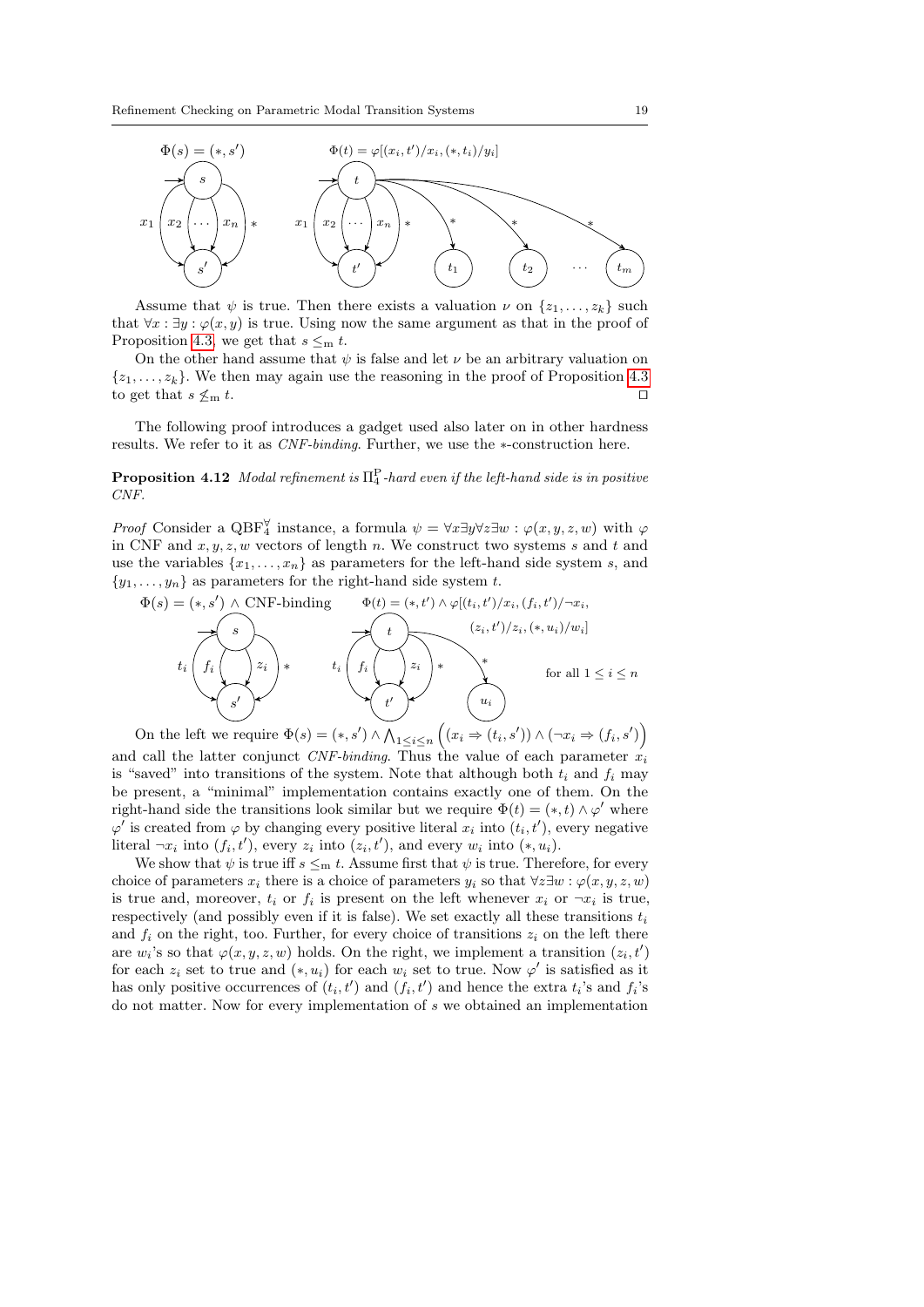of t. Moreover, their transitions match. Indeed,  $t_i$ 's and  $f_i$ 's were set the same as on the left, similarly for  $z_i$ 's. As for the ∗-transition, we use the same argumentation as in the original ∗-construction. On the left, there is always one. On the right, there can be more of them due to  $w_i$ 's but at least one is also guaranteed by  $\Phi(t)$ .

Let now  $s \leq_m t$ . Then for every choice of  $x_i$ 's—and thus also for every choice of exactly one transition of  $t_i, f_i$  for each *i*—there are  $y_i$ 's so that every choice of transitions  $z_i$  can be matched on the right so that  $\varphi'$  is true with some transitions  $(*, u_i)$ . Since choices of  $t_i/f_i$  correspond exactly to choices of  $x_i$  it only remains to set  $w_i$  true for each transition  $(*, u_i)$  on the right, thus making  $\varphi$  true.  $\square$ 

Based on the idea of CNF-binding, we also prove the following two propositions.

## <span id="page-19-0"></span>**Proposition 4.13** Modal refinement is  $\Pi_2^{\text{P}}$ -hard even if both sides are in positive CNF.

Proof Recall that positive means that there may be negations, but only limited to parameter literals. The proof is done by reduction from the validity of  $\forall x_1, \ldots, x_n \exists y_1, \ldots, y_m : \varphi(x_1, \ldots, x_n, y_1, \ldots, y_m)$ , where  $\varphi$  is in CNF. The idea is that the left-hand side has only  $x_i$  as parameters while the right-hand side has  $y_i$ as parameters. To ensure that the valuation of  $x_i$  is the same on both sides, we bind them through transitions.

Let  $\Sigma = \{t_1, \ldots, t_n, f_1, \ldots, f_n\}$  be the set of actions. The systems  $(S, T, P, \Phi)$  and  $(S', T', P', \Phi')$  are built as follows:  $S = \{s, s'\}, T = \{(s, t_i, s'), (s, t_i, s') \mid 1 \leq i \leq n\},$  $P = \{x_1, \ldots, x_n\}, \Phi(s) = \bigwedge_{1 \leq i \leq n} ((x_i \Rightarrow (t_i, s')) \land (\neg x_i \Rightarrow (f_i, s'))$  (note that this may be written in positive  $\bar{CNF}$ ,  $\Phi(s') = \mathbf{tt}$ ;  $S' = \{t, t'\}$ ,  $T' = \{(t, t_i, t'), (t, f_i, t')\}$  $1 \leq i \leq n$ ,  $P' = \{y_1, \ldots, y_m\}, \Phi'(t) = \varphi[(t_i, t')/x_i, (f_i, t')/\neg x_i], \Phi'(t') = \textbf{tt}$ . We now claim that  $\forall x \exists y : \varphi$  holds if and only if  $s \leq m$  t. We show the two implications separately.

Let first ∀x∃y :  $\varphi$  hold. Let  $\mu \subseteq P$  be arbitrary. As this is a truth valuation on the  $x_i$  variables, we know that there exists a valuation on the  $y_i$  variables such that  $\varphi$  holds. Let  $\nu \subseteq P'$  be such a valuation. Let further  $M \in \text{Tran}_{\mu}(s)$  be arbitrary. Clearly, if  $x_i \in \mu$  then  $(t_i, s') \in M$  and if  $x_i \notin \mu$  then  $(f_i, s') \in M$ .

We set  $N = \{(x, t') | (x, s') \in M\}$ . Clearly, such N satisfies both conjuncts of the refinement definition. We need to show that  $N \in \text{Tran}_{\nu}(t)$ . We thus need to show that N satisfies all the clauses in  $\Phi'(t) = \varphi[(t_i, t')/x_i, (f_i, t')/\neg x_i].$ 

We use the fact that  $\varphi$  holds, given the current valuation  $\mu$  on  $x_i$  and  $\nu$  on  $y_i$ . Let  $(\ell_1 \vee \ell_2 \vee \cdots \vee \ell_k)$  be an arbitrary clause of  $\varphi$ . Clearly, at least one literal was satisfied. If that literal was  $y_i$  or  $\neg y_i$  then the same literal appears in the modified clause of  $\Phi'(t)$  and we are done. If that literal was  $x_i$  then it has been changed into  $(t_i, t')$ , but as  $x_i \in \mu$ , we have that  $(t_i, t') \in N$ . Similarly, if that literal was  $\neg x_i$ then it has been changed into  $(f_i, t')$ , but as  $x_i \notin \mu$ , we have that  $(f_i, t') \in N$ . Thus  $s \leq m$  t.

For the other implication let  $\exists x \forall y : \neg \varphi$  hold. We show that  $s \nleq_m t$ . Let  $\mu$  be the valuation of  $x_i$  such that  $\exists x \forall y : \neg \varphi$  holds. Let  $\nu$  be arbitrary. This corresponds to a valuation on  $y_i$ .

We now set  $M = \{(t_i, s') \mid x_i \in \mu\} \cup \{(f_i, s') \mid x_i \notin \mu\}$ . Clearly,  $M \in \text{Tran}_{\mu}(s)$ . Let further  $N \in \text{Tran}_{\nu}(t)$ . (If  $\text{Tran}_{\nu}(t) = \emptyset$ , we are done.)

We know that given the current x and y valuation,  $\varphi$  does not hold. This means that there exists at least one clause of  $\varphi$  that is false. Let  $(\ell_1 \vee \ell_2 \vee \cdots \vee \ell_k)$  be such clause. All  $\ell_j$  are false, given current valuation  $\mu$  and  $\nu$ . However, the modified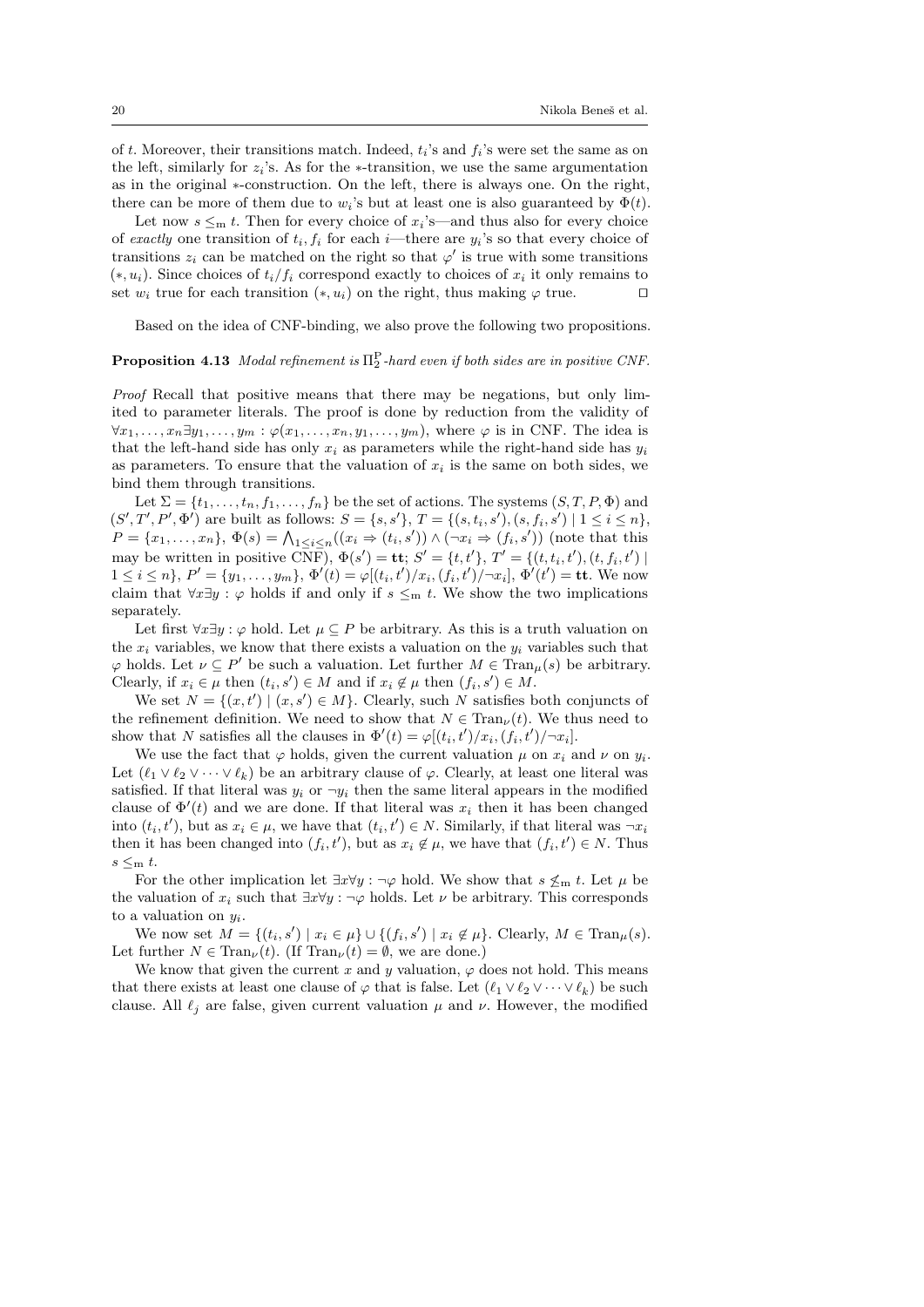clause of  $\Phi'(t)$  corresponding to this one is satisfied by N (valuation of  $(t_i, t')$ ) and  $(f_i, f'))$  as  $N \in \text{Tran}_{\nu}(t)$ .

Therefore, for some *i*, either  $(t_i, t') \in N$  while  $x_i \notin \mu$  or  $(f_i, t') \in N$  while  $x_i \in \mu$ . In both cases N does not satisfy the second conjunct part of the modal refinement definition. Therefore  $s \nleq_m t$ .

The next proposition again reuses the idea of CNF-binding in the very same fashion as above. Moreover, it handles more actions, more precisely those that appear as  $z_i$ 's in Proposition [4.12.](#page-18-0) Thus, the proof is the same, omitting the ∗-construction. Therefore, we only provide the reduction without repeating the formal arguments that it indeed works.

**Proposition 4.14** Modal refinement is  $\Pi_3^{\text{P}}$ -hard for the left-hand side in positive CNF and the right-hand side in positive DNF.

Proof The proof is done by reduction from the validity of the quantified Boolean formula  $\forall x_1, \ldots, x_k \exists y_1, \ldots, y_l \forall z_1, \ldots, z_m : \varphi$  with  $\varphi$  in DNF.

Let the action alphabet be  $\Sigma = \{t_1, \ldots, t_k, f_1, \ldots, f_k, z_1, \ldots, z_m\}.$ 

The two systems  $(S, T, P, \Phi)$  and  $(S', T', P', \Phi')$  are built as follows:  $S = \{s, s'\},$  $T = \{(s, t_i, s'), (s, f_i, s') \mid 1 \leq i \leq k\} \cup \{(s, z_j, s') \mid 1 \leq j \leq m\}, P = \{x_1, \ldots, x_k\},$  $\Phi(s) \,=\, \bigwedge_{1\leq i\leq n} ((x_i \, \Rightarrow \, (t_i,s')) \land (\neg x_i \, \Rightarrow \, (\tilde{f_i},s')), \,\, \Phi(s') \,=\, \mathbf{tt}; \; S' \,=\, \{t,t'\}, \; T' \,=\, \mathbf{tt}$  $\{(t, t_i, t'), (t, \overline{f_i}, t') \mid 1 \le i \le k\} \cup \{(t, z_j, t') \mid 1 \le j \le m\}, P' = \{y_1, \ldots, y_k\}, \Phi'(t) =$  $\varphi[(t_i,t')/x_i, (f_i,t')/\neg x_i, (z_i,t')/z_i], \, \Phi'(t') = \mathbf{t} \mathbf{t}.$ 

Now  $\forall x \exists y \forall z : \varphi(x, y, z)$  holds if and only if  $s \leq_m t$ .

The following three propositions use a modification of the CNF-binding idea called DNF-binding. Instead of  $(x_i \Rightarrow (t_i, s')) \land (\neg x_i \Rightarrow (f_i, s'))$  we use  $(x_i \land (t_i, s')) \lor$  $(\neg x_i \land (f_i, s'))$  to bind parameters of the left-hand side system with transitions of the right-hand side system. The binding works slightly differently, as with DNF we are unable to make a conjunction of such formulae for all  $i$ . We thus employ a new special action •. The left-hand side then first requires a •-transition into n different states  $s_i$ , each requiring the above formula for its respective i.

**Proposition 4.15** Modal refinement is  $\Pi_2^{\text{P}}$ -hard even if left-hand side is in positive DNF and right-hand side is in positive CNF.

Proof The proof is done by reduction from the validity of the quantified Boolean formula  $\forall x_1, \ldots, x_n \exists y_1, \ldots, y_m : \varphi(x_1, \ldots, x_n, y_1, \ldots, y_m)$ , where  $\varphi$  is in CNF.

Let the action alphabet be  $\Sigma = \{t_1, \ldots, t_n, f_1, \ldots, f_n, \bullet\}.$  The two systems  $(S, T, P, \Phi)$  and  $(S', T', P', \Phi')$  are built as follows:  $S = \{s, s'\} \cup \{s_i \mid 1 \leq i \leq n\},$  $T = \{(s, \bullet, s_i), (s_i, t_i, s'), (s_i, f_i, s') \mid 1 \leq i \leq n\}, P = \{x_1, \ldots, x_n\}, \Phi(s) = \bigwedge_i (\bullet, s_i),$  $\Phi(s_i) = (x_i \wedge (t_i,s')) \vee (\neg x_i \wedge (f_i,s')), \ \Phi(s') = \mathbf{t} \mathbf{t}; \ S' = \{t,t'\} \cup \{u_i,v_i \mid 1 \leq i \leq n\})$  $n\},\; T' \;=\; \{(t,\bullet,u_i), (t,\bullet,v_i), (u_i,t_i,t'), (u_i,f_i,t'), (v_i,f_i,t'), (v_i,t_i,t')\; \;|\; \; 1 \; \leq \; i \; \leq \; n\},$  $P' = \{y_1, \ldots, y_n\}, \Phi'(t) = \varphi[(\bullet, u_i)/x_i, (\bullet, v_i)/\neg x_i], \Phi'(u_i) = (t_i, t'), \Phi'(v_i) = (f_i, t'),$  $\Phi'(t') = \mathbf{t}\mathbf{t}.$ 

Now  $\forall x \exists y : \varphi(x, y)$  holds if and only if  $s \leq m$  t. The reasoning behind this fact is similar to the proof of Proposition [4.13.](#page-19-0)  $\Box$ 

The proof of the next proposition is a slight alteration of previous proof where the •-construction is performed in two steps.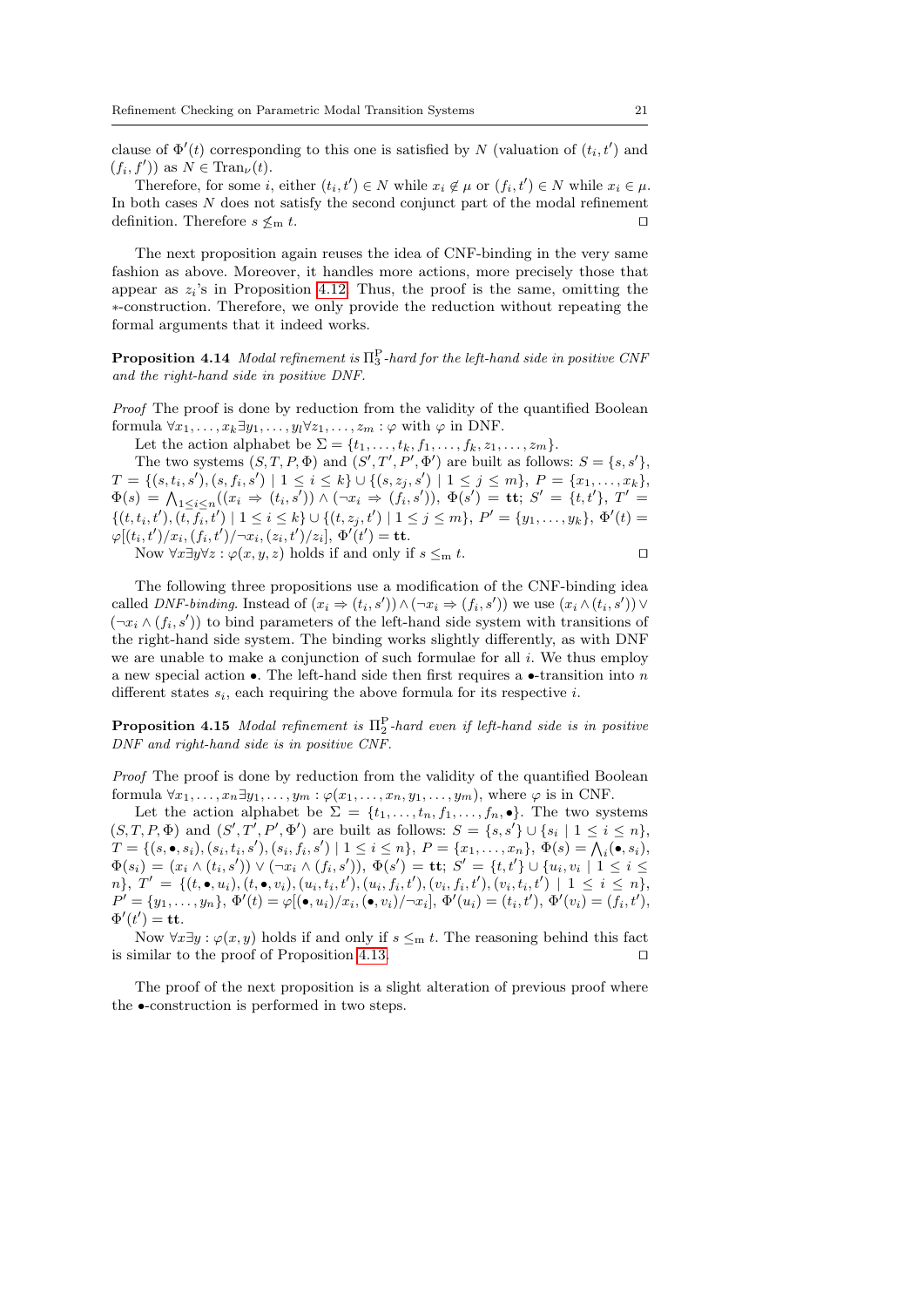**Proposition 4.16** Modal refinement is  $\Pi_2^{\text{P}}$ -hard even if left-hand side is in positive DNF and right-hand side is in positive DNF.

Proof The proof is done by reduction from the validity of the quantified Boolean formula  $\forall x_1, \ldots, x_n \exists y_1, \ldots, y_m : \varphi(x_1, \ldots, x_n, y_1, \ldots, y_m)$ , where  $\varphi$  is in CNF. Let  $\varphi_1, \ldots, \varphi_k$  denote the clauses of  $\varphi$ .

Let the action alphabet be  $\Sigma = \{t_1, \ldots, t_n, f_1, \ldots, f_n, \bullet\}$ . The two systems  $(S, T, P, \Phi)$  and  $(S', T', P', \Phi')$  are built as follows:  $S = \{s, s', s''\} \cup \{s_i | 1 \leq$  $i ~\leq~ n\}, ~ T ~ = ~ \{(s, \bullet, s')\} ~ \cup ~ \{(s', \bullet, s_i), (s_i, t_i, s''), (s_i, f_i, s'') ~\mid~ 1 ~\leq~ i ~\leq~ n\}, ~ P ~ =$  ${x_1, \ldots, x_n}, \ \Phi(s) = (\bullet, s'), \ \Phi(s') = \bigwedge_i (\bullet, s_i), \ \Phi(s_i) = (x_i \wedge (t_i, s'')) \vee (\neg x_i \wedge (t_i, s'))$  $(f_i,s''))\text{, }\Phi(s'') \text{ = } \mathbf{tt};\text{ }S' \text{ = } \{t,t'\}\cup\{u_i,v_i\text{ }|\text{ }1\leq i\leq n\}\cup\{w_j\text{ }|\text{ }1\leq j\leq k\},$  $T' = \{ (t, \bullet, w_j) \mid 1 \leq j \leq k \} \cup \{ (w_j, \bullet, u_i), (w_j, \bullet, v_i) \mid 1 \leq i \leq n, 1 \leq j \leq k \}$  $k\}\,\cup\,\{(\overline{u}_i,t_i,t'),(\overline{u}_i,f_i,t'),(\overline{v}_i,f_i,t'),(\overline{v}_i,t_i,t')\,\mid\,\,1\,\leq\,i\,\leq\,n\},\,\,P'\,\,=\,\,\{y_1,\dots,y_n\},$  $\Phi'(t) = \bigwedge_j w_j, \, \Phi'(w_j) = \varphi'_j$  where  $\varphi'_j$  is created from  $\varphi_j$  by changing all positive literals  $x_i$  into  $(\bullet, u_i)$  and all negative literals  $\neg x_i$  into  $(\bullet, v_i)$ .  $\Phi'(u_i) = (t_i, t'),$  $\Phi'(v_i) = (f_i, t'), \, \Phi'(t') = \textbf{tt}.$ 

Now  $\forall x \exists y : \varphi(x, y)$  holds if and only if  $s \leq_m t$ .

The proof of the third proposition is a combination of DNF-binding (including the •-construction) with the previously used ∗-construction.

**Proposition 4.17** Modal refinement is  $\Pi_4^{\text{P}}$ -hard even if the left-hand side is in positive DNF.

Proof The proof is done by reduction from the validity of the quantified Boolean formula  $\forall x \exists y \forall z \exists w : \varphi(x, y, z, w)$  where  $x, y, z, w$  are all *n*-dimensional binary vectors and  $\varphi$  is in CNF.

We let  $\Sigma = \{t_1, \ldots, t_n, f_1, \ldots, f_n, z_1, \ldots, z_n, \ldots\}$  and we create the two systems  $(S, T, P, \Phi), (S', T', P', \Phi')$  over the action alphabet  $\Sigma$  as follows:

 $S = \{s, s'\} \cup \{s_i \mid 1 \leq i \leq n\}, T = \{ (s, \bullet, s_i), (s_i, t_i, s'), (s_i, f_i, s'), (s, z_i, s') \mid$  $1 \leq i \leq n$   $\cup$   $\{(s,*,s')\}, P = \{x_1,\ldots,x_n\}, \Phi(s) = (*,s') \wedge \bigwedge_i (\bullet,s_i), \Phi(s_i) =$  $(x_i \wedge (t_i, s')) \vee (\neg x_i \wedge (f_i, s'))$  for all  $1 \leq i \leq n$ ,  $\Phi(s') = \mathbf{tt}$ ;

 $S' = \{t, t'\} \cup \{u_i, v_i, w_i \mid 1 \leq i \leq n\}, T' = \{ (t, z_i, t'), (t, \bullet, u_i), (t, \bullet, v_i), (t, \ast, w_i),$  $(u_i, t_i, t'), (u_i, f_i, t'), (v_i, t_i, t'), (v_i, f_i, t') \mid 1 \leq i \leq n$   $\cup$  { $(t, *, t')$ },  $P' = \{y_1, \ldots, y_n\}$ ,  $\Phi'(t) = (*, t') \wedge \varphi[(\bullet, u_i)/x_i, (\bullet, v_i)/\neg x_i, (z_i, t')/z_i, (*, w_i)/w_i], \text{ for all } 1 \leq i \leq n$  $\Phi'(u_i) = (t_i, t'), \, \Phi'(v_i) = (f_i, t'), \, \Phi'(w_i) = \Phi'(t') = \mathbf{t}\mathbf{t}.$ 

It can be verified, using similar arguments as before, that  $s \leq m t$  if and only if  $\forall x \exists y \forall z \exists w : \varphi(x, y, z, w).$ 

The following proposition solves the only remaining case.

**Proposition 4.18** Modal refinement is  $\Pi_3^{\text{P}}$ -hard even if the right-hand side is in positive CNF.

*Proof* We prove the hardness by reduction from the validity of the  $QBF_3^{\forall}$  formula  $\forall x \exists y \forall z : \varphi(x, y, z)$  where x, y, z are vectors of size n. We construct two PMTSs  $(S, T, P, \Phi)$  and  $(S', T', P', \Phi')$  as follows:

1. 
$$
P = \{x_1, ..., x_n\}, S = \{s, s', s_1, ..., s_n\},
$$
  
\n $T = \{(s, t_i, s'), (s, t_i, s'), (s, *, s_i) | 1 \le i \le n\} \cup \{(s, *, s')\},$   
\n $\Phi(s) = \neg \varphi[(t_i, s')/y_i, (*, s_i)/z_i] \wedge \bigwedge_i((t_i, s') \Leftrightarrow \neg(f_i, s')) \wedge (*, s'),$   
\n $\Phi(s') = \Phi(s_i) = \text{tt for all } i.$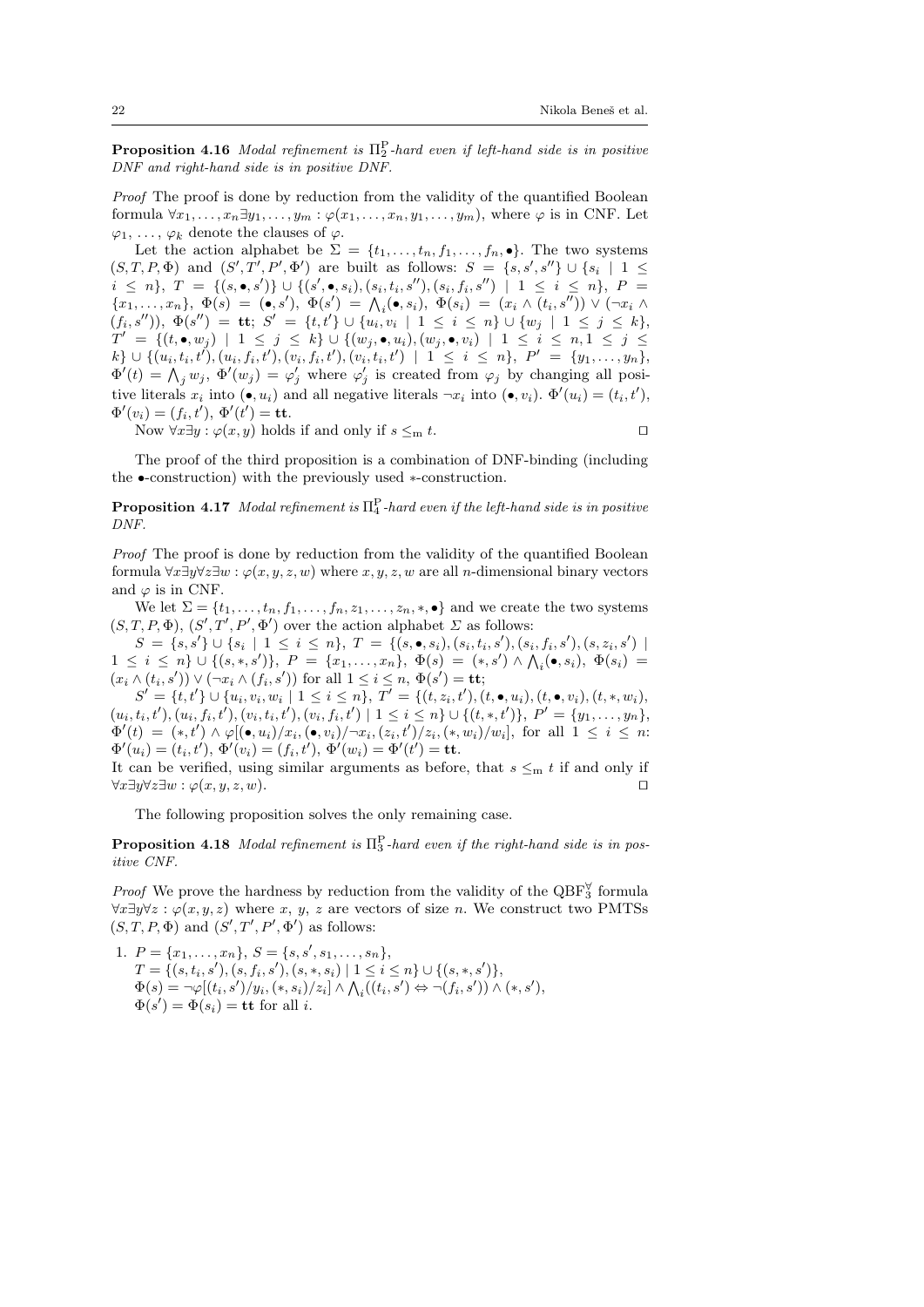2.  $P' = \{y_1, \ldots, y_n\}, S' = \{t, t', u_1, \ldots, u_n, v_1, \ldots, v_n\},\$  $T' = \{(t,*,t')\} \cup \{(t,t_i,t'),(t,f_i,t'),(t,t_i,u_i),(t,f_i,v_i),(u_i,b,t'),(v_i,b,t') \mid 1 \leq$  $i \leq n$ ,  $\Phi'(t) = \bigvee_i ((t_i, u_i) \vee (f_i, v_i)), \, \Phi'(u_i) = y_i \Rightarrow (b, t')$  for all  $i, \, \Phi'(v_i) =$  $\neg y_i \Rightarrow (b, t')$  for all  $i, \Phi'(t') = \mathbf{t}\mathbf{t}.$ 

(Clearly, this is in positive CNF. In fact, we only use disjunctions here.)

To make our first observation, we use the following notation: By  $s \leq_m^{\mu,\nu} t$  we denote the fact that there exists a modal refinement respecting  $\mu$  and  $\nu$  containing (s, t). We now observe that for every choice of  $\mu \subseteq P$  and  $\nu \subseteq P'$ ,  $s' \leq_m^{\mu,\nu} u_i$  iff  $y_i \notin \nu$ . Similarly,  $s' \leq_m^{\mu,\nu} v_i$  iff  $y_i \in \nu$ .

Assume now that  $\forall x \exists y \forall z : \varphi(x, y, z)$  is true. We want to show that  $s \leq_m t$ . Let  $\mu \subseteq P$  be arbitrary. Let us fix the valuation  $\hat{x}$  of x given by  $\mu$ . We know that  $\exists y \forall z : \varphi(\hat{x}, y, z)$  holds. Let us fix such valuation of y and call it  $\hat{y}$ . Let us further choose  $\nu = \{y_i \mid \hat{y}_i = \mathbf{tt}\}\.$  Let now  $M \in \text{Tran}_{\mu}(s)$  be arbitrary. Clearly,  $(t_i, s') \in M$ iff  $(f_i, s') \notin M$ . Furthermore M induces a valuation  $\tilde{y}$  of y (via the choice of  $t_i/f_i$ ) and  $\tilde{z}$  of z (via the choice of  $(*, s_i)$ ), such that  $\neg \varphi(\hat{x}, \tilde{y}, \tilde{z})$  holds.

As we know that  $\forall z : \varphi(\hat{x}, \hat{y}, z)$  holds, this means that  $\hat{y}$  and  $\tilde{y}$  differ. Therefore, there is at least one index j such that  $\hat{y}_j \neq \tilde{y}_j$  and thus either  $y_j \in \nu$  and  $(f_j, s') \in M$ or  $y_j \notin \nu$  and  $(t_j, s') \in M$ .

To show that  $s \leq_m t$ , we use Lemma [2.5.](#page-6-3) Clearly, Condition (1) holds. We now show that  $\text{match}_t(M) \in \text{Tran}_{\nu}(t)$ . Clearly,  $\text{match}_t(M) = \{(*, t')\} \cup \{(t_i, t') \mid (t_i, s') \in$  $M$ }∪{ $(f_i, t') | (f_i, s') \in M$ }∪{ $(t_i, u_i) | (t_i, s') \in M$  and  $y_i \notin \nu$ }∪{ $(f_i, v_i) | (f_i, s') \in M$ and  $y_i \in \nu$ . Due to our observation that  $\tilde{y}$  and  $\hat{y}$  differ, at least one of  $(t_i, u_i)$ or  $(f_i, v_i)$  is contained in match $_t(M)$ . Therefore, match $_t(M) \in \text{Tran}_{\nu}(t)$  and thus  $s \leq m$  t.

Let us now assume that  $\forall x \exists y \forall z : \varphi(x, y, z)$  does not hold. We show that  $s \leq_m t$ . Our assumption means that  $\exists x \forall y \exists z : \neg \varphi(x, y, z)$  holds. Let us fix such a valuation  $\hat{x}$  of x and choose  $\mu = \{x_i \mid \hat{x}_i = \mathbf{t}\}\.$  Let  $\nu \subseteq P'$  be arbitrary and let us fix the valuation  $\hat{y}$  of y represented by  $\nu$ . Let us further fix a valuation  $\hat{z}$  of z such that  $\neg\varphi(\hat{x}, \hat{y}, \hat{z}) = \textbf{tt}$ . Choose  $M = \{ (t_i, s') \mid \hat{y}_i = \textbf{tt} \} \cup \{ (f_i, s') \mid \hat{y}_i \neq \textbf{tt} \} \cup \{ (*, s_i) \mid \hat{z}_i =$ tt}  $\cup \{(*,s')\}$ . Clearly,  $M \in \text{Tran}_{\mu}(s)$ .

We now show that  $\text{match}_t(M) \notin \text{Tran}_{\nu}(t)$ . To be in  $\text{Tran}_{\nu}(t)$  a set has to contain at least one of  $(t_i, u_i)$  or  $(f_i, v_i)$ . However, match $_t(M)$  does not contain any of these, as M contains  $(t_i, s')$  iff  $y_i \in \nu$  and  $(f_i, s')$  iff  $y_i \notin \nu$ . (See our observation about  $s' \leq_m^{\mu,\nu} u_i$  and  $s' \leq_m^{\mu,\nu} v_i$  above.) Therefore,  $s \nleq_m t$ .

Although the complexity may seem discouraging in many cases, there is an important remark to make. The refinement checking may be exponential, but only in the outdegree of each state and the number of parameters, while it is polynomial in the number of states. As one may expect the outdegree and the number of parameters to be much smaller than the number of states, this means that the refinement checking may still be done in a rather efficient way. This claim is furthermore supported by the existence of efficient SAT solvers that may be employed to check the inner conditions in the modal refinement.

#### <span id="page-22-0"></span>5 Modal Refinement Checking by Reduction to QBF

In this section, we show how to solve the modal refinement problem on parameterfree PMTS and on general PMTS using QBF solvers. Although modal refinement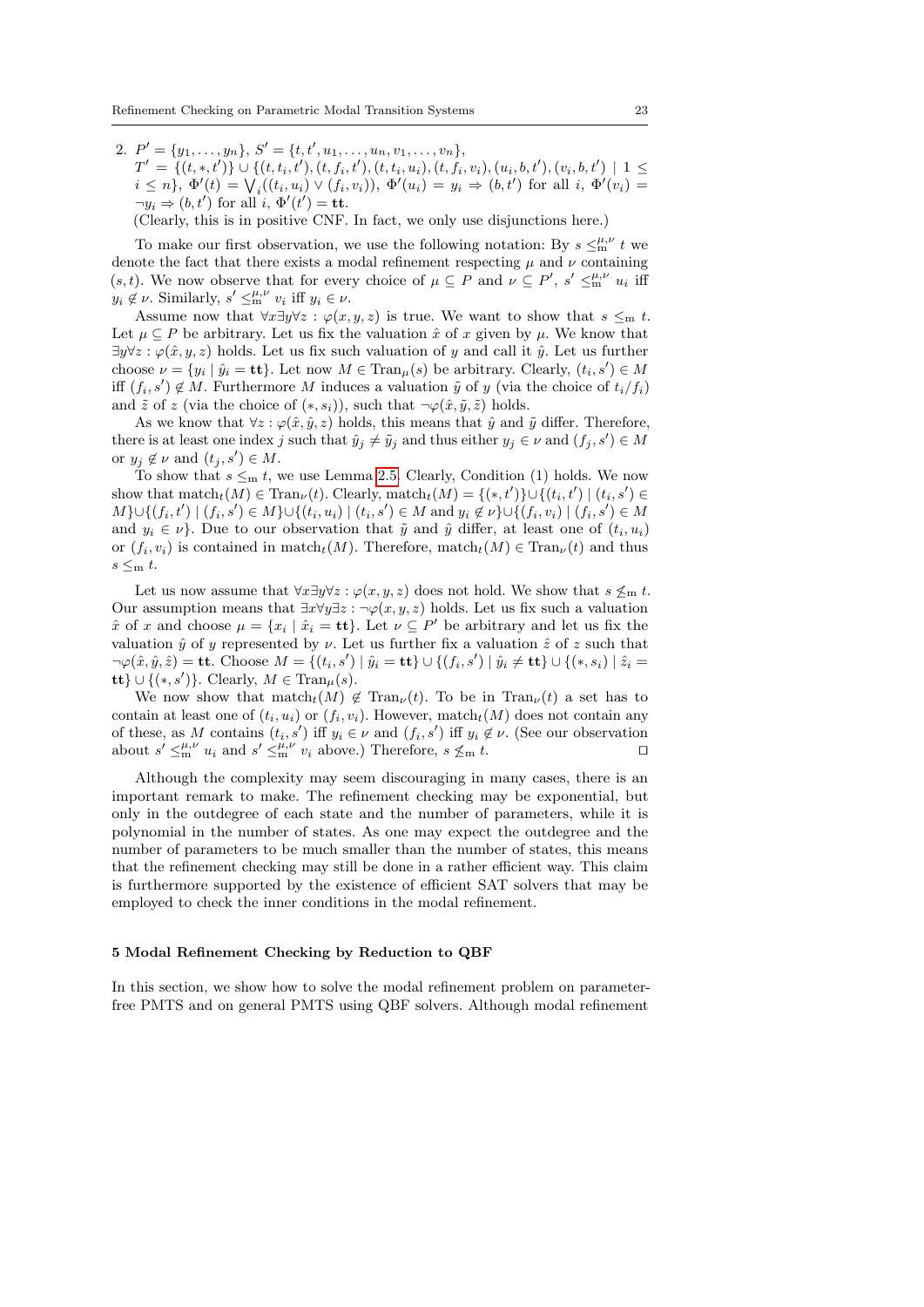is computationally hard  $(\Pi_2^{\text{P}}$ -complete on parameter-free PMTS and  $\Pi_4^{\text{P}}$ -complete on PMTS), by using QBF solvers we obtain a feasible method for modal refinement checking, as documented by our preliminary experiments.

As mentioned, in order to decide whether modal refinement holds between two states, a reduction to a quantified Boolean formula will be used. Recall the definition of the problem  $QBF_n^Q$  where  $Q \in \{\exists, \forall\}$  given in Definition [4.1.](#page-12-1)

#### 5.1 Construction for parameter-free PMTS

Due to the completeness of QBF problems and our result in Proposition [4.4,](#page-14-1) it is possible to polynomially reduce modal refinement on parameter-free PMTS to  $QBF_2^{\forall}$ . However, following the construction in Proposition [4.4,](#page-14-1) we have to perform fixed-point iterations in order to compute the refinement relation, resulting in numerous invocations of the external QBF solver. Additionally, this approach is not applicable in the PMTS case. We shall instead provide a direct reduction of modal refinement checking to  $QBF_3^{\exists}$ .

Let  $s \in S_1$  and  $t \in S_2$  be states of two arbitrary parameter-free PMTSs  $\mathcal{M}_1 = (S_1, T_1, \emptyset, \Phi_1)$  and  $\mathcal{M}_2 = (S_2, T_2, \emptyset, \Phi_2)$ . Furthermore let

$$
Ap = \underbrace{(S_1 \times S_2)}_{X_R} \uplus \underbrace{T_1}_{X_{T_1}} \uplus \underbrace{(S_1 \times T_2)}_{X_{T_2}}
$$

be a set of atomic propositions. The intended meaning is that  $(u, v) \in X_R$  is assigned  $tt$  if and only if it is also contained in the modal refinement relation  $R$ , while  $X_{T_1}$  and  $X_{T_2}$  encode transitions. A state from  $S_1$  is attached to the set  $T_2$ , because the variables used to encode  $N \in \text{Tran}(t)$  with  $t \in S_2$  must be unique for different states of  $S_1$  in order to move the ∃ quantification over conjuncts in the formula.

We now construct a formula  $\Psi_{s,t} \in \mathcal{B}(Ap)$  satisfying

$$
s \leq_m t \quad \text{iff} \quad \exists X_R \forall X_{T_1} \exists X_{T_2} \Psi_{s,t} \in \text{QBF}_3^{\exists} \ . \tag{5.1}
$$

To this end, we shall use a macro  $\psi_{u,v}$  capturing the condition which has to be satisfied by any element  $(u, v) \in R$ . Furthermore, we ensure that  $(s, t)$  is assigned tt by every satisfying assignment for the formula by placing it directly in the conjunction:

$$
\Psi_{s,t} = (s,t) \wedge \bigwedge_{(u,v) \in X_R} ((u,v) \Rightarrow \psi_{u,v}) . \tag{5.2}
$$

It remains to define the formula  $\psi_{u,v}$  that should guarantee that  $(u, v) \in R$ . We start with the modal refinement condition as a blueprint:

$$
\forall M \in \text{Tran}(u) : \exists N \in \text{Tran}(v) : \ \forall (a, u') \in M : \exists (a, v') \in N : (u', v') \in R \ \land \ \forall (a, v') \in N : \exists (a, u') \in M : (u', v') \in R \ .
$$

As M and N are subsets of  $T_1(u)$  and  $T_2(v)$ , respectively, and are finite, the inner quantifiers can be expanded causing only a polynomial growth of the formula size. Further, Tran sets are replaced by the original definition and the outer quantifiers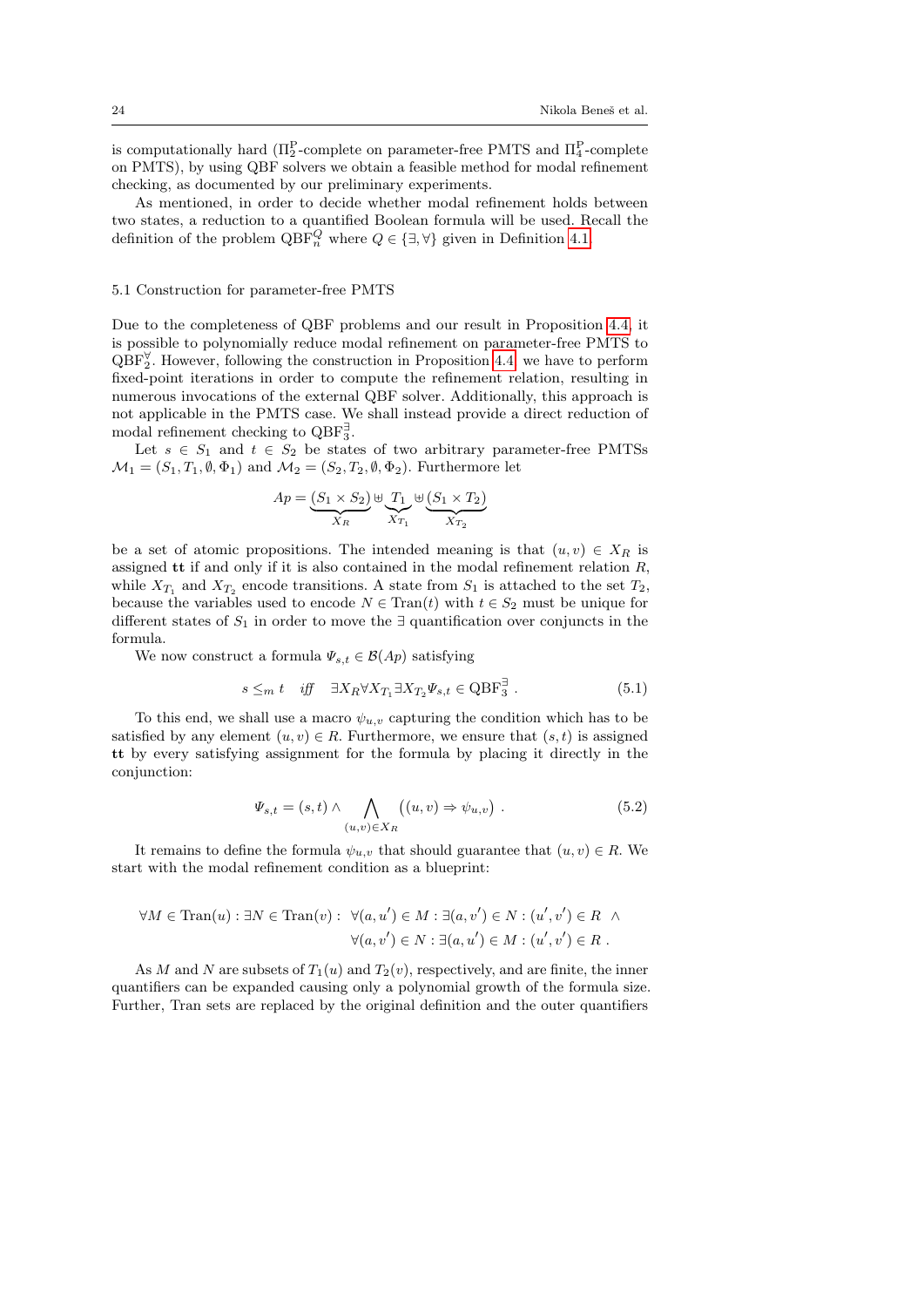are moved in front of  $\Psi_{s,t}$ . As the state obligations are defined over a different set of atomic propositions  $(\Phi(v) \in \mathcal{B}((\Sigma \times S) \cup P) \not\subseteq \mathcal{B}(Ap))$ , a family of mapping functions  $\pi_x$  is introduced where x is either a state from  $S_1$  or a pair of states from  $S_1 \times S_2$ .

$$
\pi_x : \mathcal{B}(\Sigma \times S) \to \mathcal{B}(Ap) \n\mathbf{t}t \mapsto \mathbf{t}t \n(a, v) \mapsto (x, a, v) \quad \text{for } a \in \Sigma, v \in S \n\neg \varphi \mapsto \neg \pi_x(\varphi) \n\varphi_1 \wedge \varphi_2 \mapsto \pi_x(\varphi_1) \wedge \pi_x(\varphi_2) \n\varphi_1 \vee \varphi_2 \mapsto \pi_x(\varphi_1) \vee \pi_x(\varphi_2)
$$
\n(5.3)

Applying these steps to the blueprint yields the following result:

<span id="page-24-2"></span>
$$
\psi_{u,v} = \pi_u (\Phi_1 (u)) \Rightarrow \pi_{u,v} (\Phi_2 (v)) \wedge \varphi_{u,v}
$$
\n
$$
\varphi_{u,v} = \bigwedge_{u^* \in X_{T_1}} (u^* \Rightarrow \bigvee_{v^* \in X_{T_2}} (v^* \wedge (u', v')))
$$
\n
$$
u^* \in X_{T_1} \qquad v^* \in X_{T_2}
$$
\n
$$
u^* = (u, a, u')v^* = (u, v, a, v')
$$
\n
$$
\wedge \bigwedge_{v^* \in X_{T_2}} (v^* \Rightarrow \bigvee_{u^* \in X_{T_1}} (u^* \wedge (u', v'))).
$$
\n
$$
(5.5)
$$
\n
$$
v^* \in X_{T_2} \qquad u^* \in X_{T_1}
$$
\n
$$
v^* = (u, v, a, v')u^* = (u, a, u')
$$

<span id="page-24-3"></span><span id="page-24-0"></span>**Theorem 5.1** For states  $s, t$  of a parameter-free PMTS, we have

$$
s \leq_m t
$$
 iff  $\exists X_R \forall X_{T_1} \exists X_{T_2} \Psi_{s,t} \in \text{QBF}_3^{\exists}$ .

Before proving the soundness and the correctness of the construction for parameter-free PMTS, a lemma is introduced to simplify this proof.

<span id="page-24-1"></span>**Lemma 5.2** Let  $(u, v) \in S_1 \times S_2$  be a pair of states. Let  $\mathcal{A}_{X_R}$ ,  $\mathcal{A}_{X_{T_1}}$  and  $\mathcal{A}_{X_{T_2}}$ be partial valuations for the respective sets of atomic propositions that appear in the indices. Furthermore let  $R \subseteq S_1 \times S_2$ ,  $M \in \text{Tran}_{\emptyset}(u)$  and  $N \in \text{Tran}_{\emptyset}(v)$  such that  $\mathcal{A}_{X_R} = R$ ,  $\mathcal{A}_{X_{T_1}} \supseteq \pi_u(M)$  and  $\mathcal{A}_{X_{T_2}} \supseteq \pi_{u,v}(N)$ . Then  $\mathcal{A}_{X_R} \cup \mathcal{A}_{X_{T_1}} \cup \mathcal{A}_{X_{T_2}} \models \varphi_{u,v}$ if and only if

$$
R \cup M \cup N \models \forall (a, s') \in M : \exists (a, t') \in N : (s', t') \in R
$$
  
 
$$
\land \forall (a, t') \in N : \exists (a, s') \in M : (s', t') \in R.
$$

*Proof* We assume the conditions of the lemma, the set  $\mathcal{A}_X = \mathcal{A}_{X_R} \cup \mathcal{A}_{X_{T_1}} \cup \mathcal{A}_{X_{T_2}}$ and  $A_R = R \cup M \cup N$ . Additionally, we only consider one half of the conjunction, as the other one is proven analogously.

$$
\mathcal{A}_R \models \forall (a, s') \in M : \exists (a, t') \in N : (s', t') \in R
$$
  
iff
$$
\mathcal{A}_R \models \bigwedge_{(a, s') \in T_1(s)} ((a, s') \in M \Rightarrow \bigvee_{(a, t') \in T_2(t)} ((a, t') \in N \land ((s', t') \in R)))
$$
  
iff
$$
\mathcal{A}_X \models \bigwedge_{(s^* \Rightarrow \bigvee_{(a, t') \in T_2(t)} (t^* \land (s', t')))}
$$

$$
\mathit{iff}
$$

s <sup>∗</sup>∈XT<sup>1</sup> s <sup>∗</sup>=(s,a,s<sup>0</sup> ) t <sup>∗</sup>=(s,t,a,t<sup>0</sup> ) t <sup>∗</sup>∈XT<sup>2</sup>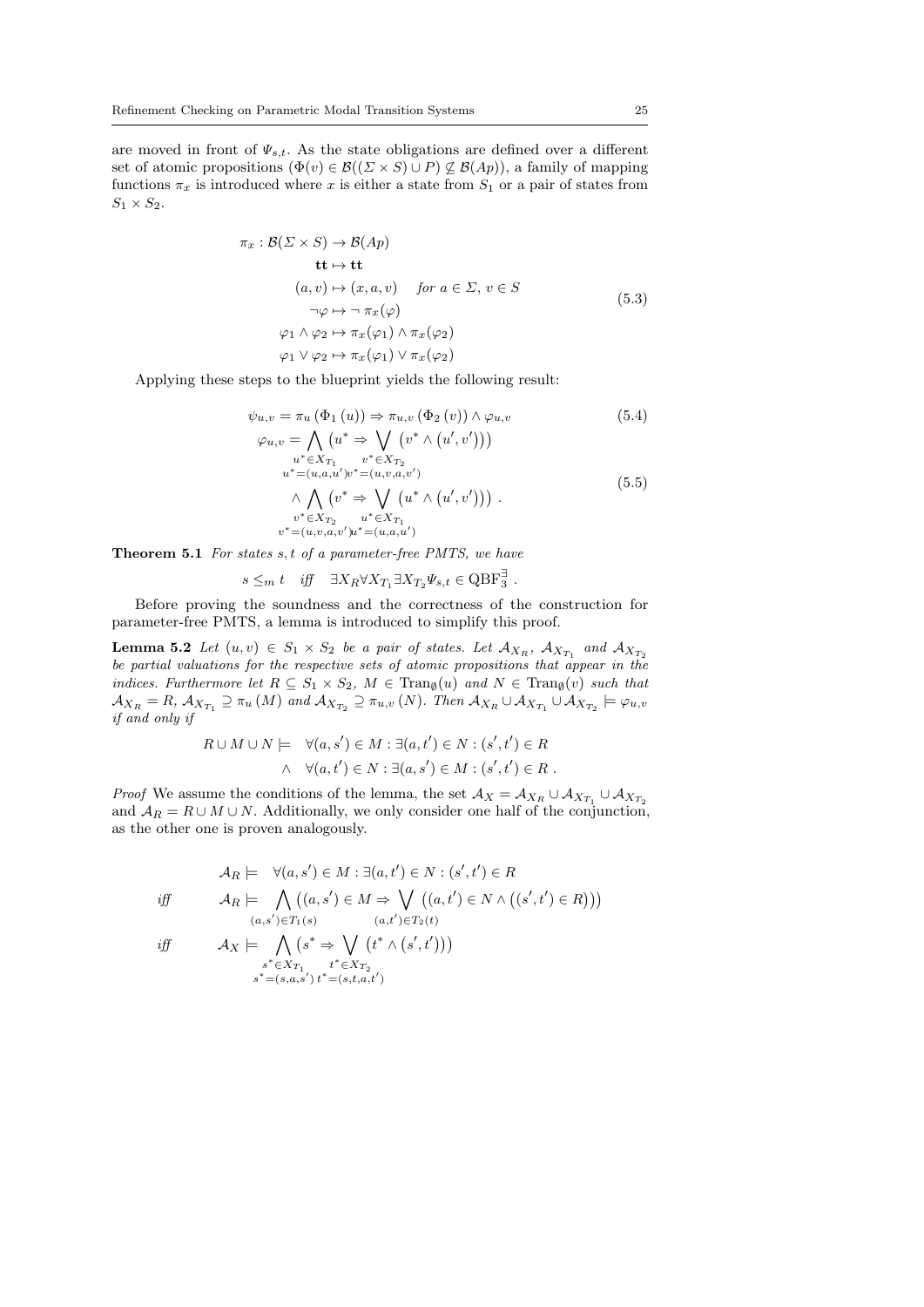As M and N are finite sets,  $\forall$  and  $\exists$  quantifiers may simply be expanded. In the second step, we apply  $\pi_x$  and substitute  $\in$  with atomic propositions.  $\square$ 

Soundness and Completeness of Theorem [5.1](#page-24-0) For soundness, assume  $s \leq_m t$  with the modal refinement relation R. As the partial valuation for  $X_R$ , we set  $\mathcal{A}_{X_R} = R$ . Furthermore let  $\mathcal{A}_{X_{T_1}} \subseteq X_{T_1}$  be an arbitrary assignment. We now construct an assignment  $A_{X_{T_2}}$ , such that

$$
\mathcal{A} = \mathcal{A}_{X_R} \cup \mathcal{A}_{X_{T_1}} \cup \mathcal{A}_{X_{T_2}} \models \varPsi_{s,t}
$$

holds. Without adding anything to  $\mathcal{A}_{X_{T_2}}$ , clearly  $\mathcal{A} \models (s, t)$  and  $\mathcal{A} \models (u, v) \Rightarrow \psi_{u, v}$ for all  $(u, v) \in X_R \cap \overline{R}$  hold.

Let now  $(u, v) \in R$  be an arbitrary pair of states. If  $A \not\models \pi_u (\Phi(u))$ , then  $A \models \psi_{u,v}$  and  $A \models (u, v) \Rightarrow \psi_{u,v}$ . Hence we assume now  $A \models \pi_u(\Phi(u))$ . Since  $(u, v) \in R$ , there exists for all  $M \in \text{Tran}_{\emptyset}(u)$  a set N, such that the condition holds, which is included in the assignment  $\mathcal{A}_{X_{T_2}} \supseteq \pi_{u,v}(N)$ . This can safely be done due to the prefixing and with Lemma [5.2](#page-24-1) we get  $A \models \varphi_{u,v}$  and  $A \models (u, v) \Rightarrow \psi_{u,v}$ .

As a valuation A can be constructed for a fixed modal refinement relation, such that for all subsets of  $X_{T_1}$  it satisfies the formula,  $\exists X_R \forall X_{T_1} \exists X_{T_2} \Psi_{s,t} \in \text{QBF}_3^{\exists}$ holds.

For completeness, we now assume

$$
\exists X_R \forall X_{T_1} \exists X_{T_2} \Psi_{s,t} \in \mathrm{QBF}_3^{\exists} .
$$

Then there exists a partial valuation  $\mathcal{A}_{X_R} \subseteq \mathcal{A}$  for  $X_R$ , which satisfies  $\Psi_{s,t}$ . R is simply constructed by setting  $R = A_{X_R}$ . Clearly  $(s, t) \in R$ . Let now  $(u, v) \in R$  be an arbitrary pair of states. As [\(5.4\)](#page-24-2) is satisfied for this pair, either  $\Phi(u)$  is unsatisfiable and there simply exists no  $M \in \text{Tran}_{\emptyset}(s)$  or for the chosen  $M = \pi_u^{-1}(\mathcal{A}_{X_{T_1}})$  exists a  $N = \pi_{u,v}^{-1}(\mathcal{A}_{X_{T_2}})$ . By Lemma [5.2](#page-24-1) the modal refinement condition holds for this arbitrary pair. Hence  $R$  is a modal refinement relation.

Finally, we show that the reduction indeed takes only polynomial time. For this observe that [\(5.5\)](#page-24-3) is in  $\mathcal{O}(|T_1(u)||T_2(v)|)$ . Therefore [\(5.4\)](#page-24-2) is in  $\mathcal{O}(|T_1(u)||T_2(v)| +$  $|\Phi_1(u)| + |\Phi_2(v)|$ . Leading to a total formula size of

$$
\mathcal{O}(|S_1||S_2|(|T_1||T_2|+|\Phi_1|+|\Phi_2|)\Big)\ .
$$

### 5.2 Construction for PMTS

We now reduce the modal refinement on PMTS to  $QBF_4^{\forall}$ , which corresponds directly to the complexity result for this problem proved in the present article. Nevertheless, due to the first existential quantification in ∀∃∀∃ alternation sequence, we can still guess the refinement relation using the QBF solver rather than to do the lengthy fixed-point computation.

In the PMTS case, we have to find for all parameter valuations for the system of s a valuation for the system of t, such that there exists a modal refinement relation containing  $(s, t)$ . We simply choose universally a valuation for the parameters of the left system (the underlying system of s) and then existentially for the right system (the underlying system of t). Prior to checking modal refinement, the valuations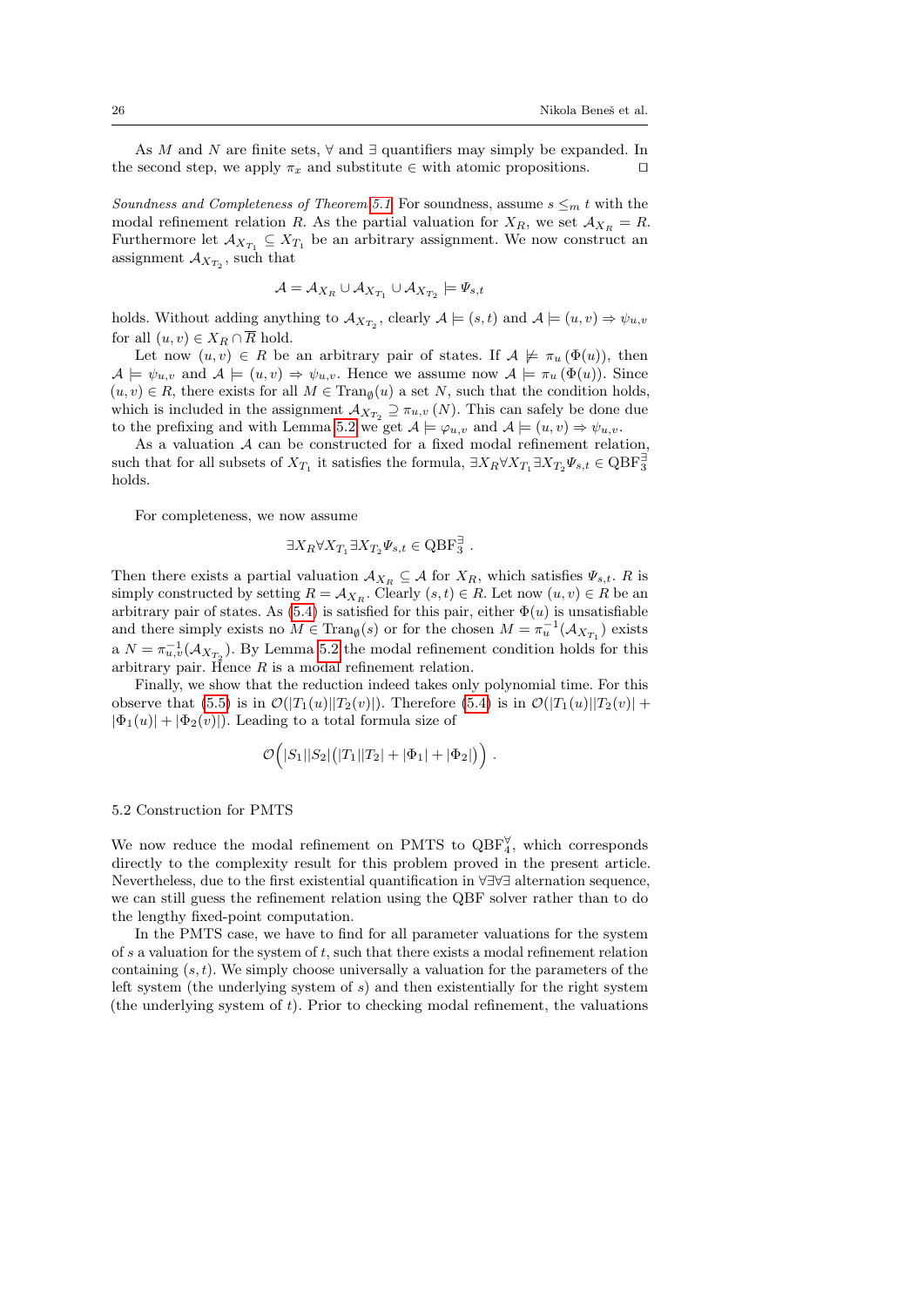are fixed, so the PMTS becomes a parameter-free PMTS. This is accomplished by extending  $Ap$  with  $P_1$  and  $P_2$  and adding the necessary quantifiers to the formula. Thus we obtain the following:

Theorem 5.3 For states s, t of a PMTS, we have

$$
s \leq_m t \quad \text{iff} \quad \forall P_1 \exists P_2 \exists X_R \forall X_{T_1} \exists X_{T_2} \Psi_{s,t} \in \text{QBF}_4^{\forall}.
$$

### 5.3 Experimental Results

We now show how our method performs in practice by implementing the reduction and linking it to the QBF solver Quantor<sup>[2](#page-26-0)</sup>. In order to evaluate whether our solution scales, we generated several random samples of MTS and parametric MTS with a different number of parameters ranging from 0 to 20 (as displayed in Table [5.1](#page-27-0) in parentheses). The systems use two different actions and the edges were generated randomly so that they create a tree with some additional "noise" edges to reach the specified number of outgoing transitions. In order to simulate a step-wise refinement, we took these randomly generated systems and performed a few randomised operations, such as insertion and removal of actions, states and transitions, as well as changes to the transition labels or to the obligation function of a state. Table [5.1](#page-27-0) is split according to the instances where the modal refinement (after a few randomised changes were performed) remained satisfied and where it became unsatisfied. The degree of the random graph is the number of outgoing transitions from each state. Given the fixed two-letter action alphabet, the higher the degree the more nondeterminism is present in the generated systems.

The entries in the tables are average running times in seconds with around 90% of the time used by the external QBF solver. The standard deviation in our experiments ranged from 10 to 60%, a few exceptions are noted with a footnote. The reason why the refinement checking takes occasionally significantly more time is likely due to the fact that the generated graphs are hard instances for the QBF solver (for the chosen heuristic). The experiments were performed on an Intel Core i7 (2.7 Ghz) with 16 GB RAM using Java 1.8.

On the one hand, we can observe that the number of parameters does not generally play any major role in the running time, excluding some rare cases. The running times on PMTS with 20 parameters are close to parameter-free PMTS. Therefore, the greatest theoretical complexity threat—the number of parameters requiring in general a search through exponentially many combinations—seems to be in practice eliminated by the use of QBF solvers.

On the other hand, observe that the running time is affected by the level of nondeterminism (degree). This effect is more emphasised as the number of parameters increases. However, the level of nondeterminism in many applications is often quite low [\[18\]](#page-29-17), hence this dependency does not pose a serious problem in practice.

The method is implemented within the tool MoTraS [\[37\]](#page-30-18), which is equipped with a graphical as well as a command-line interface. More information on the tool and the data used to perform this experimental evaluation can be found at <https://www7.in.tum.de/~kretinsk/motras.html>.

<span id="page-26-0"></span><sup>2</sup> <http://fmv.jku.at/quantor/>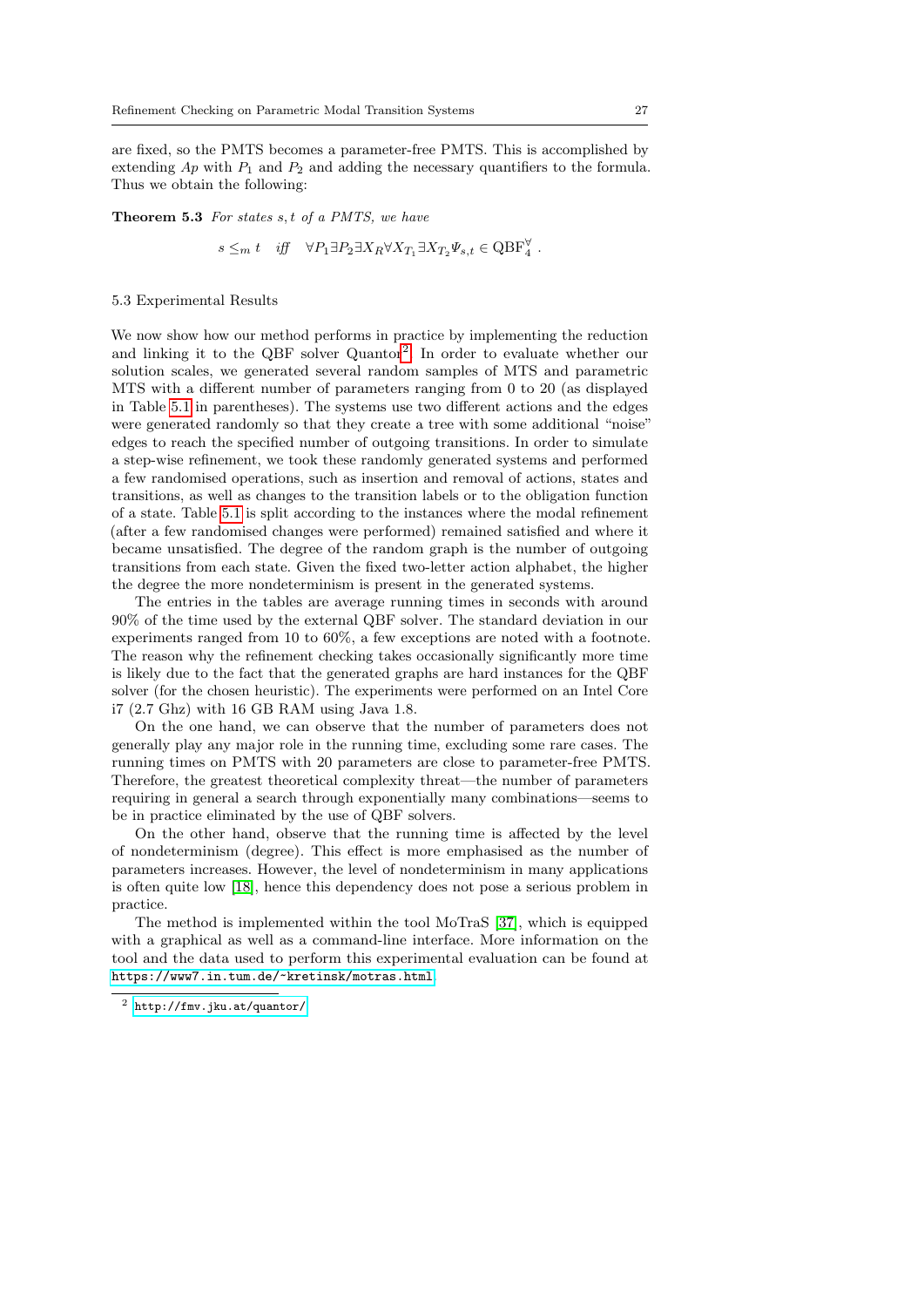<span id="page-27-0"></span>Table 5.1: Experimental results: degree is the number of outgoing transitions and the size of the problem is the number of states

| $degree 2$ (satisfied)   | 50           | 100          | 150          | 200                 | 250                | 300                  |
|--------------------------|--------------|--------------|--------------|---------------------|--------------------|----------------------|
| <b>MTS</b>               | 0.17         | 0.36         | 0.82         | 1.44                | 2.31               | 3.4                  |
| PMTS $(0)$               | 0.08         | 0.34         | 0.79         | 1.45                | 2.42               | 3.23                 |
| PMTS $(1)$               | 0.08         | 0.39         | 0.93         | 1.69                | 2.70               | 3.82                 |
| PMTS $(5)$               | 0.09         | 0.42         | 0.92         | 1.79                | 2.79               | 3.91                 |
| PMTS $(20)$              | 0.09         | 0.57         | 1.11         | 4.53                | 32.38 <sup>3</sup> | $37.85$ <sup>4</sup> |
| degree 2 (unsatisfied)   | 50           | 100          | 150          | 200                 | 250                | 300                  |
| <b>MTS</b>               | 0.09         | 0.36         | 0.81         | 1.50                | 2.34               | 3.21                 |
| PMTS $(0)$               | 0.08         | 0.36         | 0.78         | 1.51                | 2.38               | 3.43                 |
| PMTS(1)                  | 0.09         | 0.39         | 0.82         | 1.62                | 2.71               | 3.74                 |
| PMTS $(5)$               | 0.09         | 0.39         | 0.89         | 1.66                | 2.83               | 3.80                 |
| PMTS $(20)$              | 0.09         | 0.42         | 0.97         | 2.01                | 2.93               | 4.32                 |
|                          |              |              |              |                     |                    |                      |
| degree 3 (satisfied)     | 50           | 100          | 150          | 200                 | 250                | 300                  |
| <b>MTS</b>               | 0.31         | 0.94         | 2.22         | 4.03                | 6.59               | 9.48                 |
| PMTS(0)                  | $0.20\,$     | 0.91         | 2.23         | 4.00                | 6.65               | 9.56                 |
| PMTS $(1)$               | 0.27         | 1.04         | 2.73         | 4.60                | 7.79               | 11.61                |
| PMTS $(5)$               | 0.24         | 1.10         | 2.73         | 5.05                | 8.21               | 12.19                |
| PMTS $(20)$              | 0.34         | 1.34         | 3.06         | 6.34                | 11.21              | $227.55~^{5}$        |
| degree 3 (unsatisfied)   | 50           | 100          | 150          | 200                 | 250                | 300                  |
| <b>MTS</b>               | 0.20         | 0.82         | 2.13         | 3.79                | 6.36               | 8.85                 |
| PMTS(0)                  | 0.21         | 0.87         | 2.17         | 4.05                | 6.59               | 8.85                 |
|                          |              |              | 2.48         | 4.55                | 7.46               | 10.99                |
|                          |              |              |              |                     |                    |                      |
| PMTS $(1)$<br>PMTS $(5)$ | 0.26<br>0.28 | 0.99<br>1.13 | 2.83         | 4.96                | 8.42               | 11.63                |
|                          | 0.28         | 1.11         | 3.22         | 5.83                | 8.98               | 12.69                |
| PMTS $(20)$              |              |              |              |                     |                    |                      |
| $degree 5$ (satisfied)   | 50           | 100          | 150          | 200                 | 250                | 300                  |
|                          |              |              |              |                     |                    |                      |
| <b>MTS</b><br>PMTS(0)    | 0.79<br>0.89 | 2.89<br>3.54 | 6.69<br>8.64 | 12.88<br>16.83      | 19.79<br>26.29     | 30.27<br>38.27       |
|                          | 2.24         | 8.86         | 22.02        | 41.94               | 81.86              | 113.59               |
| PMTS $(1)$               | 3.32         | 8.64         | 16.91        | 38.17               | 58.31              | 95.79                |
| PMTS (5)<br>PMTS $(20)$  | 1.42         | 7.59         | 21.69        | $80.29\text{ }^{6}$ | 61.84              | 116.24               |
| degree 5 (unsatisfied)   | 50           | 100          | 150          | 200                 | 250                | 300                  |
| <b>MTS</b>               | 0.72         | 2.81         | 6.50         | 12.45               | 19.45              | 29.58                |
| PMTS(0)                  | 0.83         | 4.23         | 8.51         | 14.89               | 25.33              | 37.79                |
| PMTS $(1)$               | 1.79         | 9.25         | 29.66        | 56.53               | 69.69              | 83.31                |
| PMTS $(5)$               | 2.89         | 7.60         | 20.14        | 42.45               | 64.86              | 89.23                |

<span id="page-27-1"></span><sup>3</sup> Standard deviation: 40.29

<span id="page-27-2"></span><sup>4</sup> Standard deviation: 47.56

<span id="page-27-3"></span><sup>5</sup> Standard deviation: 197.36

<span id="page-27-4"></span><sup>6</sup> Standard deviation: 96.79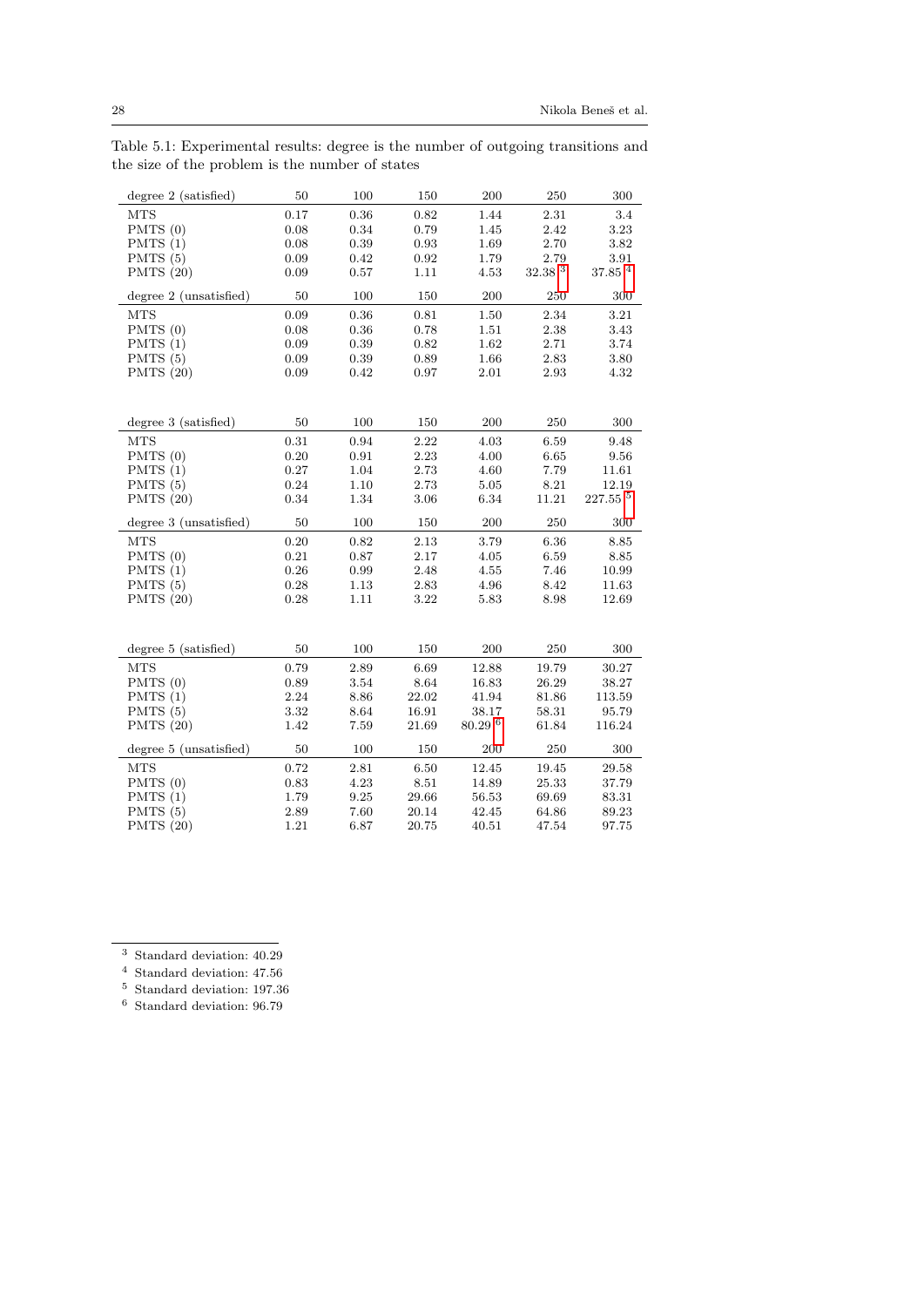#### 6 Conclusion

We have introduced an extension of modal transition systems called PMTS for parametric systems. The formalism is general enough to capture several features missing in the other extensions, while at the same time it offers an easy to understand semantics and a natural notion of modal refinement that specialises to the wellknown refinements already studied on the subclasses of PMTS. We provided a comprehensive overview of complexity of refinement checking on PMTS and its subclasses, showed a direct encoding of the problem into QBF and discussed its applicability on preliminary experiments with random graphs. The conclusion we can draw is that the refinement checking scales well with the growing number of parameters but it is more sensitive to the degree of nondeterminism. A more thorough experimental evaluation on larger case studies is left as future work.

Acknowledgements We would like to thank to Sebastian Bauer for suggesting the traffic light example and for allowing us to use his figure environments. The research leading to the results in this article has received funding from the European Union Seventh Framework Programme (FP7/2007-2013) under Grant Agreement nr. 318490 (SENSATION) and Grant Agreement nr. 601148 (CASSTING), from the Sino-Danish Basic Research Center IDEA4CPS funded by the Danish National Research Foundation and the National Science Foundation China. The research was further funded in part by the European Research Council (ERC) under the grant agreement 267989 (QUAREM), by the Austrian Science Fund (FWF) project S11402-N23 (RiSE) and by the Czech Science Foundation grant No. P202/12/G061. Nikola Beneš has been supported by the MEYS project No. CZ.1.07/2.3.00/30.0009 Employment of Newly Graduated Doctors of Science for Scientific Excellence.

#### References

- <span id="page-28-4"></span>1. Aceto, L., Fábregas, I., de Frutos-Escrig, D., Ingólfsdóttir, A., Palomino, M.: Graphical representation of covariant-contravariant modal formulae. In: EXPRESS, pp. 1–15 (2011)
- <span id="page-28-1"></span>2. de Alfaro, L., Henzinger, T.A.: Interface automata. In: ESEC / SIGSOFT FSE, pp. 109–120 (2001)
- <span id="page-28-2"></span>3. Alur, R., Henzinger, T.A., Kupferman, O., Vardi, M.Y.: Alternating refinement relations. In: CONCUR, pp. 163–178 (1998)
- <span id="page-28-0"></span>4. Antonik, A., Huth, M., Larsen, K.G., Nyman, U., Wasowski, A.: 20 years of modal and mixed specifications. Bulletin of the EATCS no. 95 pp. 94–129 (2008)
- <span id="page-28-5"></span>5. Antonik, A., Huth, M., Larsen, K.G., Nyman, U., Wasowski, A.: Complexity of decision problems for mixed and modal specifications. In: Proceedings of the 11th International Conference on Foundations of Software Science and Computation Structures (FOSSACS'08), LNCS, vol. 4962, pp. 112–126 (2008)
- <span id="page-28-7"></span>6. Balcazar, J.L., Gabarró, J., Santha, M.: Deciding bisimilarity is P-complete. Formal aspects of computing  $4(6 \text{ A})$ , 638–648 (1992)
- <span id="page-28-3"></span>7. Bauer, S.S., Fahrenberg, U., Juhl, L., Larsen, K.G., Legay, A., Thrane, C.R.: Quantitative refinement for weighted modal transition systems. In: MFCS, LNCS, vol. 6907, pp. 60–71. Springer (2011)
- <span id="page-28-6"></span>8. Beneš, N., Černá, I., Křetínský, J.: Disjunctive modal transition systems and generalized LTL model checking. Technical report FIMU-RS-2010-12, Faculty of Informatics, Masaryk University, Brno (2010)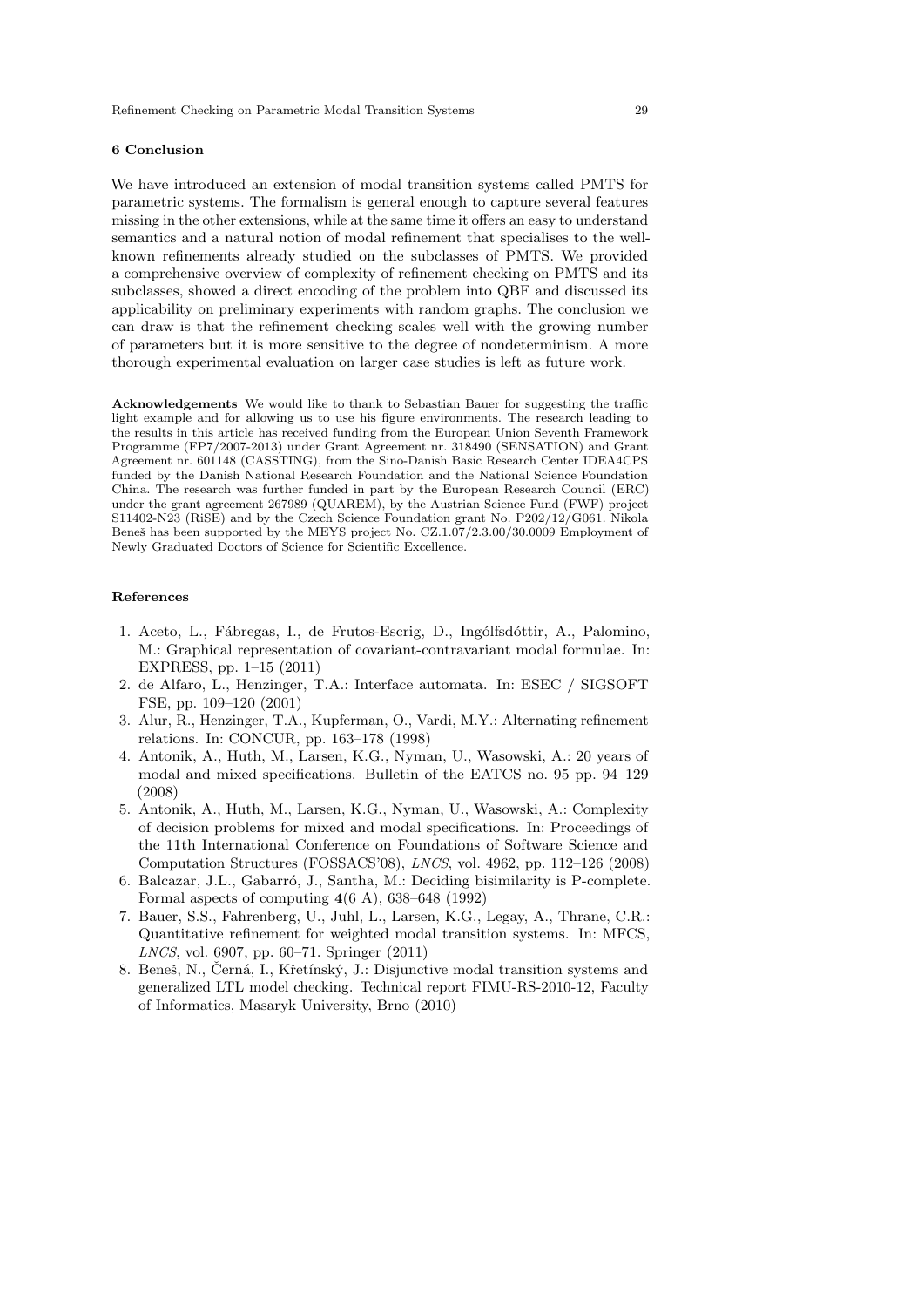- <span id="page-29-0"></span>9. Beneš, N., Delahaye, B., Fahrenberg, U., Křetínský, J., Legay, A.: Hennessy-Milner logic with greatest fixed points as a complete behavioural specification theory. In: P.R. D'Argenio, H.C. Melgratti (eds.) CONCUR, Lecture Notes in Computer Science, vol. 8052, pp. 76–90. Springer (2013)
- <span id="page-29-3"></span>10. Beneš, N., Křetínský, J., Larsen, K.G., Møller, M.H., Srba, J.: Parametric modal transition systems. Technical report FIMU-RS-2011-03, Faculty of Informatics, Masaryk University, Brno (2011)
- <span id="page-29-18"></span>11. Beneš, N., Křetínský, J., Larsen, K.G., Srba, J.: EXPTIME-completeness of thorough refinement on modal transition systems. Inf. Comput. 218, 54–68 (2012)
- <span id="page-29-2"></span>12. Beneš, N., Křetínský, J.: Process algebra for modal transition systemses. In: L. Matyska, M. Kozubek, T. Vojnar, P. Zemcík, D. Antos (eds.) MEMICS, OASICS, vol. 16, pp. 9–18. Schloss Dagstuhl - Leibniz-Zentrum fuer Informatik, Germany (2010)
- <span id="page-29-14"></span>13. Beneš, N., Křetínský, J., Larsen, K., Srba, J.: EXPTIME-completeness of thorough refinement on modal transition systems. Information and Computation 218, 54–68 (2012)
- <span id="page-29-13"></span>14. Beneš, N., Křetínský, J., Larsen, K.G., Møller, M.H., Srba, J.: Parametric modal transition systems. In: ATVA, pp. 275–289 (2011)
- <span id="page-29-5"></span>15. Beneˇs, N., Kˇret´ınsk´y, J., Larsen, K.G., Møller, M.H., Srba, J.: Dual-priced modal transition systems with time durations. In: LPAR, pp. 122–137 (2012)
- <span id="page-29-15"></span>16. Beneš, N., Křetínský, J., Larsen, K.G., Srba, J.: Checking thorough refinement on modal transition systems is EXPTIME-complete. In: Theoretical Aspects of Computing - ICTAC 2009, 6th International Colloquium. Proceedings, LNCS, vol. 5684. Springer (2009)
- <span id="page-29-16"></span>17. Beneš, N., Křetínský, J., Larsen, K.G., Srba, J.: On determinism in modal transition systems. Theoretical Computer Science 410(41), 4026–4043 (2009)
- <span id="page-29-17"></span>18. Beneš, N., Křetínský, J., Larsen, K.G., Srba, J.: On determinism in modal transition systems. Theor. Comput. Sci. 410(41), 4026–4043 (2009)
- <span id="page-29-4"></span>19. Beneš, N., Černá, I., Křetínský, J.: Modal transition systems: Composition and LTL model checking. In: ATVA, pp. 228–242 (2011)
- <span id="page-29-10"></span>20. Bertrand, N., Legay, A., Pinchinat, S., Raclet, J.B.: Modal event-clock specifications for timed component-based design. Sci. Comput. Program. 77(12), 1212–1234 (2012). DOI 10.1016/j.scico.2011.01.007
- <span id="page-29-12"></span>21. Boudol, G., Larsen, K.G.: Graphical versus logical specifications. In: CAAP, pp. 57–71 (1990)
- <span id="page-29-1"></span>22. Boudol, G., Larsen, K.G.: Graphical versus logical specifications. Theor. Comput. Sci. 106(1), 3–20 (1992)
- <span id="page-29-9"></span>23. Caillaud, B., Delahaye, B., Larsen, K.G., Legay, A., Pedersen, M.L., Wasowski, A.: Compositional design methodology with constraint markov chains. In: QEST, pp. 123–132 (2010)
- <span id="page-29-6"></span>24. Campetelli, A., Gruler, A., Leucker, M., Thoma, D.: Don't Know for multivalued systems. In: ATVA, pp. 289–305 (2009)
- <span id="page-29-11"></span>25. Čerāns, K., Godskesen, J.C., Larsen, K.G.: Timed modal specification - theory and tools. In: CAV, pp. 253–267 (1993)
- <span id="page-29-7"></span>26. Dams, D., Gerth, R., Grumberg, O.: Abstract interpretation of reactive systems. ACM Trans. Program. Lang. Syst. 19(2), 253–291 (1997)
- <span id="page-29-8"></span>27. Dams, D., Namjoshi, K.S.: The existence of finite abstractions for branching time model checking. In: LICS, pp. 335–344 (2004)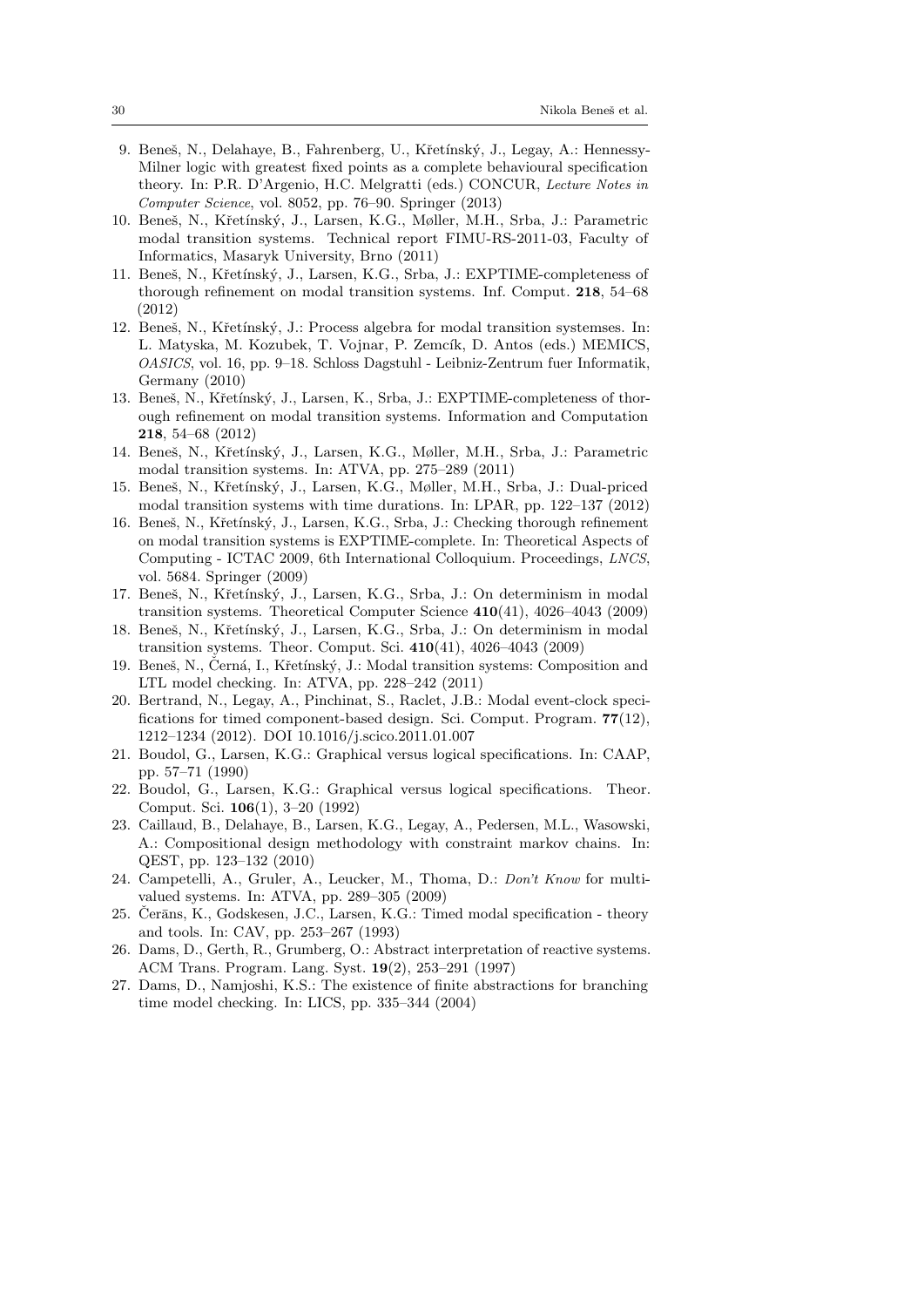- <span id="page-30-14"></span>28. David, A., Larsen, K.G., Legay, A., Nyman, U., Wasowski, A.: ECDAR: An environment for compositional design and analysis of real time systems. In: ATVA, pp. 365–370 (2010)
- <span id="page-30-2"></span>29. Fecher, H., Schmidt, H.: Comparing disjunctive modal transition systems with an one-selecting variant. J. of Logic and Alg. Program. 77(1-2), 20–39 (2008)
- <span id="page-30-7"></span>30. Fecher, H., Steffen, M.: Characteristic mu-calculus formulas for underspecified transition systems. ENTCS 128(2), 103–116 (2005)
- <span id="page-30-5"></span>31. Godefroid, P., Huth, M., Jagadeesan, R.: Abstraction-based model checking using modal transition systems. In: Proc. CONCUR'01, LNCS, vol. 2154, pp. 426–440. Springer (2001)
- <span id="page-30-13"></span>32. Godefroid, P., Nori, A.V., Rajamani, S.K., Tetali, S.: Compositional may-must program analysis: unleashing the power of alternation. In: POPL, pp. 43–56 (2010)
- <span id="page-30-3"></span>33. Gruler, A., Leucker, M., Scheidemann, K.D.: Modeling and model checking software product lines. In: G. Barthe, F.S. de Boer (eds.) FMOODS, Lecture Notes in Computer Science, vol. 5051, pp. 113–131. Springer (2008)
- <span id="page-30-6"></span>34. Huth, M., Jagadeesan, R., Schmidt, D.A.: Modal transition systems: A foundation for three-valued program analysis. In: Proc. of ESOP'01, LNCS, vol. 2028, pp. 155–169. Springer (2001)
- <span id="page-30-9"></span>35. Jacobs, B., Poll, E.: A logic for the java modeling language JML. In: FASE, pp. 284–299 (2001)
- <span id="page-30-15"></span>36. Juhl, L., Larsen, K.G., Srba, J.: Modal transition systems with weight intervals. J. Log. Algebr. Program. 81(4), 408–421 (2012)
- <span id="page-30-18"></span>37. Křetínský, J., Sickert, S.: MoTraS: A tool for modal transition systems and their extensions. In: D.V. Hung, M. Ogawa (eds.) ATVA, Lecture Notes in Computer Science, vol. 8172, pp. 487–491. Springer (2013). Tool accessible at <https://www7.in.tum.de/~kretinsk/motras.html>
- <span id="page-30-16"></span>38. Křetínský, J., Sickert, S.: On refinements of Boolean and parametric modal transition systems. In: Z. Liu, J. Woodcock, H. Zhu (eds.) ICTAC, Lecture Notes in Computer Science, vol. 8049, pp. 213–230. Springer (2013)
- <span id="page-30-17"></span>39. Křetínský, J., Sickert, S.: On refinements of Boolean and parametric modal transition systems. CoRR abs/1304.5278 (2013)
- <span id="page-30-11"></span>40. Larsen, K.G., Nyman, U., Wasowski, A.: Modal I/O automata for interface and product line theories. In: ESOP, pp. 64–79 (2007)
- <span id="page-30-4"></span>41. Larsen, K.G., Nyman, U., Wasowski, A.: On modal refinement and consistency. In: Proc. of CONCUR'07, LNCS, vol. 4703, pp. 105–119. Springer (2007)
- <span id="page-30-0"></span>42. Larsen, K.G., Thomsen, B.: A modal process logic. In: LICS, pp. 203–210. IEEE Computer Society (1988)
- <span id="page-30-1"></span>43. Larsen, K.G., Xinxin, L.: Equation solving using modal transition systems. In: LICS, pp. 108–117. IEEE Computer Society (1990)
- <span id="page-30-8"></span>44. Liskov, B., Wing, J.M.: A behavioral notion of subtyping. ACM Trans. Program. Lang. Syst. 16(6), 1811–1841 (1994)
- <span id="page-30-10"></span>45. Lüttgen, G., Vogler, W.: Modal interface automata. Logical Methods in Computer Science 9(3) (2013). DOI 10.2168/LMCS-9(3:4)2013. URL [http:](http://dx.doi.org/10.2168/LMCS-9(3:4)2013) [//dx.doi.org/10.2168/LMCS-9\(3:4\)2013](http://dx.doi.org/10.2168/LMCS-9(3:4)2013)
- <span id="page-30-12"></span>46. Lynch, N.: I/O automata: A model for discrete event systems. In: 22nd Annual Conference on Information Sciences and Systems, pp. 29–38. Princeton University (1988)